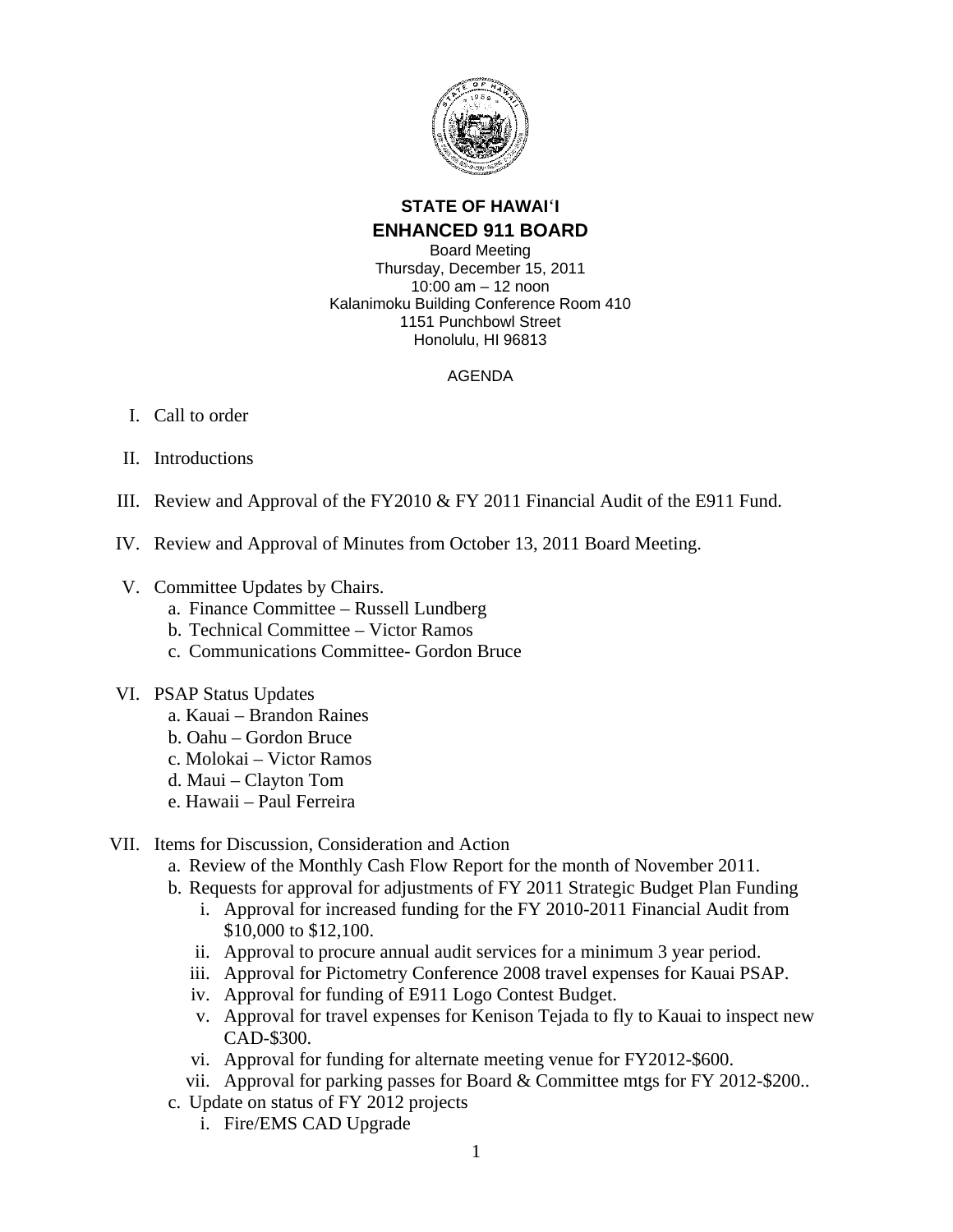- ii. HPD-CAD Upgrade
- iii. Hawai'i PD- CAD Upgrade
- iv. Others
- d. Discussion on delivery of E911 Service to PSAPS.
- e. Update on VoIP Surcharge.
	- i. TW Telecom declined; does not provide wireless or VoIP connection service in Hawaii.
	- ii. Magic Jack- declined (considers itself a "prepaid service.")
	- iii. Sandwich Isles(wireless) submitted surcharge.
	- iv. Wavecom Solutions will submit surcharge.
	- v. Oceanic Time Warner submitted surcharge.
- f. Wireless E911 Timeline update.
- g. Discussion regarding meeting room venue.
- h. Discussion of issues related to Act 168(11).
	- i. Status on new Board members submitted for approval by the governor:
		- 1. Roy Irei, representing T-Mobile (effective 1/2/2012).
		- 2. Kiman Wong, representing Oceanic Time Warner (effective 1/2/2012).
		- 3. Steven Schutte, representing Verizon (effective 1/2/2012).
		- 4. Mark Begley, representing Kauai PSAP (est. 7/1/2012).
	- ii. Request approval for Board Reappointment.
		- 1. Clayton Tom, representing Maui PSAP.
		- 2. Victor Ramos representing Molokai PSAP.
	- iii. Definition of PSAP.
- i. Status on formation of an Investigative Regulatory Committee.
- j. Request approval of Finance Chair recommendation with term beginning January 2, 2012.
- k. Approve supporting NASNA's NPRM filing on Text Messaging.
- VIII. Election of Board Chair for calendar year 2012.
	- IX. Announcements
	- X. Next meeting date Thursday, January 12, 2011, Room 410, 10-12 noon.
	- XI. Adjournment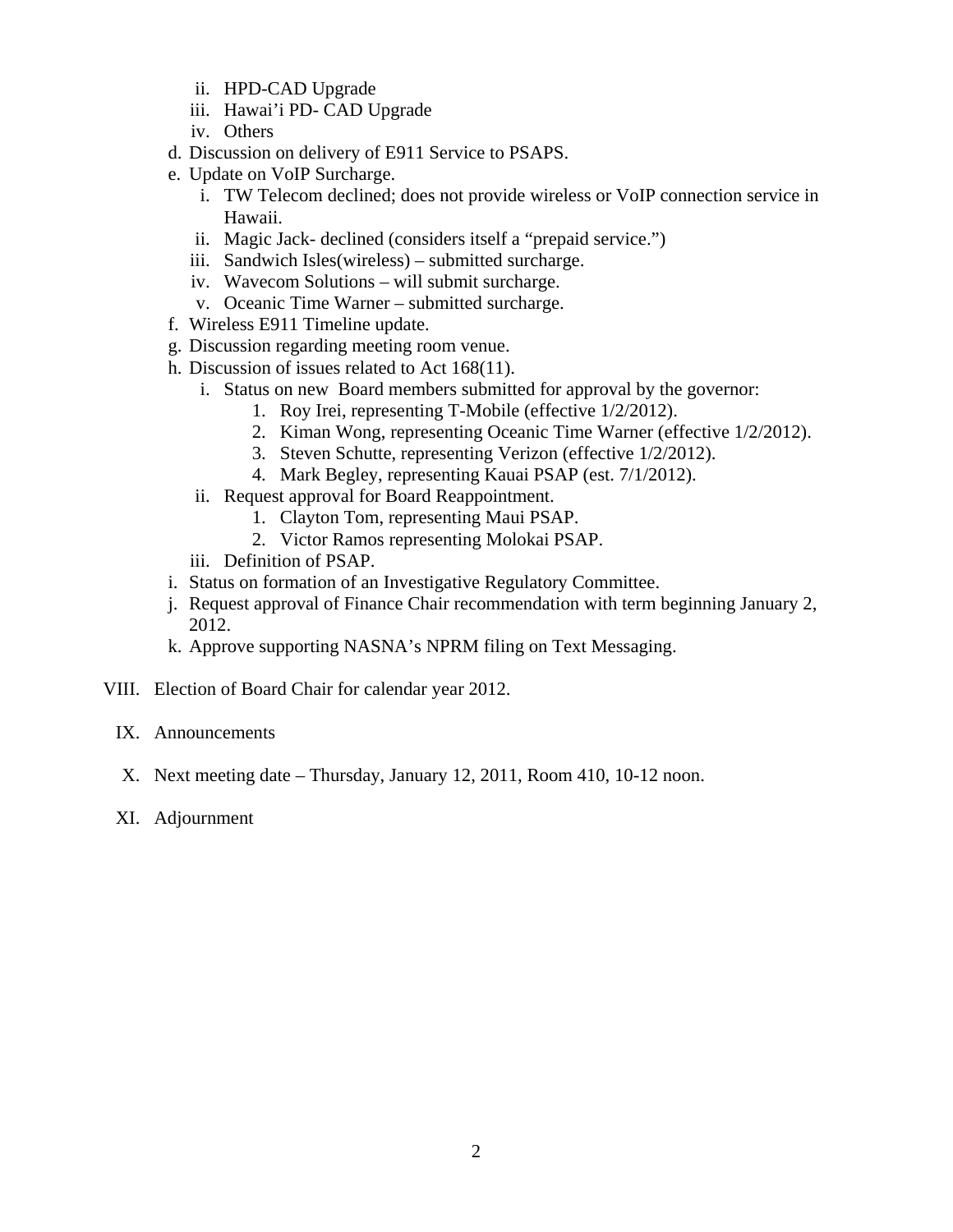

# **STATE OF HAWAI**'**I ENHANCED 911 BOARD**

Board Meeting Thursday, December 15, 2011 10:00 am – 12 noon Kalanimoku Building Conference Room 410 1151 Punchbowl Street Honolulu, HI 96813

### **MINUTES**

*Board members present*: Paul Ferreira (Chair), James LaClair, Kerry Yoneshige (Comptroller Designee), Cedric Apaka, Brandon Raines, Clayton Tom, Victor Ramos, John Thompson, Russell Lundberg, Kiman Wong and Goldie Cross. *Board members absent*: Jeffrey Ono and Gordon Bruce. *Staff members present*: Thera Bradshaw, Courtney Tagupa and Pat Ohara. *Guests:* Steven Schutte (Verizon), Sharon Garcia, Ah Lan Leong, Kenison Tejada, Morris Tamanaha, Tony Ramirez, Aaron Correia, Mark Begley and Owen Fukumoto.

- I. Call to order *The meeting was called to order at 10 am.*
- II. Introductions *Introductions were made of all persons in attendance.*
- III. Review and Approval of the FY2010 & FY 2011 Financial Audit of the E911 Fund. *Mr. Russell Lundberg motioned to delay the presentation of the financial audit until 11am.The motion was seconded and unanimously approved by voice vote without discussion.*

*At 11am Mr. Owen Fukumoto of Igami & Ichikawa, CPAs presented the results of the FY 2011 and FY 2012 Financial Audit. Mr. Fukumoto highlighted his report by stating the following:* 

- *a. Mr. Fukumoto is a principal with the audit firm for over 25 years.*
- *b. Experienced doing State of Hawaii audits.*
- *c. The prior E911 Fund audit was of cash disbursement and cash receipts.*
- *d. This recent audit was performed in accordance with generally accepted accounting principles (GAAP).*
- *e. The audit will be in accordance with what the State of Hawaii requested.*
- *f. We started with a review of the internal control procedures to assure that the policies and procedures are being followed.*
- *g. An examination of the bank balance was made.*
- *h. The auditor commented on the policy of the lockbox with the bank which strengthened the internal controls.*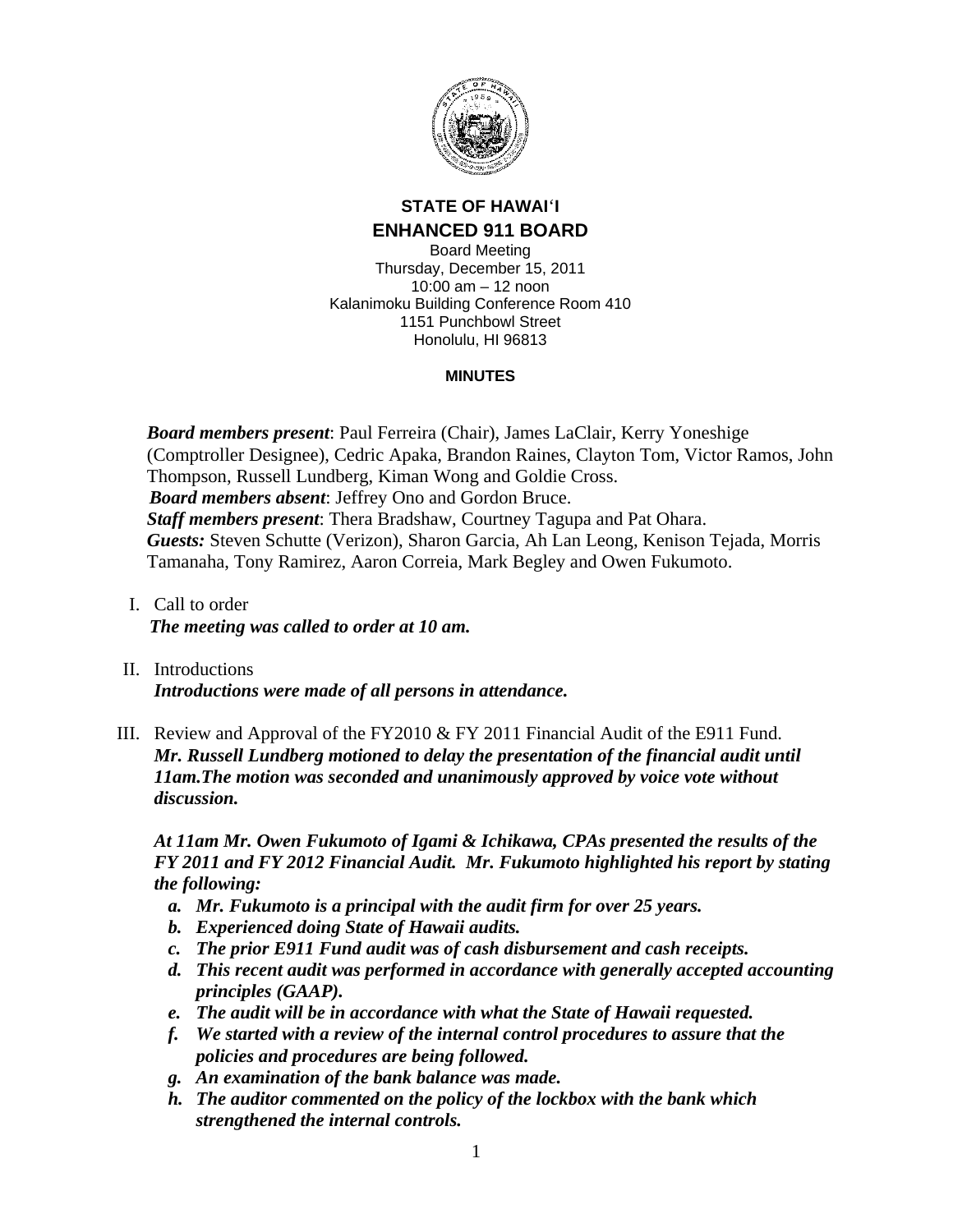- *i. An independent analysis was conducted to determine the reasonableness of the revenue received which was determined that the receipts were reasonable.*
- *j. Encumbrances made on commitments for expenses that will be incurred in the following fiscal year are not included in the financial statements of the E911 fund according to GAAP. However it was disclosed in the narratives of the audit report.*
- *k. An unqualified opinion was issued by the auditor.*

*Ms. Goldie Cross motioned to approve the audit report as presented. The motion was seconded and unanimously approved by voice vote without discussion.* 

- IV. Review and Approval of Minutes from October 13, 2011 Board Meeting. *Mr. James LaClair motioned to accept the minutes of the October 13, 2011 Board meeting. The motion was seconded and unanimously approved by voice vote without discussion.*
- V. Committee Updates by Chairs.
	- a. Finance Committee Russell Lundberg *The Finance will be making a recommendation to appoint a new Finance Chair later on in the agenda.*
	- b. Technical Committee Victor Ramos *Nothing to report.*
	- c. Communications Committee- Gordon Bruce *Nothing to report.*

### VI. PSAP Status Updates

- a. Kauai Brandon Raines *No updates to report.*
- b. Oahu Gordon Bruce *No updates to report.*
- d. Molokai Victor Ramos *No updates to report*.
- e. Maui Clayton Tom *There was a fire in Kihei that knocked out the 911 service for about 90 minutes. The Maui PSAP is working with Hawaiian Telcom to prevent future problems.*
- e. Hawaii Paul Ferreira  *No updates to report.*

### VII. Items for Discussion, Consideration and Action

a. Review of the Monthly Cash Flow Report for the month of November 2011.

*Mr. Courtney Tagupa provided the following statistics:* 

- *i. October Revenue Collections: \$689.0K.*
- *ii. November Revenue Collections: \$675.9K.*
- *iii. November FYTD Revenue Collection: \$3.4M.*
- *iv. October Disbursements: \$279.0K.*
- *v. November Disbursements: \$119.3k.*
- *vi. November FYTD Disbursements: \$849.8k.*
- *vii. Cash Balance end of Nov 2011: \$12.7M.*
- *viii. Unencumbered Cash Balance end of Nov 2011: \$10.2M.*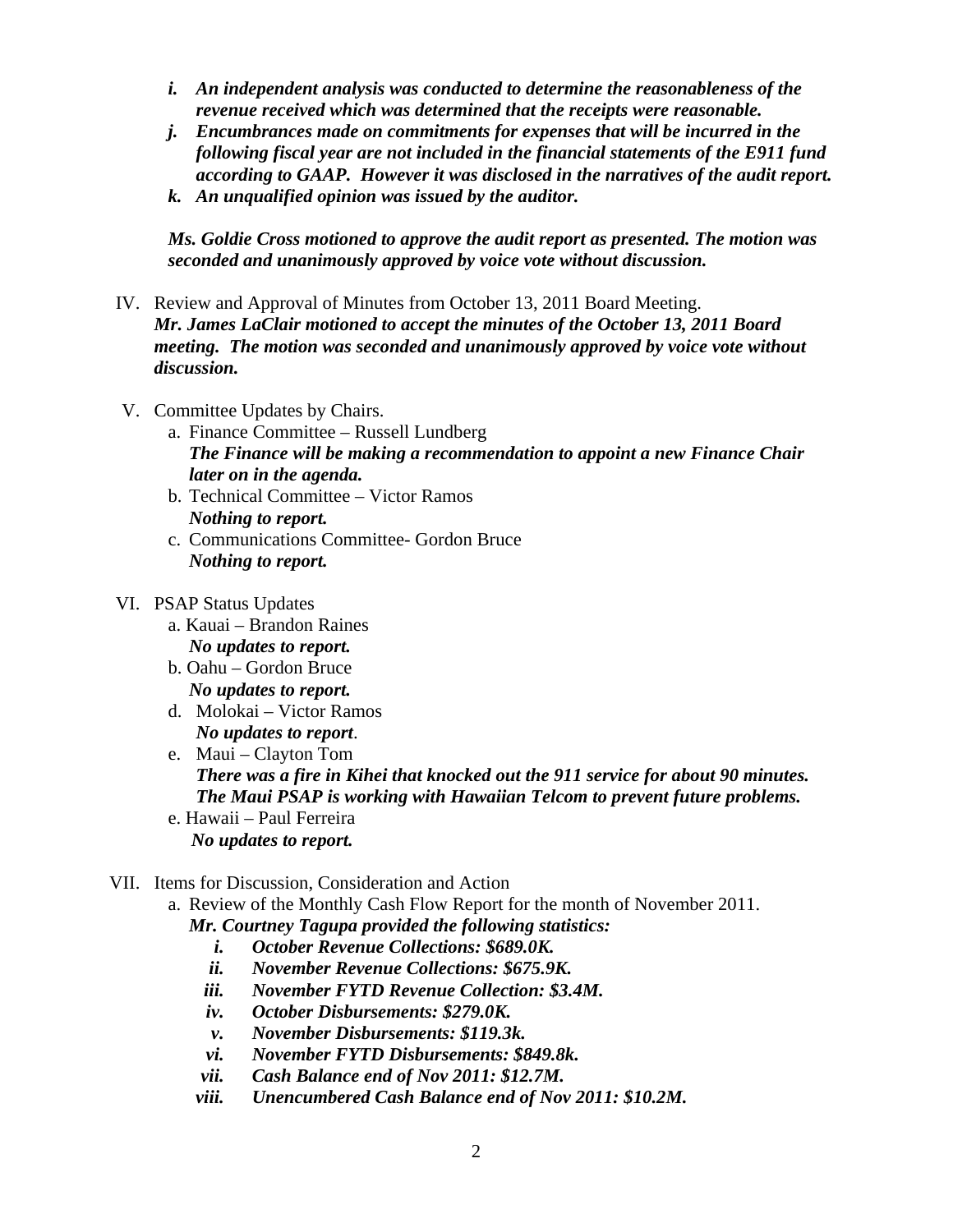- b. Requests for approval for adjustments of FY 2011 Strategic Budget Plan Funding
	- i. Approval for increased funding for the FY 2010-2011 Financial Audit from \$10,000 to \$12,100.

*Mr. Tagupa requested an additional \$2,100 increase in the Audit budget as a result of the final procurement bid for the financial audit.* 

*Mr. Lundberg motioned to approve the additional increase of \$2,100 for the cost of the financial audit. The motion was seconded and unanimously approved by voice vote without discussion.* 

ii. Approval to procure annual audit services for a minimum 3 year period. *Mr. Tagupa requested that the Board approve the next procurement for the annual financial audit to cover a period of 3 years to maintain the continuity of the auditing process.* 

*Mr. James LaClair motioned to approve the procurement of an auditor for an annual audit over a 3 year period. The motion was seconded and unanimously approved by voice vote without discussion.* 

- iii. Approval for Pictometry Conference 2008 travel expenses for Kauai PSAP. *Mr. Mark Begley has withdrawn his request for reimbursement.*
- iv. Approval for funding of E911 Logo Contest Budget. *This item is deferred until the next meeting pending review by the Communications Committee Chair.*
- v. Approval for travel expenses for Kenison Tejada to fly to Kauai to inspect new CAD-\$600. *Mr. Kenison Tejada is requesting travel expenses in the amount of \$600 for*

*two people to fly to Kauai to inspect the new CAD system in anticipation of the of the HFD/EMS CAD system upgrade in FY 2012.* 

*Mr. James LaClair motioned to approve the travel expenses to Kauai by 2 members of the HFD/EMS organization to inspect the newly installed CAD system. The cost will not exceed \$600. The motioned was seconded and unanimously approved by voice vote without discussion.* 

c. Approval for funding for alternate meeting venue for FY2012-\$600.

*Mr. Courtney Tagupa is requesting \$600 to cover the expenses to rent the meeting room at the McCoy Pavilion for the Board & Committee meetings during the trial period of 3 months.* 

*Mr. Victor Ramos motioned to approve the \$600 to cover the rental expense for the meeting room at the McCoy Pavilion for the Board and Committee meetings for a trial period of 3 months. The motion was seconded and unanimously approved by voice vote without discussion.*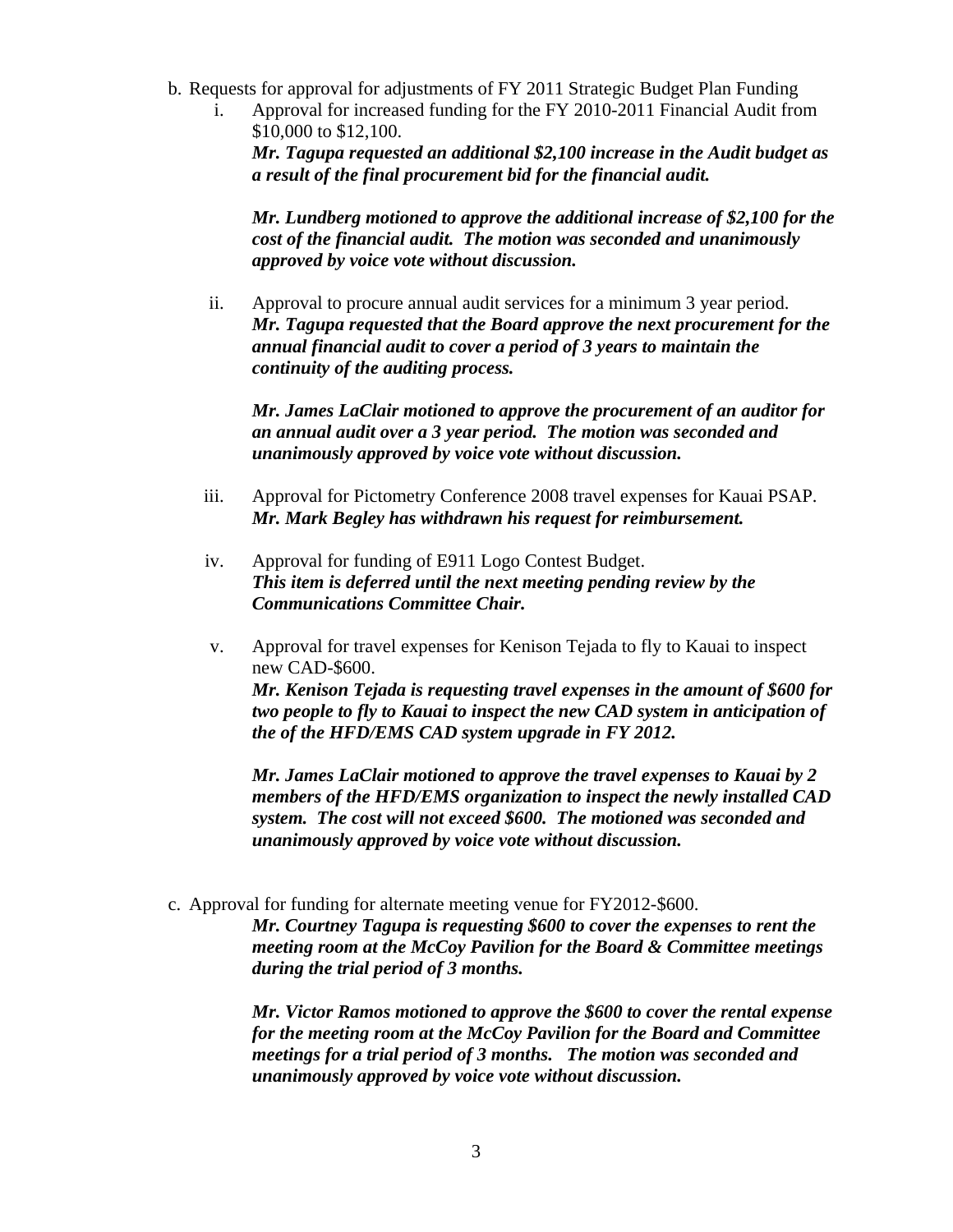d. Approval for parking passes for Board & Committee meetings for FY 2012-\$200. *The Board is now required to pay for all parking tags for attendees of the Board and Committee meetings. The estimated cost is \$200.* 

> *Mr. Victor Ramos motioned to approve the cost of the parking tags for the Board & Committee meetings for a cost of \$200. The motion was seconded and unanimously approved by voice vote without discussion.*

- e. Update on status of FY 2012 projects
	- i. Fire/EMS CAD Upgrade *3 vendors are bidding on the project and it is hoped to be under contract by the end of the fiscal year.*
	- ii. HPD-CAD Upgrade *HPD met with the C&C of Honolulu procurement specialist. Progress is being made and the target goals will be achieved.*
	- iii. Hawai'i PD- CAD Upgrade: *The CAD upgrade will be deferred until the next fiscal year due to a vacancy in the IT manager position which is critical for the procurement process.*
	- iv. Others-*None*.
- f. Discussion on delivery of E911 Service to PSAPS. *This item is considered closed.*
- g. Update on VoIP Surcharge.

*Mr. Tagupa provided the following update of potential VoIP connections service providers.* 

i. tw Telecom declined; does not provide wireless or VoIP connection service in Hawaii.

*Mr. Kiman Wong provided the following comments on tw Telecom:* 

- *1. They provide traditional telephony to businesses.*
- *2. They have an interconnection agreement with HawTel which does not require surcharge payments.*
- *3. Mr. James LaClair stated that he will investigate if the HawTel interconnection agreement calls for a surcharge submission from tw Telecom.*
- *4. Mr. Ferreira recommended that the specifics of the interconnection agreement be placed on the Technical Committee Agenda for further discussion.*
- ii. Magic Jack- declined (considers itself a "prepaid service.")
- iii. Sandwich Isles (wireless) submitted surcharge.
- iv. Wavecom Solutions will submit surcharge.
- v. Oceanic Time Warner submitted surcharge.
- h. Wireless E911 Timeline update. *No updates were provided at this time.*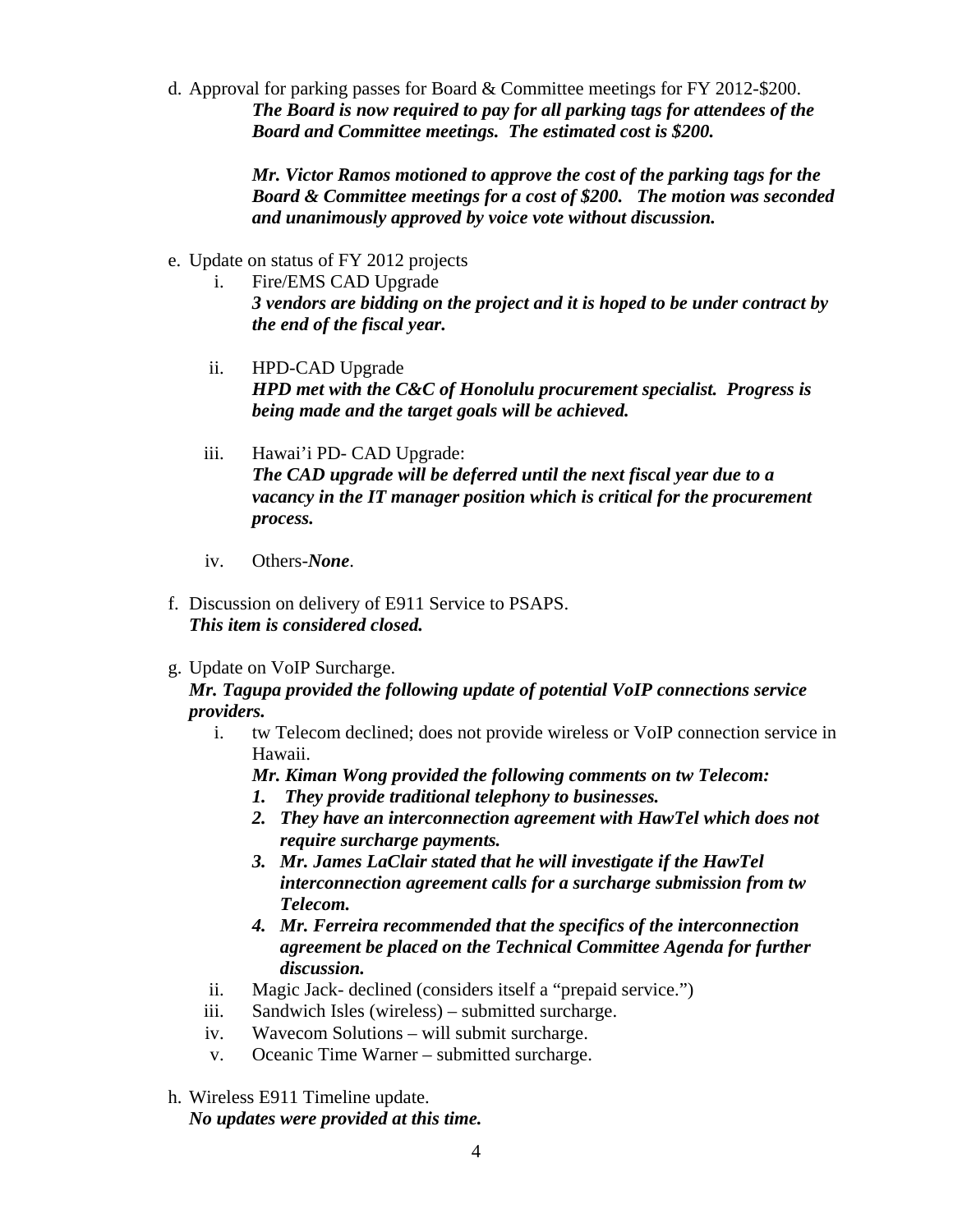- i. Discussion of issues related to Act 168(11).
	- i. Status on new Board members submitted for approval by the governor: *Mr. Tagupa provided an update of the new Board appointees as follows and their anticipated term start date:* 
		- *1. Roy Irei, representing T-Mobile (effective 1/2/2012).*
		- *2. Kiman Wong, representing Oceanic Time Warner (effective 1/2/2012).*
		- *3. Steven Schutte, representing Verizon (effective 1/2/2012).*
		- *4. Mark Begley, representing Kauai PSAP (est. 7/1/2012).*
	- ii. Request approval for Board Reappointment. *Mr. Tagupa had advised that the following PSAP representatives will have to submit their application online in order to be reappointed in FY 2012.* 
		- *1. Clayton Tom, representing Maui PSAP.*
		- *2. Victor Ramos representing Molokai PSAP.*
	- iii. Definition of PSAP.
		- *Ms. Thera Bradshaw provided the following commentary:*
		- *1. Act 168 changed the definition of public agency.*
		- *2. "State and County" was changed to "governmental entity."*
		- *3. This action allowed federal entities to request reimbursement from the Board.*
		- *4. The matter was deferred for Mr. Tamanaha of RDC to do research on the matter.*
		- *5. This matter can be handled by amending the current Board policy rather than making legislative changes.*
		- *6. Ms. Pat Ohara recommended legislative change.*
	- iv. Status on formation of an Investigative Regulatory Committee.
		- *1. This matter was left with the Executive Director to discuss with Pat Ohara and Kerry regarding the ruling authorities for various regulatory issues.*
		- *2. Mr. Ferreira recommended that the Technical Committee form an Investigative Committee to review the regulatory issues of concern to the Board.*
- j. Request approval of Finance Chair recommendation with term beginning January 2, 2012.

*Mr. Lundberg stated that the Finance Committee recommended that the Board approve Mr. Kiman Wong as its new Finance Chair effective 1/2/2012.* 

*Mr. Lundberg motioned for the Board to approve Mr. Kiman Wong's appointment to the Finance Committee and as it Chair. The motion was seconded and approved by voice vote without discussion with Mr. Wong abstaining.* 

k. Approve supporting NASNA's NPRM filing on Text Messaging. *Ms. Thera Bradshaw stated that a draft letter for the Board's approval has been prepared.*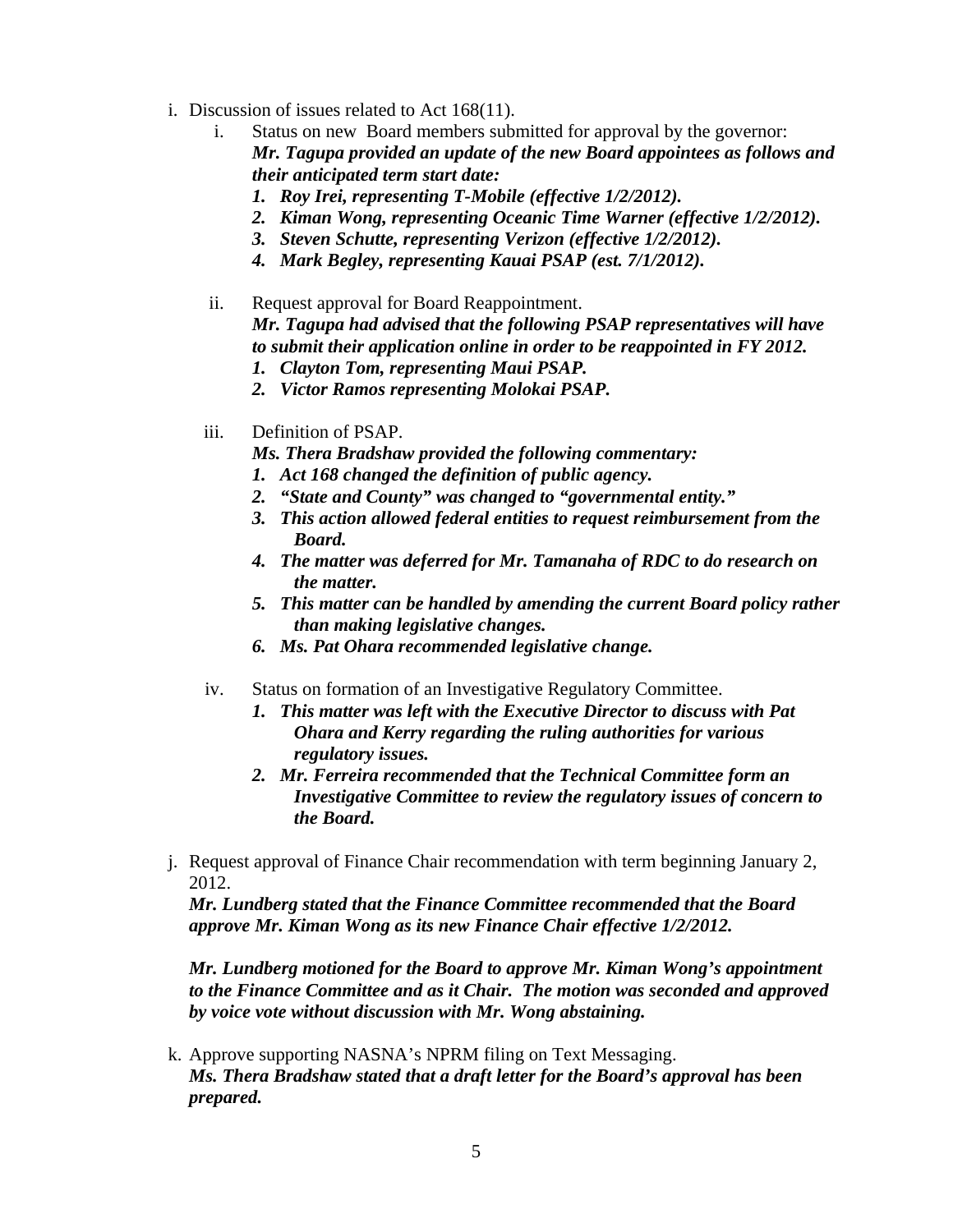*Mr. Victor Ramos motioned to approve the letter to the FCC regarding Text Messaging. The motion was seconded and unanimously approved by voice vote without discussion.* 

l. Election of Board Chair and Vice Chair for calendar year 2012.

*Ms. Goldie Cross motioned to recommend that the Board approve Mr. Paul Ferreira as Board Chair and Mr. John Thompson as Board Vice Chair for the calendar year 2012. The motion was seconded and approved by voice vote with Mr. Ferreira and Mr. Thompson abstaining.* 

VIII. Announcements:

*The Board recognized Mr. Cedric Apaka and Mr. Russell Lundberg for their valuable contributions to the Board and the State of Hawaii with a certificate of appreciation.* 

- **IX.** Next meeting date Thursday, February 16, 2011, 10-12 noon, McCoy Pavilion, Ala **Moana Park.**
- X. Adjournment- *The meeting was adjourned at 11:22am.*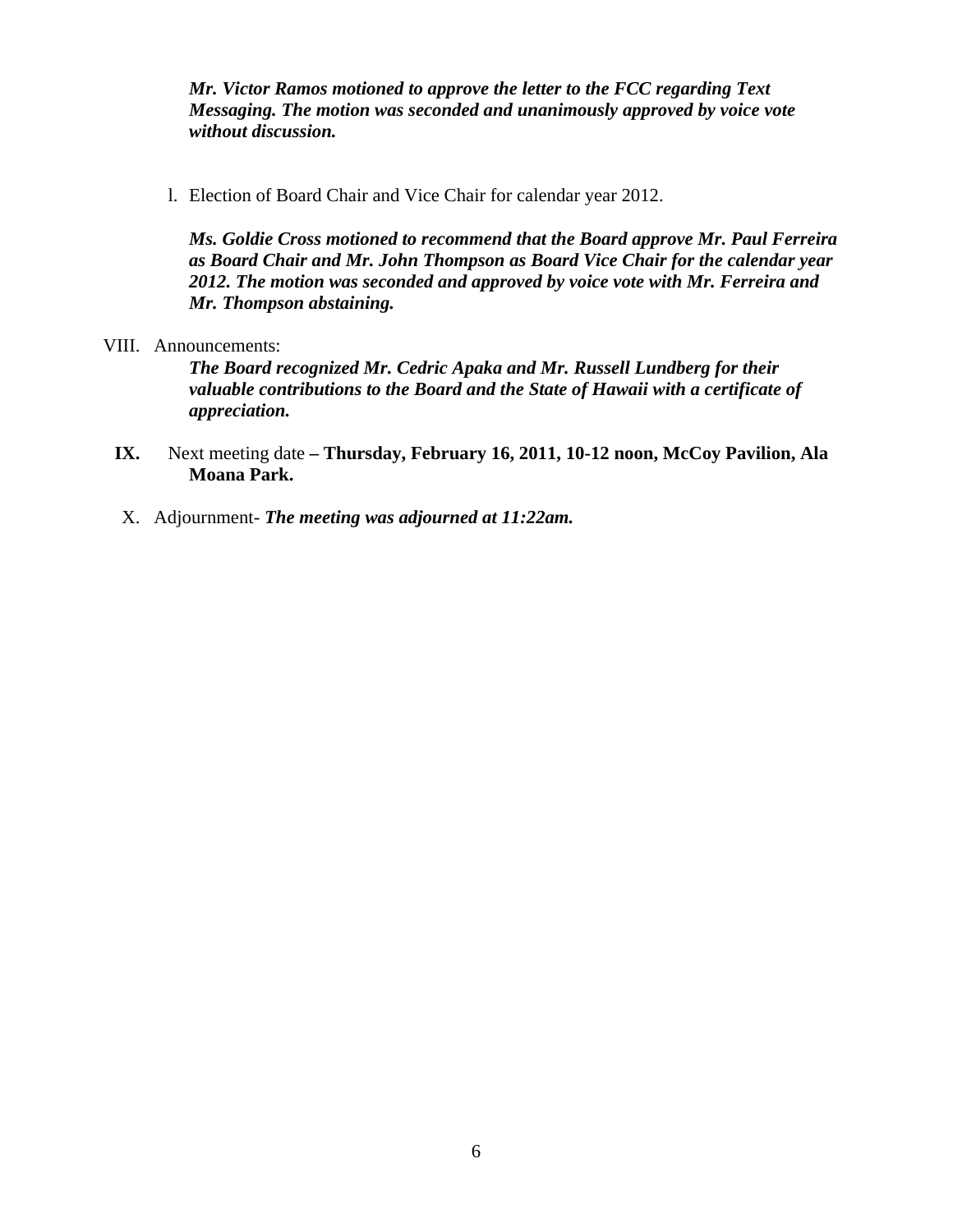| FIRST HAWAIIAN BANK ACCOUNT:                   |                       |                |                  |     |                   |
|------------------------------------------------|-----------------------|----------------|------------------|-----|-------------------|
| <b>General Fund</b>                            | <b>Prior Month</b>    |                |                  |     | <b>Ending</b>     |
|                                                | Inception-to-Date     |                |                  |     | Inception-to-Date |
| <b>ITEM</b>                                    | <b>Cash Flow</b>      |                |                  |     | <b>Cash Flow</b>  |
|                                                | <b>Balance</b>        | <b>Oct-11</b>  | <b>Nov-11</b>    |     | <b>Balance</b>    |
|                                                |                       |                |                  |     |                   |
| <b>Cash Inflow:</b>                            |                       |                |                  |     |                   |
|                                                |                       |                |                  |     |                   |
| Enhance 911 Surcharge Collection               | \$<br>53,453,027.26   | 689,031.58     | 675,850.27       | \$  | 54,817,909.11     |
| Other Income                                   | \$<br>11,555.22       |                |                  | \$  | 11,555.22         |
| Interest Income                                | \$<br>1,824,256.51    |                |                  | \$  | 1,824,256.51      |
| <b>Prior Period Interest Income Adjustment</b> | \$<br>(257, 236.01)   |                |                  | \$  | (257, 236.01)     |
| Net Interest Income                            | \$<br>1,567,020.50    | 689,031.58     | 675,850.27       | \$  | 2,931,902.35      |
|                                                |                       |                |                  |     |                   |
| <b>Subtotal Cash Inflow</b>                    | \$<br>55,031,602.98   | 689,031.58     | 675,850.27       | Ś.  | 56,396,484.83     |
| <b>Cash Outflow:</b>                           |                       |                |                  |     |                   |
| Act 79 Fund Transfer to State                  | \$(16,000,000.00)     |                |                  | Ś.  | (16,000,000.00)   |
| <b>PSAP Reimbursement</b>                      | \$<br>(19,896,595.77) | (249, 170.63)  | (883, 361.06)    | \$. | (21,029,127.46)   |
| <b>Board Member Travel Expense</b>             | \$<br>(98, 840.14)    | (2,641.43)     |                  | \$  | (101, 481.57)     |
| <b>DB&amp;F Revenue Assessments</b>            | \$<br>(2,616,073.63)  |                |                  | \$  | (2,616,073.63)    |
| DB&F Administrative Expense Assess.            | \$<br>(648, 249.30)   |                |                  | \$  | (648, 249.30)     |
| <b>WSP Reimbursement</b>                       | \$<br>(897, 964.66)   |                |                  | \$  | (897, 964.66)     |
| Consultant-Intrado, Inc.                       | \$<br>(439, 260.41)   |                |                  | \$  | (439, 260.41)     |
| <b>Consultant-Exec Director</b>                | \$<br>(1,858,004.97)  | (27,083.33)    | (27,083.33)      | \$  | (1,912,171.63)    |
| <b>Audit Expense</b>                           | \$<br>(24, 545.00)    |                | (6,020.94)       | \$  | (30, 565.94)      |
| Other Board Related Expenses                   | \$<br>(3,466.85)      | (109.65)       | (7.67)           | \$  | (3,584.17)        |
|                                                |                       |                |                  |     |                   |
| <b>Subtotal Cash Outflow</b>                   | \$ (42, 483, 000.73)  | \$(279,005.04) | \$ (916, 473.00) | \$  | (43,678,478.77)   |
|                                                |                       |                |                  |     |                   |
| <b>Bank Balance</b>                            | \$<br>12,548,602.25   | \$410,026.54   | \$ (240, 622.73) |     | \$12,718,006.06   |
|                                                |                       |                |                  |     |                   |
| Encumbrances                                   | \$<br>(3,282,840.97)  | 7,573.61       | 788,895.97       |     | (2,486,371.39)    |
|                                                |                       |                |                  |     |                   |
| <b>Unencumbered Cash</b>                       | \$<br>9,265,761.28    | \$417,600.15   | \$548,273.24     |     | \$10,231,634.67   |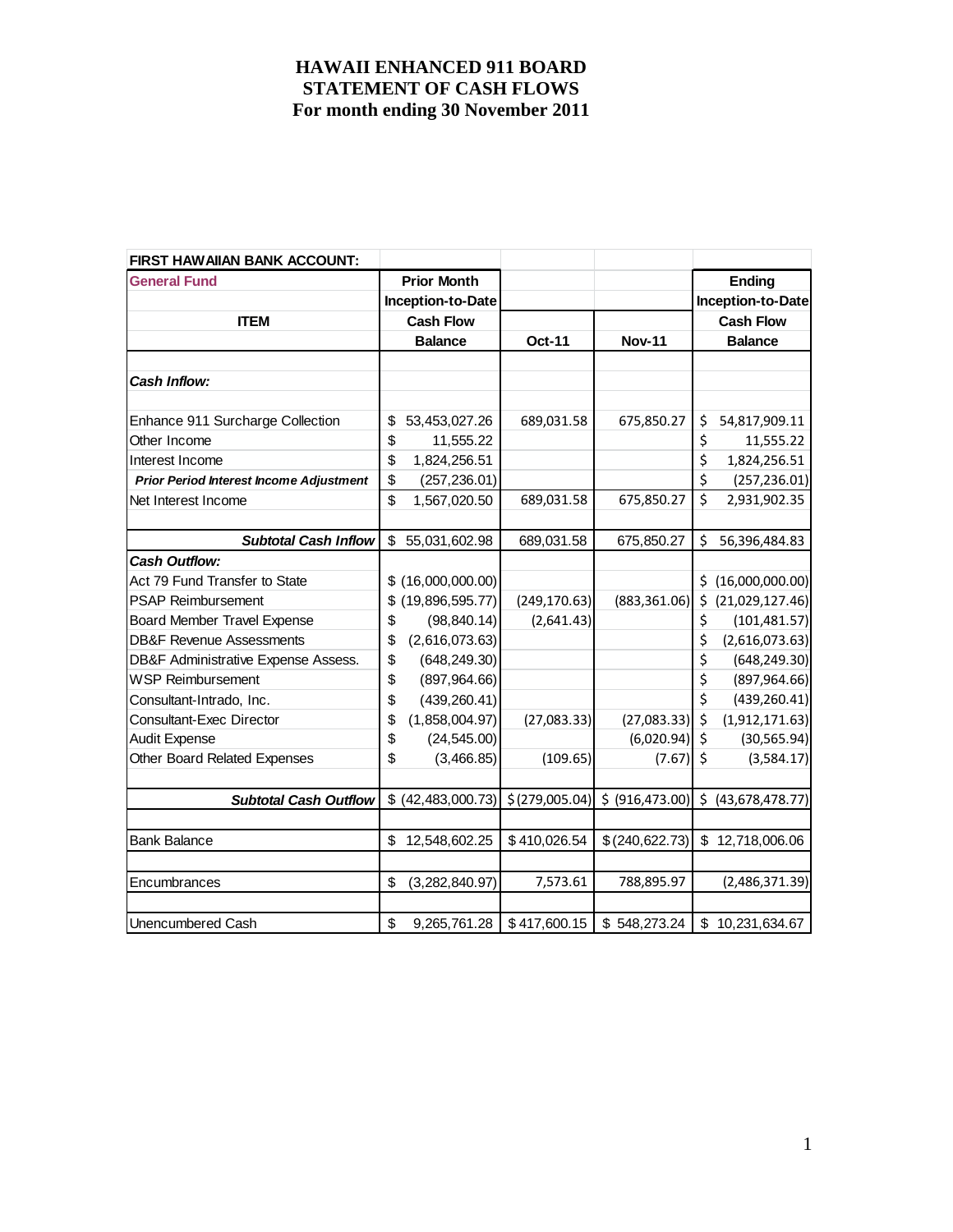| Vendor                                        | FY 2011<br><b>ENCUMBRANCE</b><br><b>Amount</b> | <b>DOWN</b>      | <b>CARRY-OVER</b> | <b>DOWN</b>   | AMOUNT PAID ENCUMBRANCE AMOUNT PAID ENCUMBRANCE<br><b>CARRY-OVER</b> |
|-----------------------------------------------|------------------------------------------------|------------------|-------------------|---------------|----------------------------------------------------------------------|
| C&C of Honolulu, Hawaii, Maui, Kauai Counties | 1,556.51                                       | (1,556.51)       |                   |               |                                                                      |
| Akimeka, LLC-Hawaii PSAP                      | 36,311.62                                      | (36, 311.62)     |                   |               |                                                                      |
| Akimeka, LLC-Kauai PSAP                       | 50,012.62                                      | (50,012.62)      |                   |               |                                                                      |
| Akimeka, LLC-Maui PSAP                        | 35,140.93                                      | (35, 140.93)     |                   |               |                                                                      |
| VisionAIR- (Kauai PSAP)                       | 3,800,000.00                                   | (525, 451.44)    | 3,274,548.56      | (788, 177.17) | 2,486,371.39                                                         |
| Integraph Conference-Hawai'l County PSAP      | 8,270.54                                       | (8,270.54)       |                   |               |                                                                      |
| Nena Conference- Hawaii PSAP                  | 19,559.05                                      | (11, 616.64)     | 7,942.41          | (7,942.41)    |                                                                      |
| Hawaiian Telcom-Oahu PSAP                     | 2,070.12                                       | (2,070.12)       |                   |               |                                                                      |
| Hawaiian Telcom-Oahu PSAP                     | 350.00                                         |                  | 350.00            | (350.00)      |                                                                      |
| Pictometry-Hawaii PSAP                        | 1,070,342.18                                   | (1,070,342.18)   |                   |               |                                                                      |
| Sprint-Operations (Direct Payment)            | 72,500.00                                      | (72,500.00)      |                   |               |                                                                      |
| §36-27, HRS Revenue Assessment                | 108,378.55                                     | (108, 378.55)    |                   |               |                                                                      |
| §36-30, HRS Administrive Assessment           | 184,490.86                                     | (184, 490.86)    |                   |               |                                                                      |
| <b>TOTAL</b>                                  | 5,388,982.98                                   | (2, 106, 142.01) | 3,282,840.97      | (796, 469.58) | 2,486,371.39                                                         |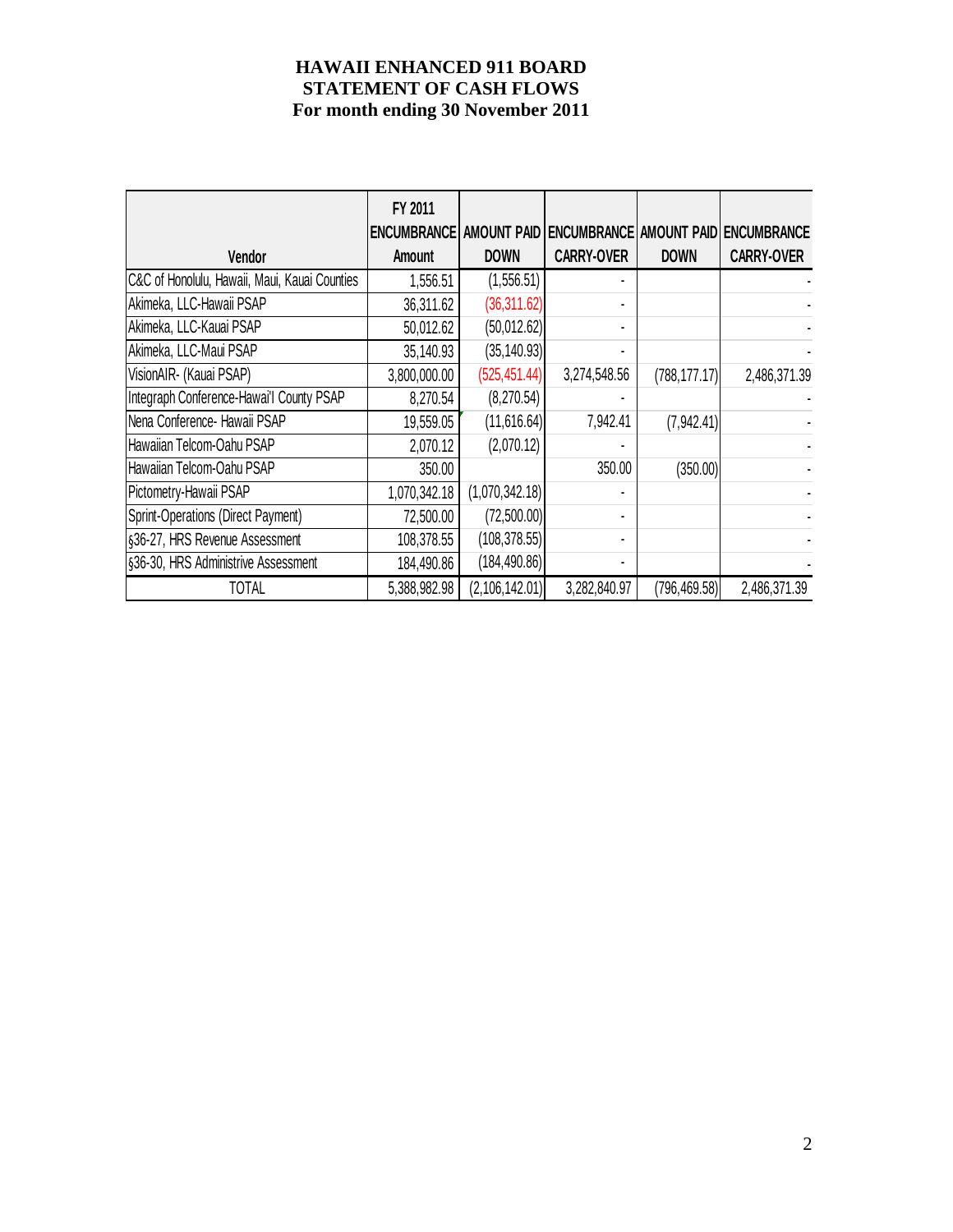|                       | <b>FY2012 STRATEGIC BUDGET PLAN (5 MONTHS)</b> |                  |                         |                               |       |
|-----------------------|------------------------------------------------|------------------|-------------------------|-------------------------------|-------|
|                       | <b>DESCRIPTION</b>                             | 5 Mos.<br>Actual | Annual<br><b>Budget</b> | Over/(Under)<br><b>Budget</b> |       |
| <b>RECEIPTS:</b>      |                                                |                  |                         |                               |       |
|                       | <b>Total VoIP Surcharge Collection</b>         | 170,432          |                         | 170,432                       |       |
|                       | <b>Total Wireless Surcharge Collection</b>     | 3,271,138        | 8,123,000               | (4,851,862)                   |       |
| <b>TOTAL RECEIPTS</b> |                                                | 3,441,824        | 8,130,000               | $(4,688,176)$ 42.3%           |       |
|                       |                                                |                  |                         |                               |       |
|                       |                                                |                  |                         |                               |       |
| <b>DISBURSEMENTS:</b> |                                                |                  |                         |                               |       |
|                       | <b>Total ADMINISTRATION</b>                    | 154,585          | 1,378,050               | $(1,223,465)$ 11.2%           |       |
|                       | <b>Total CONFERENCES</b>                       | 24,819           | 204,300                 | $(179, 481)$ 12.1%            |       |
|                       | <b>Total MAINTENANCE</b>                       | 190,003          | 3,702,612               | (3, 512, 609)                 | 5.1%  |
|                       | <b>Total Non-RECURRING</b>                     |                  | 6,511,000               | (6, 511, 000)                 | 0.0%  |
|                       | <b>Total RECURRING</b>                         | 480,371          | 1,815,903               | (1, 335, 532)                 | 26.5% |
|                       | <b>TOTAL DISBURSEMENTS</b>                     | 849,778          | 13,611,865              | (12, 762, 087)                | 6.2%  |
|                       |                                                |                  |                         |                               |       |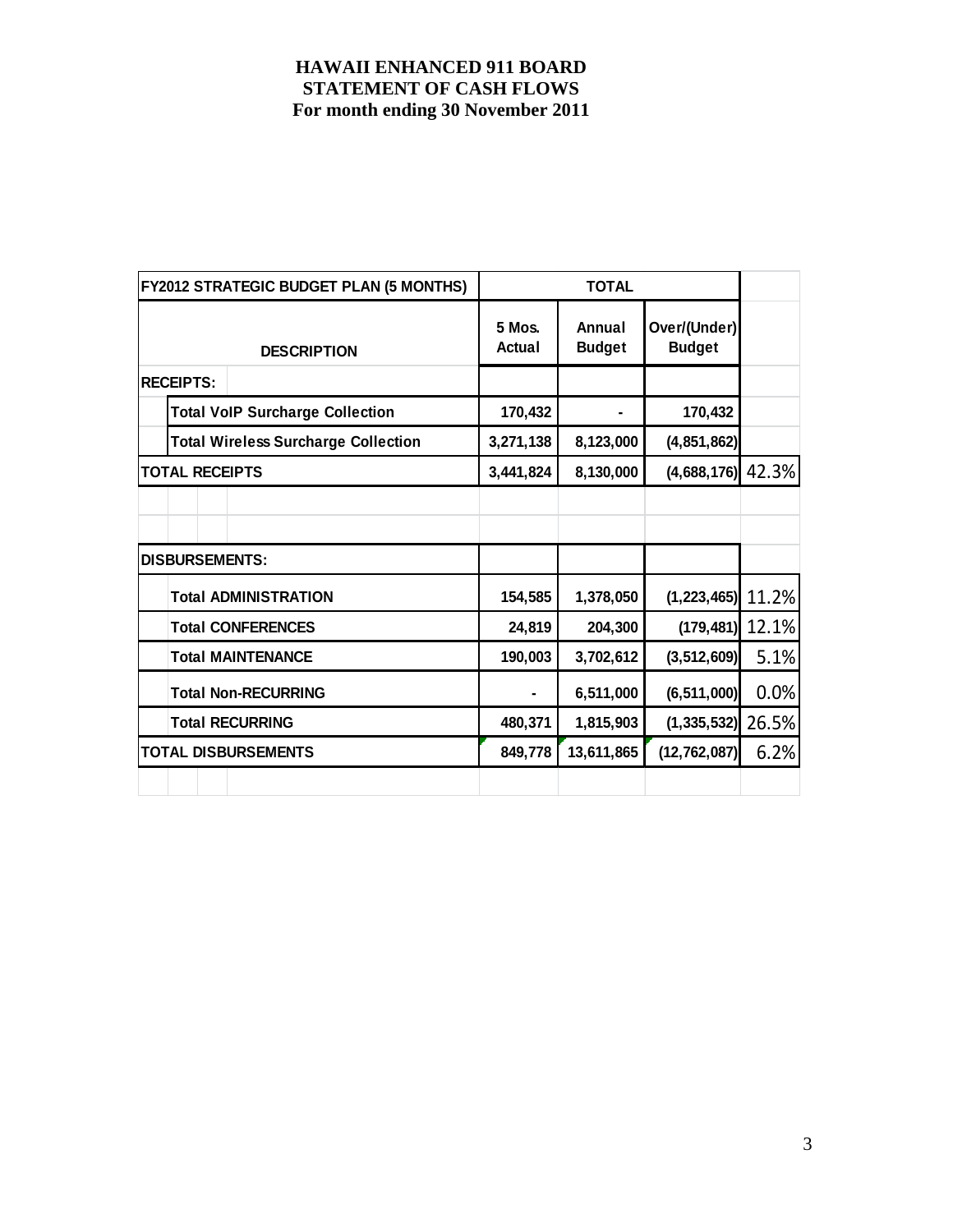|  | FY2012 STRATEGIC BUDGET PLAN (5 MONTHS)                            | <b>TOTAL</b>             |                          |                                 |         |
|--|--------------------------------------------------------------------|--------------------------|--------------------------|---------------------------------|---------|
|  | <b>DESCRIPTION</b>                                                 | 5 Mos.<br>Actual         | Annual<br><b>Budget</b>  | Over/(Under)<br><b>Budget</b>   |         |
|  | <b>DISBURSEMENTS:</b>                                              |                          |                          |                                 |         |
|  | <b>ADMINISTRATION</b>                                              |                          |                          |                                 |         |
|  | 911 Board Expansion                                                | $\overline{\phantom{0}}$ | 75,000                   | (75,000)                        |         |
|  | <b>Audit Expense</b>                                               | 6,021                    | 10,000                   | (3,979)                         |         |
|  | <b>Bank Charge</b>                                                 | 64                       |                          | 64                              |         |
|  | <b>Board Member Travel</b>                                         | 7,842                    | 24,050                   | (16, 208)                       |         |
|  | <b>DB&amp;F Assessments</b>                                        | $\overline{\phantom{a}}$ |                          |                                 |         |
|  | DB&F Admin. Exp. Assess<br><b>DB&amp;F Revenue Assessment</b>      |                          | 374,000<br>410,000       | (374,000)<br>(410,000)          |         |
|  | <b>Total DB&amp;F Assessments</b>                                  |                          | 784,000                  | (784,000)                       |         |
|  | <b>NASNA Dues</b>                                                  | 100                      |                          | 100                             |         |
|  | <b>TKC Consulting Group, LLC</b>                                   | 135,417                  | 325,000                  | (189, 583)                      |         |
|  | <b>WSP Cost Recovery</b>                                           |                          |                          |                                 |         |
|  | Sprint/Nextel                                                      | 5,140                    | 160,000                  | (154, 860)                      |         |
|  | <b>Total WSP Cost Recovery</b>                                     | 5,140                    | 160,000                  | (154, 860)                      |         |
|  | <b>Total ADMINISTRATION</b>                                        | 154,585                  | 1,378,050                | (1, 223, 465)                   | 11.2%   |
|  | <b>CONFERENCES</b>                                                 |                          |                          |                                 |         |
|  | 911 Goes to Washington Conf                                        |                          | 42,600                   | (42, 600)                       |         |
|  | <b>APCO Conference</b>                                             | 5,997                    | 39,000                   | (33,003)                        |         |
|  | <b>Intergraph Conference</b>                                       | $\overline{\phantom{0}}$ | 12,000                   | (12,000)                        |         |
|  | <b>Motorola CAD User's</b><br><b>NASNA Conference</b>              | 1,361                    | 12,000<br>3,000          | (12,000)<br>(1,639)             |         |
|  | Navigator                                                          |                          | 3,000                    | (3,000)                         |         |
|  | <b>Nena Conference</b>                                             | 286                      | 25,200                   | (24, 914)                       |         |
|  | <b>NENA Technical Dev. Conference</b>                              |                          | 12,000                   | (12,000)                        |         |
|  | <b>NG911 Technology Forum</b>                                      | 17,176                   | 30,000                   | (12, 824)                       |         |
|  | <b>Pictometry Future View Confer</b>                               | $\overline{\phantom{0}}$ | 16.500                   | (16, 500)                       |         |
|  | <b>TriTech CAD Users</b>                                           |                          | 9,000                    | (9,000)                         |         |
|  | <b>Total CONFERENCES</b>                                           | 24,819                   | 204,300                  | (179,481) 12.1%                 |         |
|  | <b>MAINTENANCE</b>                                                 |                          |                          |                                 |         |
|  | <b>CAD Maintenance</b>                                             |                          | 410,152                  | (410, 152)                      |         |
|  | <b>Excom911 Logging Recorder Maint</b>                             |                          | 75,000                   | (75,000)                        |         |
|  | <b>GeoComm Maintenance</b><br><b>Intergraph Call Taker License</b> | $\overline{\phantom{a}}$ | 40,000<br>34,140         | (40,000)<br>(34, 140)           |         |
|  | <b>MSAG Svcs (Akimeka, LLC)</b>                                    |                          |                          |                                 |         |
|  | MSAG Svcs (Akimeka, LLC) - Other                                   | 190,003                  | 1,704,164                | (1, 514, 161)                   |         |
|  | Total MSAG Svcs (Akimeka, LLC)                                     | 190,003                  | 1,704,164                | (1, 514, 161)                   |         |
|  | <b>Pictometry License Agreement</b>                                |                          | 1,234,136                | (1, 234, 136)                   |         |
|  | <b>Tritech CAD System Maintenance</b>                              |                          |                          |                                 |         |
|  | <b>EMS</b>                                                         | $\overline{\phantom{0}}$ | 92,820                   | (92, 820)                       |         |
|  | <b>Honolulu Fire Dept.</b>                                         | $\overline{\phantom{a}}$ | 112,200                  | (112, 200)                      |         |
|  | Total Tritech CAD System Maintenance                               |                          | 205,020                  | (205, 020)                      |         |
|  | <b>Total MAINTENANCE</b>                                           | 190.003                  | 3,702,612                | (3,512,609)                     | 5.1%    |
|  | <b>Non-RECURRING</b>                                               |                          |                          |                                 |         |
|  | <b>CAD Replacement/Upgrade</b>                                     |                          |                          |                                 |         |
|  | <b>Hawai'i Police Dept</b><br><b>Honolulu Fire Dept.</b>           |                          | 3,000,000<br>1,400,000   | (3,000,000)<br>(1,400,000)      |         |
|  | <b>Honolulu Police Dept.</b>                                       | $\overline{\phantom{0}}$ | 2,000,000                | (2,000,000)                     |         |
|  | Total CAD Replacement/Upgrade                                      |                          | 6,400,000                | (6,400,000)                     | 0.0%    |
|  | Computers                                                          |                          |                          |                                 |         |
|  | <b>EMS CAD Live Rounting</b>                                       |                          | 20,000                   | (20,000)                        |         |
|  | <b>EMS Tritech-GeoComm Interface</b>                               |                          | 30,000                   | (30,000)                        |         |
|  | <b>Positron Equip SW Maintenance</b>                               |                          | 40,000                   | (40,000)                        |         |
|  | <b>Total Computers</b>                                             |                          | 90,000                   | (90,000)                        |         |
|  | <b>Training</b>                                                    |                          |                          |                                 |         |
|  | <b>RTO Training for CADS</b>                                       | $\overline{\phantom{a}}$ | 15,000                   | (15,000)                        |         |
|  | TriTech CAD System Admin Train                                     |                          | 6,000                    | (6,000)                         |         |
|  | <b>Total Training</b><br><b>Total Non-RECURRING</b>                | $\overline{\phantom{0}}$ | 21,000<br>6,511,000      | (21,000)<br>(6, 511, 000)       | $0.0\%$ |
|  | <b>RECURRING</b>                                                   |                          |                          |                                 |         |
|  | <b>EMS Tower Lease</b>                                             | $\overline{\phantom{a}}$ | 7,690                    | (7,690)                         |         |
|  | <b>Hawaiian Telcom Charges</b>                                     |                          |                          |                                 |         |
|  | <b>CMLs for Alternate Dispatch</b>                                 | $\overline{\phantom{a}}$ | 164,283                  | (164, 283)                      |         |
|  | Haw Tel Frame Relay & CIR                                          | 11,353                   |                          | 11,353                          |         |
|  | <b>Hawaiian Telcom Trunk</b>                                       | 461,837                  | 1,618,730                | (1, 156, 893)                   |         |
|  | <b>Long Distance Charges</b>                                       | 25                       |                          | 25                              |         |
|  | <b>Mileage</b>                                                     | 946                      | $\overline{\phantom{a}}$ | 946                             |         |
|  | <b>Ocean Safety CML Charges</b>                                    | 6,210                    | 25,200                   | (18,990)                        |         |
|  | <b>Total Hawaiian Telcom Charges</b><br><b>Total RECURRING</b>     | 480,371<br>480,371       | 1,808,213                | (1, 327, 842)                   |         |
|  | <b>TOTAL DISBURSEMENTS</b>                                         | 849,778                  | 1,815,903<br>13,611,865  | (1, 335, 532)<br>(12, 762, 087) | 26.5%   |
|  |                                                                    |                          |                          |                                 | 6.2%    |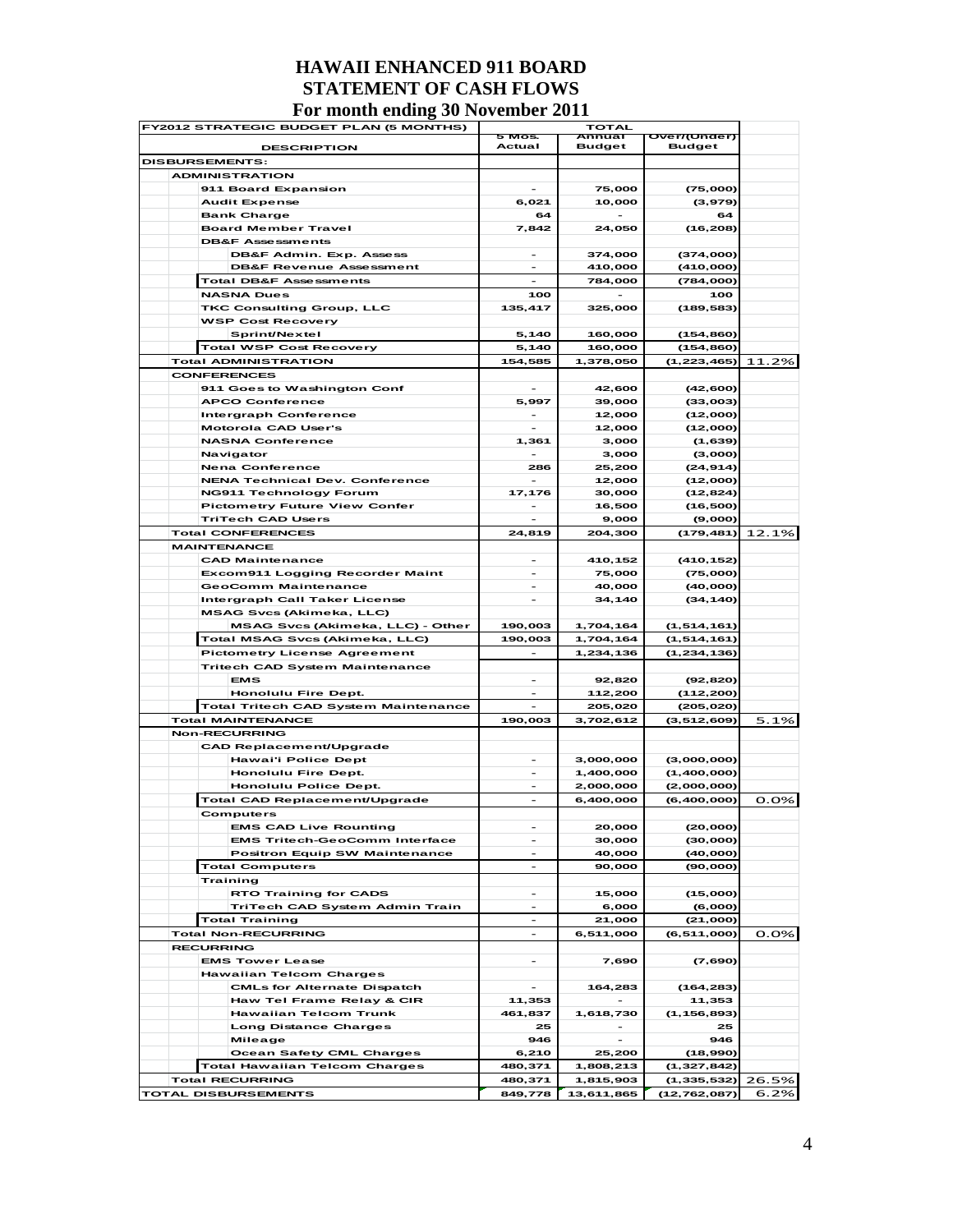| FY2012 STRATEGIC BUDGET PLAN (5 MONTHS)     | <b>Hawaii PSAP</b>      |                         |                               |  |
|---------------------------------------------|-------------------------|-------------------------|-------------------------------|--|
| <b>DESCRIPTION</b>                          | 5 Mos.<br><b>Actual</b> | Annual<br><b>Budget</b> | Over/(Under)<br><b>Budget</b> |  |
|                                             |                         |                         |                               |  |
| <b>DISBURSEMENTS:</b>                       |                         |                         |                               |  |
| <b>CONFERENCES</b>                          |                         |                         |                               |  |
| 911 Goes to Washington Conf                 |                         | 6,000                   | (6,000)                       |  |
| <b>APCO Conference</b>                      |                         | 9,000                   | (9,000)                       |  |
| <b>Intergraph Conference</b>                |                         | 6,000                   | (6,000)                       |  |
| Motorola CAD User's                         |                         |                         |                               |  |
| <b>NASNA Conference</b>                     |                         |                         |                               |  |
| Navigator                                   |                         |                         |                               |  |
| Nena Conference                             | 5                       | 9,000                   | (8,995)                       |  |
| <b>NENA Technical Dev. Conference</b>       |                         |                         |                               |  |
| NG911 Technology Forum                      |                         |                         |                               |  |
| <b>Pictometry Future View Confer</b>        |                         |                         |                               |  |
| <b>TriTech CAD Users</b>                    |                         |                         |                               |  |
| <b>Total CONFERENCES</b>                    | 5                       | 30,000                  | (29, 995)                     |  |
| <b>MAINTENANCE</b>                          |                         |                         |                               |  |
|                                             |                         |                         |                               |  |
| <b>CAD Maintenance</b>                      |                         | 66,867                  | (66, 867)                     |  |
| Excom911 Logging Recorder Maint             |                         |                         |                               |  |
| <b>GeoComm Maintenance</b>                  |                         |                         |                               |  |
| Intergraph Call Taker License               |                         | 34,140                  | (34, 140)                     |  |
| <b>MSAG Svcs (Akimeka, LLC)</b>             |                         |                         |                               |  |
| MSAG Svcs (Akimeka, LLC) - Other            | 112,541                 | 450,166                 | (337, 625)                    |  |
| Total MSAG Svcs (Akimeka, LLC)              | 112,541                 | 450,166                 | (337, 625)                    |  |
| <b>Pictometry License Agreement</b>         |                         | 353,260                 | (353, 260)                    |  |
| Tritech CAD System Maintenance              |                         |                         |                               |  |
| <b>EMS</b>                                  |                         |                         |                               |  |
| Honolulu Fire Dept.                         |                         |                         |                               |  |
| <b>Total Tritech CAD System Maintenance</b> |                         |                         |                               |  |
| <b>Total MAINTENANCE</b>                    | 112,541                 | 904,433                 | (791, 892)                    |  |
| <b>Non-RECURRING</b>                        |                         |                         |                               |  |
| <b>CAD Replacement/Upgrade</b>              |                         |                         |                               |  |
| Hawai'i Police Dept                         |                         | 3,000,000               | (3,000,000)                   |  |
| Honolulu Fire Dept.                         |                         |                         |                               |  |
| Honolulu Police Dept.                       |                         |                         |                               |  |
| Total CAD Replacement/Upgrade               |                         | 3,000,000               | (3,000,000)                   |  |
| <b>Computers</b>                            |                         |                         |                               |  |
| <b>EMS CAD Live Rounting</b>                |                         |                         |                               |  |
|                                             |                         |                         |                               |  |
| <b>EMS Tritech-GeoComm Interface</b>        |                         |                         |                               |  |
| <b>Positron Equip SW Maintenance</b>        |                         | 40,000                  | (40,000)                      |  |
| <b>Total Computers</b>                      |                         | 40,000                  | (40,000)                      |  |
| Training                                    |                         |                         |                               |  |
| <b>RTO Training for CADS</b>                |                         |                         |                               |  |
| TriTech CAD System Admin Train              |                         |                         |                               |  |
| <b>Total Training</b>                       |                         |                         |                               |  |
| <b>Total Non-RECURRING</b>                  |                         | 3,040,000               | (3,040,000)                   |  |
| <b>RECURRING</b>                            |                         |                         |                               |  |
| <b>EMS Tower Lease</b>                      |                         |                         |                               |  |
| <b>Hawaiian Telcom Charges</b>              |                         |                         |                               |  |
| <b>CMLs for Alternate Dispatch</b>          |                         |                         |                               |  |
| Haw Tel Frame Relay & CIR                   |                         |                         |                               |  |
| <b>Hawaiian Telcom Trunk</b>                | 25,529                  | 306,344                 | (280, 815)                    |  |
| <b>Long Distance Charges</b>                |                         |                         |                               |  |
| Mileage                                     |                         |                         |                               |  |
| <b>Ocean Safety CML Charges</b>             |                         |                         |                               |  |
| <b>Total Hawaiian Telcom Charges</b>        | 25,529                  | 306,344                 | (280, 815)                    |  |
| <b>Total RECURRING</b>                      | 25,529                  | 306,344                 | (280, 815)                    |  |
|                                             |                         |                         |                               |  |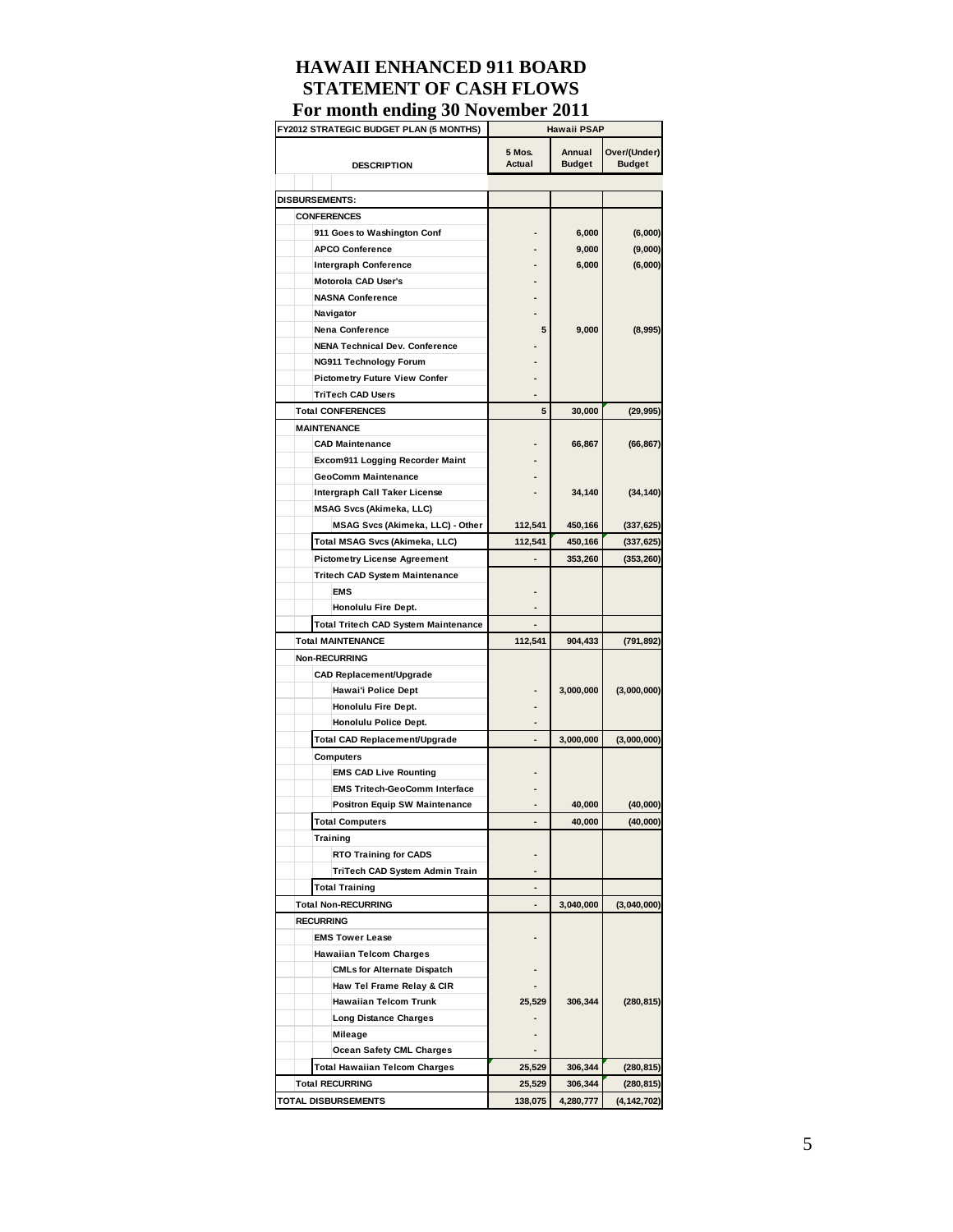| FY2012 STRATEGIC BUDGET PLAN (5 MONTHS) | Kauai PSAP               |                         |                               |  |
|-----------------------------------------|--------------------------|-------------------------|-------------------------------|--|
| <b>DESCRIPTION</b>                      | 5 Mos.<br>Actual         | Annual<br><b>Budget</b> | Over/(Under)<br><b>Budget</b> |  |
|                                         |                          |                         |                               |  |
| <b>DISBURSEMENTS:</b>                   |                          |                         |                               |  |
| <b>CONFERENCES</b>                      |                          |                         |                               |  |
| 911 Goes to Washington Conf             |                          | 3,600                   | (3,600)                       |  |
| <b>APCO Conference</b>                  |                          |                         |                               |  |
| <b>Intergraph Conference</b>            | ٠                        |                         |                               |  |
| Motorola CAD User's                     |                          |                         |                               |  |
| <b>NASNA Conference</b>                 | ۰                        |                         |                               |  |
| Navigator                               |                          |                         |                               |  |
| <b>Nena Conference</b>                  | ۰                        | 7,200                   | (7, 200)                      |  |
| <b>NENA Technical Dev. Conference</b>   |                          |                         |                               |  |
| NG911 Technology Forum                  | 719                      |                         | 719                           |  |
| <b>Pictometry Future View Confer</b>    | ٠                        | 10,500                  | (10, 500)                     |  |
| <b>TriTech CAD Users</b>                |                          |                         |                               |  |
| <b>Total CONFERENCES</b>                | 719                      | 21,300                  | (20, 581)                     |  |
| <b>MAINTENANCE</b>                      |                          |                         |                               |  |
| <b>CAD Maintenance</b>                  |                          |                         |                               |  |
| Excom911 Logging Recorder Maint         |                          |                         |                               |  |
| <b>GeoComm Maintenance</b>              | ٠                        |                         |                               |  |
| Intergraph Call Taker License           |                          |                         |                               |  |
| <b>MSAG Svcs (Akimeka, LLC)</b>         |                          |                         |                               |  |
| MSAG Svcs (Akimeka, LLC) - Other        | 77,461                   | 309,846                 | (232, 385)                    |  |
| Total MSAG Svcs (Akimeka, LLC)          | 77,461                   | 309,846                 | (232, 385)                    |  |
| <b>Pictometry License Agreement</b>     |                          | 202,909                 | (202, 909)                    |  |
| Tritech CAD System Maintenance          |                          |                         |                               |  |
| <b>EMS</b>                              |                          |                         |                               |  |
| Honolulu Fire Dept.                     | ٠                        |                         |                               |  |
| Total Tritech CAD System Maintenance    |                          |                         |                               |  |
| <b>Total MAINTENANCE</b>                | 77,461                   | 512,755                 | (435, 294)                    |  |
| <b>Non-RECURRING</b>                    |                          |                         |                               |  |
| <b>CAD Replacement/Upgrade</b>          |                          |                         |                               |  |
| Hawai'i Police Dept                     |                          |                         |                               |  |
| Honolulu Fire Dept.                     | ٠                        |                         |                               |  |
| Honolulu Police Dept.                   |                          |                         |                               |  |
| Total CAD Replacement/Upgrade           |                          |                         |                               |  |
| Computers                               |                          |                         |                               |  |
| <b>EMS CAD Live Rounting</b>            |                          |                         |                               |  |
| <b>EMS Tritech-GeoComm Interface</b>    |                          |                         |                               |  |
|                                         | ٠                        |                         |                               |  |
| <b>Positron Equip SW Maintenance</b>    |                          |                         |                               |  |
| Total Computers                         |                          |                         |                               |  |
| Training                                |                          |                         |                               |  |
| <b>RTO Training for CADS</b>            |                          |                         |                               |  |
| TriTech CAD System Admin Train          | ٠                        |                         |                               |  |
| <b>Total Training</b>                   |                          |                         |                               |  |
| <b>Total Non-RECURRING</b>              |                          |                         |                               |  |
| <b>RECURRING</b>                        |                          |                         |                               |  |
| <b>EMS Tower Lease</b>                  | ٠                        |                         |                               |  |
| <b>Hawaiian Telcom Charges</b>          |                          |                         |                               |  |
| <b>CMLs for Alternate Dispatch</b>      |                          | 164,283                 | (164, 283)                    |  |
| Haw Tel Frame Relay & CIR               | $\overline{\phantom{0}}$ |                         |                               |  |
| <b>Hawaiian Telcom Trunk</b>            | 27,849                   | 114,998                 | (87, 149)                     |  |
| <b>Long Distance Charges</b>            | 194                      |                         | 194                           |  |
| Mileage                                 | $\overline{\phantom{0}}$ |                         |                               |  |
| <b>Ocean Safety CML Charges</b>         | $\overline{\phantom{0}}$ |                         |                               |  |
| <b>Total Hawaiian Telcom Charges</b>    | 28,044                   | 279,281                 | (251, 237)                    |  |
| <b>Total RECURRING</b>                  | 28,044                   | 279,281                 | (251, 237)                    |  |
| <b>TOTAL DISBURSEMENTS</b>              | 106,224                  | 813,336                 | (707, 112)                    |  |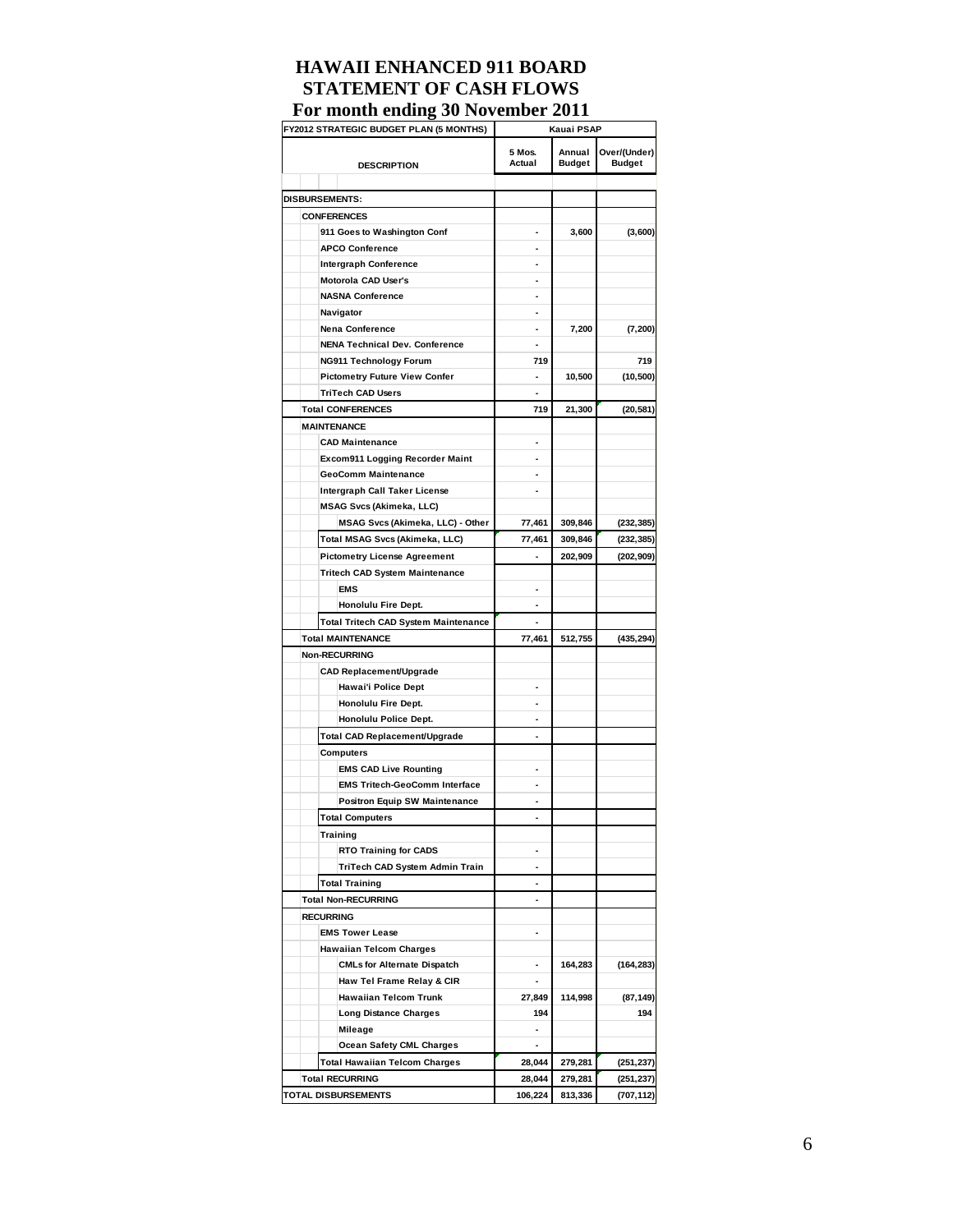| <b>FY2012 STRATEGIC BUDGET PLAN (5 MONTHS)</b>       | Maui PSAP        |                         |                               |  |
|------------------------------------------------------|------------------|-------------------------|-------------------------------|--|
|                                                      | 5 Mos.<br>Actual | Annual<br><b>Budget</b> | Over/(Under)<br><b>Budget</b> |  |
| <b>DESCRIPTION</b>                                   |                  |                         |                               |  |
|                                                      |                  |                         |                               |  |
| DISBURSEMENTS:                                       |                  |                         |                               |  |
| <b>CONFERENCES</b>                                   |                  |                         |                               |  |
| 911 Goes to Washington Conf                          |                  | 6,000                   | (6,000)                       |  |
| <b>APCO Conference</b>                               |                  |                         |                               |  |
| <b>Intergraph Conference</b>                         |                  | 6,000                   | (6,000)                       |  |
| Motorola CAD User's                                  |                  |                         |                               |  |
| <b>NASNA Conference</b>                              |                  |                         |                               |  |
| Navigator                                            |                  |                         |                               |  |
| Nena Conference                                      |                  | 6,000                   | (6,000)                       |  |
| <b>NENA Technical Dev. Conference</b>                |                  |                         |                               |  |
| NG911 Technology Forum                               |                  |                         |                               |  |
| <b>Pictometry Future View Confer</b>                 |                  | 6,000                   | (6,000)                       |  |
| <b>TriTech CAD Users</b><br><b>Total CONFERENCES</b> |                  |                         |                               |  |
|                                                      |                  | 24,000                  | (24,000)                      |  |
| <b>MAINTENANCE</b><br><b>CAD Maintenance</b>         |                  |                         |                               |  |
|                                                      |                  | 115,825                 | (115, 825)                    |  |
| Excom911 Logging Recorder Maint                      |                  |                         |                               |  |
| GeoComm Maintenance                                  |                  |                         |                               |  |
| Intergraph Call Taker License                        |                  |                         |                               |  |
| <b>MSAG Svcs (Akimeka, LLC)</b>                      | 0                |                         |                               |  |
| MSAG Svcs (Akimeka, LLC) - Other                     |                  | 436,521                 | (436, 521)                    |  |
| Total MSAG Svcs (Akimeka, LLC)                       | 0                | 436,521                 | (436, 521)                    |  |
| <b>Pictometry License Agreement</b>                  |                  | 377,062                 | (377,062)                     |  |
| Tritech CAD System Maintenance                       |                  |                         |                               |  |
| <b>EMS</b>                                           |                  |                         |                               |  |
| Honolulu Fire Dept.                                  |                  |                         |                               |  |
| <b>Total Tritech CAD System Maintenance</b>          |                  |                         |                               |  |
| <b>Total MAINTENANCE</b>                             | 0                | 929,408                 | (929, 408)                    |  |
| Non-RECURRING                                        |                  |                         |                               |  |
| <b>CAD Replacement/Upgrade</b>                       |                  |                         |                               |  |
| Hawai'i Police Dept                                  |                  |                         |                               |  |
| Honolulu Fire Dept.                                  |                  |                         |                               |  |
| Honolulu Police Dept.                                |                  |                         |                               |  |
| <b>Total CAD Replacement/Upgrade</b>                 |                  |                         |                               |  |
| Computers                                            |                  |                         |                               |  |
| <b>EMS CAD Live Rounting</b>                         |                  |                         |                               |  |
| <b>EMS Tritech-GeoComm Interface</b>                 |                  |                         |                               |  |
| <b>Positron Equip SW Maintenance</b>                 |                  |                         |                               |  |
| Total Computers                                      |                  |                         |                               |  |
| Training                                             |                  |                         |                               |  |
| <b>RTO Training for CADS</b>                         |                  | 15,000                  | (15,000)                      |  |
| TriTech CAD System Admin Train                       |                  |                         |                               |  |
| <b>Total Training</b>                                |                  | 15,000                  | (15,000)                      |  |
| <b>Total Non-RECURRING</b>                           |                  | 15,000                  | (15,000)                      |  |
| <b>RECURRING</b>                                     |                  |                         |                               |  |
| <b>EMS Tower Lease</b>                               |                  |                         |                               |  |
| <b>Hawaiian Telcom Charges</b>                       |                  |                         |                               |  |
| <b>CMLs for Alternate Dispatch</b>                   |                  |                         |                               |  |
| Haw Tel Frame Relay & CIR                            |                  |                         |                               |  |
| <b>Hawaiian Telcom Trunk</b>                         | 92,832           | 278,495                 | (185, 663)                    |  |
| <b>Long Distance Charges</b>                         | (169)            |                         | (169)                         |  |
| Mileage                                              |                  |                         |                               |  |
| <b>Ocean Safety CML Charges</b>                      |                  |                         |                               |  |
| <b>Total Hawaiian Telcom Charges</b>                 | 92,663           | 278,495                 | (185, 832)                    |  |
| <b>Total RECURRING</b>                               | 92,663           | 278,495                 | (185,832)                     |  |
| <b>TOTAL DISBURSEMENTS</b>                           | 92,663           | 1,246,903               | (1, 154, 240)                 |  |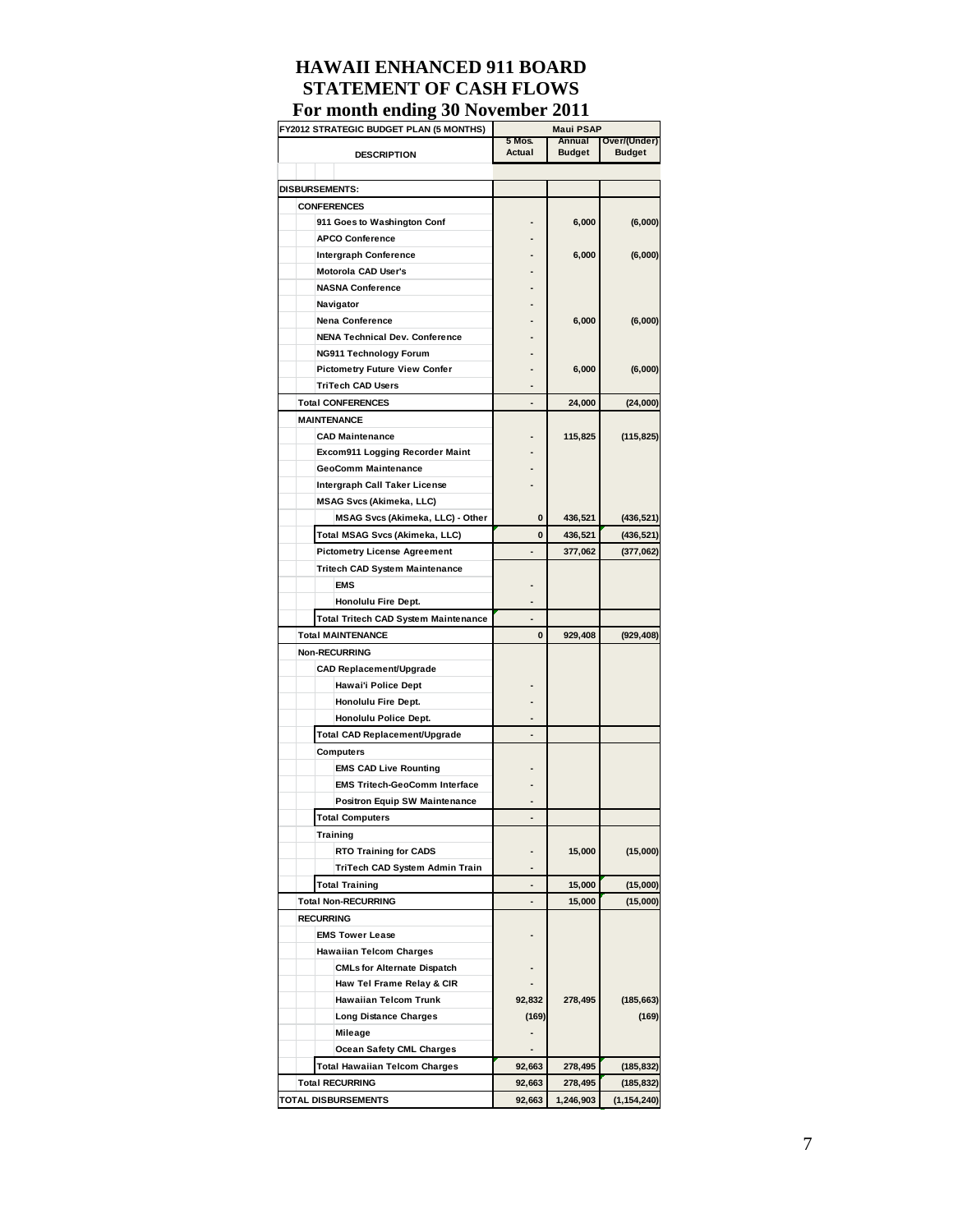| FY2012 STRATEGIC BUDGET PLAN (5 MONTHS) | Oahu PSAP |               |                         |  |
|-----------------------------------------|-----------|---------------|-------------------------|--|
|                                         | 5 Mos.    | Annual        | Over/(Under)            |  |
| <b>DESCRIPTION</b>                      | Actual    | <b>Budget</b> | <b>Budget</b>           |  |
|                                         |           |               |                         |  |
| DISBURSEMENTS:                          |           |               |                         |  |
| <b>CONFERENCES</b>                      |           |               |                         |  |
| 911 Goes to Washington Conf             |           | 24,000        | (24,000)                |  |
| <b>APCO Conference</b>                  | 5,997     | 27,000        | (21,003)                |  |
| Intergraph Conference                   | ٠         |               |                         |  |
| Motorola CAD User's                     |           | 12,000        | (12,000)                |  |
| <b>NASNA Conference</b>                 | ٠         |               |                         |  |
| Navigator                               | ä,        | 3,000         | (3,000)                 |  |
| Nena Conference                         | 281       |               | 281                     |  |
| <b>NENA Technical Dev. Conference</b>   | ٠         | 12,000        | (12,000)                |  |
| NG911 Technology Forum                  |           |               |                         |  |
| <b>Pictometry Future View Confer</b>    |           |               |                         |  |
| <b>TriTech CAD Users</b>                |           | 9,000         | (9,000)                 |  |
| <b>Total CONFERENCES</b>                | 6,278     | 87,000        | (80, 722)               |  |
| <b>MAINTENANCE</b>                      |           |               |                         |  |
| <b>CAD Maintenance</b>                  |           | 227,460       | (227, 460)              |  |
| Excom911 Logging Recorder Maint         | ٠         | 75,000        | (75,000)                |  |
| <b>GeoComm Maintenance</b>              |           | 40,000        | (40,000)                |  |
| Intergraph Call Taker License           |           |               |                         |  |
| <b>MSAG Svcs (Akimeka, LLC)</b>         |           |               |                         |  |
| MSAG Svcs (Akimeka, LLC) - Other        |           | 507,631       | (507, 631)              |  |
| Total MSAG Svcs (Akimeka, LLC)          |           | 507,631       | (507, 631)              |  |
| <b>Pictometry License Agreement</b>     |           | 300,905       | (300, 905)              |  |
| Tritech CAD System Maintenance          |           |               |                         |  |
| <b>EMS</b>                              |           | 92,820        |                         |  |
| Honolulu Fire Dept.                     |           | 112,200       | (92, 820)<br>(112, 200) |  |
|                                         |           |               |                         |  |
| Total Tritech CAD System Maintenance    |           | 205,020       | (205, 020)              |  |
| <b>Total MAINTENANCE</b>                | ä,        | 1,356,016     | (1,356,016)             |  |
| <b>Non-RECURRING</b>                    |           |               |                         |  |
| <b>CAD Replacement/Upgrade</b>          |           |               |                         |  |
| Hawai'i Police Dept                     | ٠         |               |                         |  |
| Honolulu Fire Dept.                     |           | 1,400,000     | (1,400,000)             |  |
| Honolulu Police Dept.                   |           | 2,000,000     | (2,000,000)             |  |
| Total CAD Replacement/Upgrade           | ÷.        | 3,400,000     | (3,400,000)             |  |
| Computers                               |           |               |                         |  |
| <b>EMS CAD Live Rounting</b>            |           | 20,000        | (20,000)                |  |
| <b>EMS Tritech-GeoComm Interface</b>    |           | 30,000        | (30,000)                |  |
| <b>Positron Equip SW Maintenance</b>    | ÷         |               |                         |  |
| <b>Total Computers</b>                  |           | 50,000        | (50,000)                |  |
| Training                                |           |               |                         |  |
| <b>RTO Training for CADS</b>            |           |               |                         |  |
| TriTech CAD System Admin Train          |           | 6,000         | (6,000)                 |  |
| <b>Total Training</b>                   |           | 6,000         | (6,000)                 |  |
| <b>Total Non-RECURRING</b>              |           | 3,456,000     | (3, 456, 000)           |  |
| <b>RECURRING</b>                        |           |               |                         |  |
| <b>EMS Tower Lease</b>                  | ٠         | 7,690         | (7,690)                 |  |
| <b>Hawaiian Telcom Charges</b>          |           |               |                         |  |
| <b>CMLs for Alternate Dispatch</b>      |           |               |                         |  |
| Haw Tel Frame Relay & CIR               | 11,353    |               |                         |  |
| <b>Hawaiian Telcom Trunk</b>            | 315,627   | 918,893       | (603, 266)              |  |
| <b>Long Distance Charges</b>            |           |               |                         |  |
| Mileage                                 | 946       |               | 946                     |  |
| Ocean Safety CML Charges                | 6,210     | 25,200        | (18,990)                |  |
| <b>Total Hawaiian Telcom Charges</b>    | 334,136   | 944,093       | (609, 957)              |  |
| <b>Total RECURRING</b>                  | 334,136   | 951,783       | (617, 647)              |  |
| <b>TOTAL DISBURSEMENTS</b>              | 340,414   | 5,850,799     | (5,510,385)             |  |
|                                         |           |               |                         |  |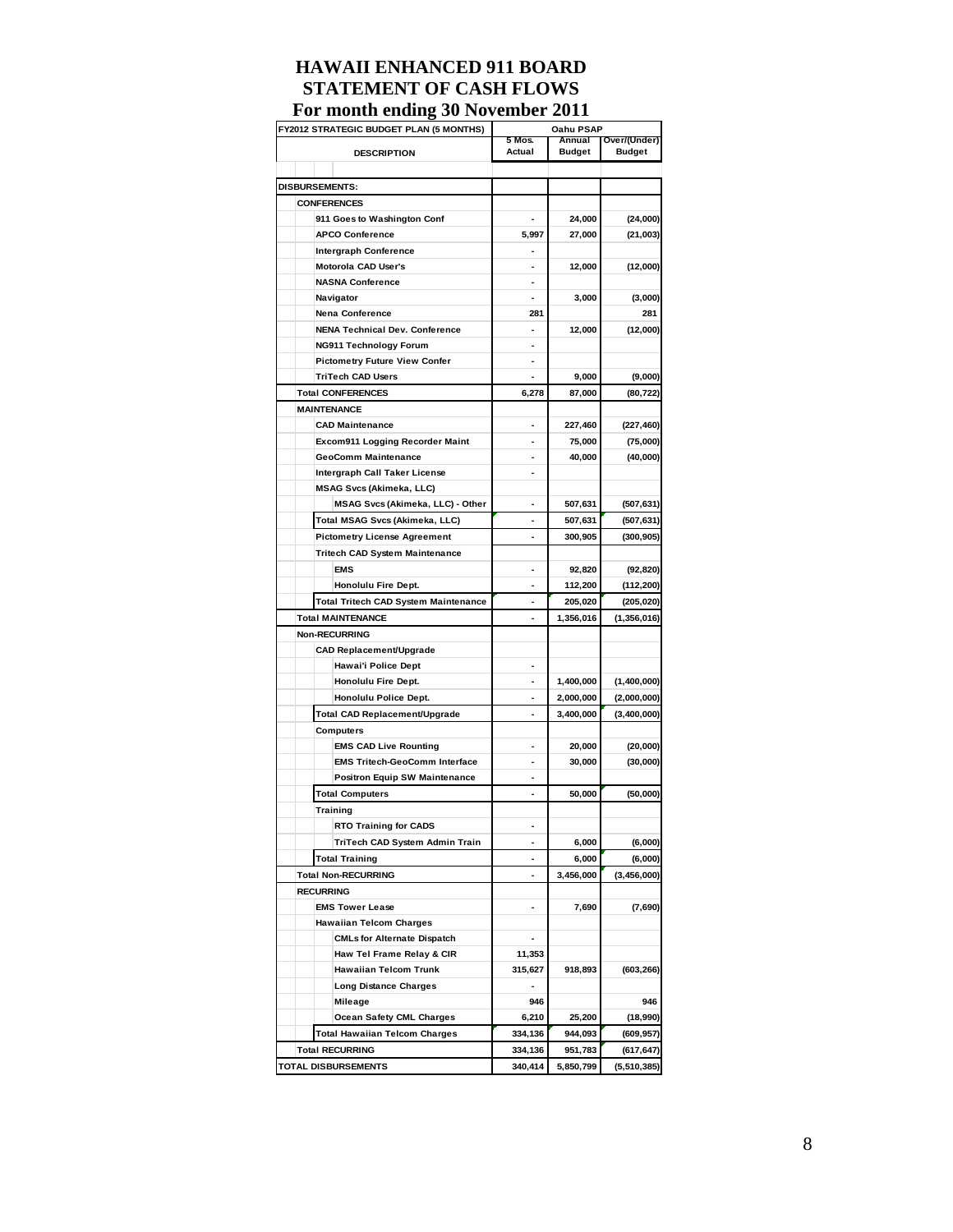| <b>FY2012 STRATEGIC PLAN BUDGET</b>    | <b>HAWAII</b> | <b>KAUAI</b>  | <b>MAUI</b>   | <b>OAHU</b>   | <b>OPS</b>    | <b>TOTAL</b>  | %             |
|----------------------------------------|---------------|---------------|---------------|---------------|---------------|---------------|---------------|
| <b>DESCRIPTION</b>                     | <b>Budget</b> | <b>Budget</b> | <b>Budget</b> | <b>Budget</b> | <b>Budget</b> | <b>Budget</b> | <b>Budget</b> |
| <b>DISBURSEMENTS:</b>                  |               |               |               |               |               |               |               |
| 911 Board Expansion                    |               |               |               |               | 75,000        | 75,000        | 0.55%         |
| <b>Audit Expense</b>                   |               |               |               |               | 10,000        | 10,000        | 0.07%         |
| <b>Board Member Travel</b>             |               |               |               |               | 24,050        | 24,050        | 0.18%         |
| <b>TKC Consulting Group, LLC</b>       |               |               |               |               | 325,000       | 325,000       | 2.39%         |
| DB&F Admin. Exp. Assess                |               |               |               |               | 374,000       | 374,000       | 2.75%         |
| <b>DB&amp;F Revenue Assessment</b>     |               |               |               |               | 410,000       | 410,000       | 3.01%         |
| <b>WSP Cost Recovery</b>               |               |               |               |               |               |               |               |
| <b>Sprint/Nextel</b>                   |               |               |               |               | 160,000       | 160,000       | 1.18%         |
| Operations                             |               |               |               |               | 1,378,050     | 1,378,050     | 10.12%        |
| <b>MSAG Services (Akimeka)</b>         | 450,166       | 309,846       | 436,521       | 507,631       |               | 1,704,164     | 12.52%        |
| <b>CAD Maintenance</b>                 | 66,867        |               | 115,825       | 227,460       |               | 410,152       | 3.01%         |
| <b>Tritech CAD System Maintenance</b>  |               |               |               |               |               |               |               |
| <b>EMS</b>                             |               |               |               | 92,820        |               | 92,820        | 0.68%         |
| Honolulu Fire Dept.                    |               |               |               | 112,200       |               | 112,200       | 0.82%         |
| <b>Excom911 Logging Recorder Maint</b> |               |               |               | 75,000        |               | 75,000        | 0.55%         |
| Intergraph Call Taker License          | 34,140        |               |               |               |               | 34,140        | 0.25%         |
| <b>Pictometry License Agreement</b>    | 353,260       | 202,909       | 377,062       | 300,905       |               | 1,234,136     | 9.07%         |
| <b>Positron Equip SW Maintenance</b>   | 40,000        |               |               |               |               | 40,000        | 0.29%         |
| <b>GeoComm Maintenance</b>             |               |               |               | 40,000        |               | 40,000        | 0.29%         |
| Maintenance                            | 944,433       | 512,755       | 929,408       | 1,356,016     | ٠             | 3,742,612     | 27.50%        |
| <b>EMS Tower Lease</b>                 |               |               |               | 7,690         |               | 7,690         | 0.06%         |
| <b>Hawaiian Telcom Charges</b>         |               |               |               |               |               |               |               |
| <b>Hawaiian Telcom Trunk</b>           | 306.344       | 114,998       | 278,495       | 918,893       |               | 1,618,730     | 11.89%        |
| Ocean Safety CML Charges               |               |               |               | 25,200        |               | 25,200        | 0.19%         |
| <b>Subtotal RECURRING</b>              | 1,250,777     | 627,753       | 1,207,903     | 2,307,799     | 1,378,050     | 6,772,282     | 49.75%        |
| <b>CAD Upgrade</b>                     |               |               |               |               |               |               |               |
| Hawai'i Police Dept                    | 3,000,000     |               |               |               |               | 3,000,000     | 22.04%        |
| <b>Honolulu Fire Dept./EMS</b>         |               |               |               | 1,400,000     |               | 1,400,000     | 10.29%        |
| Honolulu Police Dept.                  |               |               |               | 2,000,000     |               | 2,000,000     | 14.69%        |
| <b>Computers</b>                       |               |               |               |               |               |               | 0.00%         |
| <b>EMS CAD Live Rounting</b>           |               |               |               | 20,000        |               | 20,000        | 0.15%         |
| <b>EMS Tritech-GeoComm Interface</b>   |               |               |               | 30,000        |               | 30,000        | 0.22%         |
| <b>CMLs for Alternate Dispatch</b>     |               | 164,283       |               |               |               | 164,283       | 1.21%         |
| <b>Training</b>                        |               |               |               |               |               |               |               |
| <b>RTO Training for CADS</b>           |               |               | 15,000        |               |               | 15,000        | 0.11%         |
| TriTech CAD System Admin Train (HFD)   |               |               |               | 6,000         |               | 6,000         | 0.04%         |
| Subtotal Non-RECURRING                 | 3,000,000     | 164.283       | 15,000        | 3,456,000     |               | 6,635,283     | 48.75%        |
| Conferences:                           |               |               |               |               |               |               |               |
| 911 Goes to Washington Conf            | 6,000         | 3,600         | 6,000         | 24,000        | 3,000         | 42,600        | 0.31%         |
| <b>APCO Conference</b>                 | 9,000         |               |               | 27,000        | 3,000         | 39,000        | 0.29%         |
| Intergraph Conference                  | 6,000         |               | 6,000         |               |               | 12,000        | 0.09%         |
| Motorola CAD User's                    |               |               |               | 12,000        |               | 12,000        | 0.09%         |
| <b>NASNA Conference</b>                |               |               |               |               | 3,000         | 3,000         | 0.02%         |
| Navigator                              |               |               |               | 3,000         |               | 3,000         | 0.02%         |
| <b>Nena Conference</b>                 | 9,000         | 7,200         | 6,000         |               | 3,000         | 25,200        | 0.19%         |
| <b>NENA Technical Dev. Conference</b>  |               |               |               | 12,000        |               | 12,000        | 0.09%         |
| <b>NG911 Technology Forum</b>          |               |               |               |               | 30,000        | 30,000        | 0.22%         |
| <b>Pictometry Future View Confer</b>   |               | 10,500        | 6,000         |               |               | 16,500        | 0.12%         |
| <b>TriTech CAD Users</b>               |               |               |               | 9,000         |               | 9,000         | 0.07%         |
| <b>Subtotal Conferences</b>            | 30,000        | 21,300        | 24,000        | 87,000        | 42,000        | 204,300       | 1.50%         |
|                                        |               |               |               |               |               |               |               |
| <b>Total Strategic Plan Budget</b>     | 4,280,777     | 813,336       | 1,246,903     | 5,850,799     | 1,420,050     | 13,611,865    | 100.00%       |
| % of Budget                            | 31.4%         | 6.0%          | 9.2%          | 43.0%         | 10.4%         | 100.0%        |               |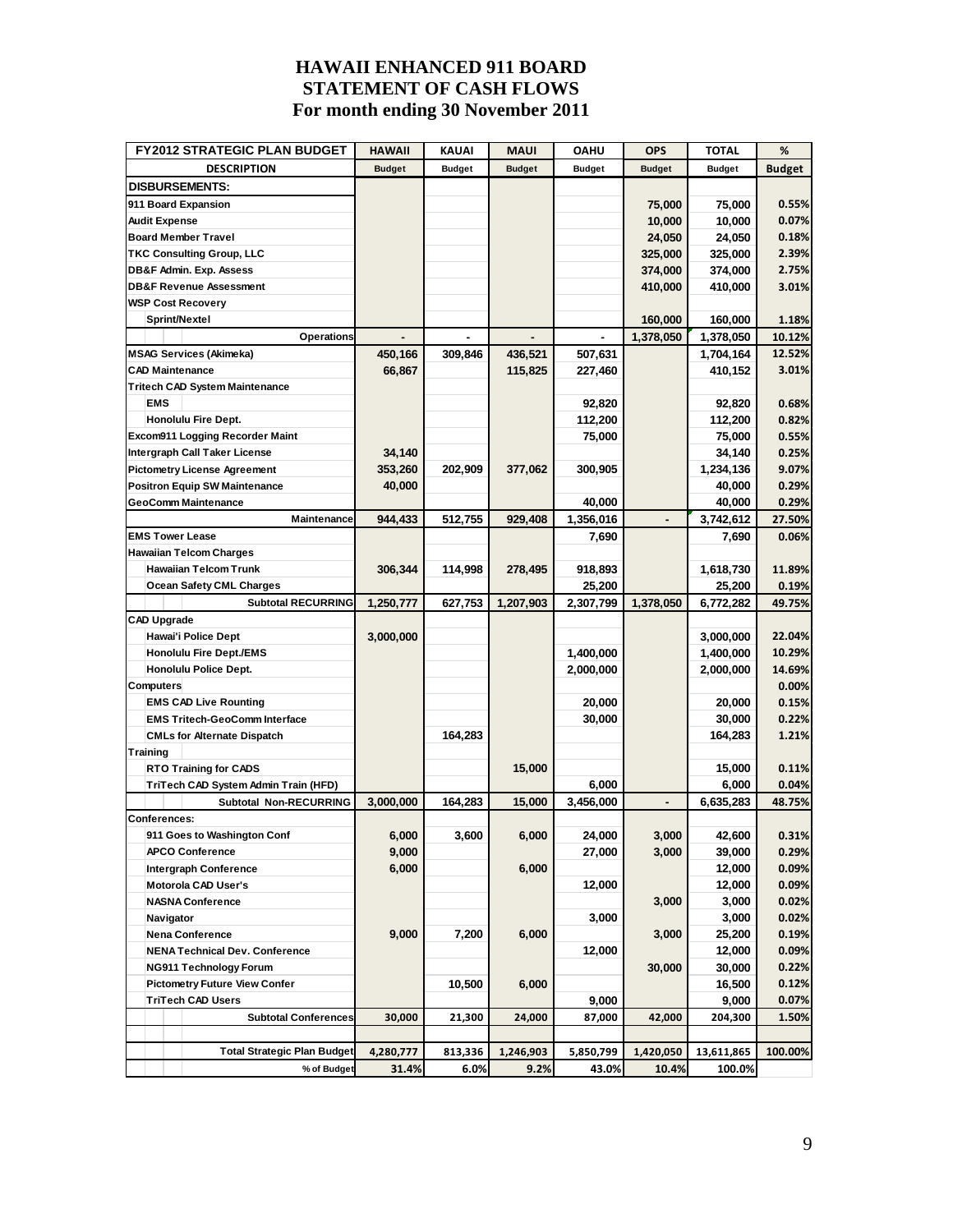# **PSAP Operations**

### **9-1-1 Call Volume – November 2011**

| <b>PSAP</b> | Total | <b>Wireline</b> | $\frac{9}{6}$ | <b>Wireless</b> | %     |
|-------------|-------|-----------------|---------------|-----------------|-------|
| HAWAII (*)  | 9,894 | 3,423           | 34.6%         | 6,471           | 65.4% |

*(\*) Totals are based on calls to Primary PSAP.* 

|                   | <b>HAWAII</b>                                                          |            |                                     |            |                                     |            |                    |            |                         |
|-------------------|------------------------------------------------------------------------|------------|-------------------------------------|------------|-------------------------------------|------------|--------------------|------------|-------------------------|
|                   |                                                                        | Wireline   |                                     |            | Wireless                            | Admin      |                    |            | Abandoned               |
| 2011              | <b>Total</b>                                                           | # of Calls | %to Total<br>Wireline &<br>Wireless | # of Calls | %to Total<br>Wireline &<br>Wireless | # of Calls | %to Total<br>Calls | # of Calls | % Abandoned<br>to Total |
| December          |                                                                        |            |                                     |            |                                     |            |                    |            |                         |
| November          | 9,894                                                                  | 3,423      | 34.6%                               | 6,471      | 65.4%                               | 0          | 0.0%               | 1,043      | 10.5%                   |
| October           | 10,538                                                                 | 3,560      | 33.8%                               | 6,978      | 66.2%                               | 0          | 0.0%               | 1,201      | 11.4%                   |
| September         | 9,561                                                                  | 3,288      | 34.4%                               | 6,272      | 65.6%                               |            | 0.0%               | 1,066      | 11.1%                   |
| August            | 10,581                                                                 | 3,660      | 34.6%                               | 6,920      | 65.4%                               |            | 0.0%               | 1,110      | 10.5%                   |
| July              | 10,395                                                                 | 3,901      | 37.5%                               | 6,494      | 62.5%                               | ი          | 0.0%               | 1,243      | 12.0%                   |
| June              | 10,158                                                                 | 3,537      | 34.8%                               | 6,620      | 65.2%                               |            | 0.0%               | 1,133      | 11.2%                   |
| May               | 10,190                                                                 | 3,730      | 36.6%                               | 6,460      | 63.4%                               | 0          | 0.0%               | 1,141      | 11.2%                   |
| April             | 9,521                                                                  | 3,409      | 35.8%                               | 6,112      | 64.2%                               | 0          | 0.0%               | 1,012      | 10.6%                   |
| March             | 10,514                                                                 | 3,871      | 36.8%                               | 6,643      | 63.2%                               |            | 0.0%               | 1,097      | 10.4%                   |
| February          | 9,340                                                                  | 3,453      | 37.0%                               | 5,886      | 63.0%                               |            | 0.0%               | 997        | 10.7%                   |
| January           | 10,183                                                                 | 3,755      | 36.9%                               | 6,428      | 63.1%                               | 0          | 0.0%               | 1,140      | 11.2%                   |
| <b>TOTAL YTD</b>  | 110.875                                                                | 39,587     | 35.7%                               | 71,284     | 64.3%                               |            | 0.0%               | 12,183     | 11.0%                   |
| <b>AVG PER MO</b> | 10,080                                                                 | 3,599      |                                     | 6,480      |                                     | $\bf{0}$   |                    | 1,108      |                         |
| N <sub>0</sub>    | Total Calle include Administrative calle that are not direct 011 calle |            |                                     |            |                                     |            |                    |            |                         |

Note: Total Calls include Administrative calls that are not direct 911 calls.

| <b>HAWAII</b>     |              |            |                                     |                        | <b>TRANSFERRED TO FIRE</b> |                                            |                        |            |                    |            |                        |
|-------------------|--------------|------------|-------------------------------------|------------------------|----------------------------|--------------------------------------------|------------------------|------------|--------------------|------------|------------------------|
|                   |              |            | Wireline                            |                        |                            | Wireless                                   |                        | Admin      |                    | Abandoned  |                        |
| 2011              | <b>Total</b> | # of Calls | %to Total<br>Wireline &<br>Wireless | % of Total<br>Wireline | # of Calls                 | %to Total<br>Wireline &<br><b>Wireless</b> | % of Total<br>Wireless | # of Calls | %to Total<br>Calls | # of Calls | %Abandoned<br>to Total |
| December          |              |            |                                     |                        |                            |                                            |                        |            |                    |            |                        |
| November          | 1,952        | 940        | 48.2%                               | 27.5%                  | 1,012                      | 51.8%                                      | 15.6%                  | 0          | 0.0%               | 38         | 1.9%                   |
| October           | 1,913        | 886        | 46.3%                               | 24.9%                  | 1,027                      | 53.7%                                      | 14.7%                  |            | 0.0%               | 20         | 1.0%                   |
| September         | 1.807        | 840        | 46.5%                               | 25.5%                  | 967                        | 53.5%                                      | 15.4%                  |            | 0.0%               | 28         | 1.5%                   |
| August            | 1,974        | 891        | 45.1%                               | 24.3%                  | 1,083                      | 54.9%                                      | 15.7%                  |            | 0.0%               | 49         | 2.5%                   |
| July              | 1,850        | 916        | 49.5%                               | 23.5%                  | 933                        | 50.5%                                      | 14.4%                  |            | 0.1%               | 39         | 2.1%                   |
| June              | 1,814        | 861        | 47.5%                               | 24.3%                  | 953                        | 52.5%                                      | 14.4%                  | 0          | 0.0%               | 25         | 1.4%                   |
| May               | 1,861        | 843        | 45.3%                               | 22.6%                  | 1,018                      | 54.7%                                      | 15.8%                  | 0          | 0.0%               | 37         | 2.0%                   |
| April             | 1,821        | 845        | 46.4%                               | 24.8%                  | 976                        | 53.6%                                      | 16.0%                  | 0          | 0.0%               | 31         | 1.7%                   |
| March             | 1,977        | 926        | 46.9%                               | 23.9%                  | 1,050                      | 53.1%                                      | 15.8%                  |            | 0.1%               | 45         | 2.3%                   |
| February          | 1,809        | 892        | 49.3%                               | 25.8%                  | 917                        | 50.7%                                      | 15.6%                  |            | 0.0%               | 37         | 2.0%                   |
| January           | 1,914        | 909        | 47.5%                               | 24.2%                  | 1,004                      | 52.5%                                      | 15.6%                  |            | 0.1%               | 22         | 1.1%                   |
| <b>TOTAL YTD</b>  | 20,692       | 9,749      | 47.1%                               | 24.6%                  | 10,940                     | 52.9%                                      | 15.3%                  | з          | 0.0%               | 371        | 1.8%                   |
| <b>AVG PER MO</b> | 1,881        | 886        |                                     |                        | 995                        |                                            |                        | $\bf{0}$   |                    | 34         |                        |

Note: | Total Calls include Administrative calls that are not direct 911 calls.

**Notes:**

- (1) "Abandoned" calls represent the number of incoming 9-1-1 calls for which the caller had hung up before a call-taker answered.
- (2) "Abandoned" calls are included in the "Wireline" and "Wireless" counts respectively. The standard CML reports do not provide a break-out of "Abandoned" calls between "Wireline" and "Wireless" calls.
- (3) Total call volumes include Administrative calls. (Administrative calls = Calls made between 911 positions but are not 911 calls.)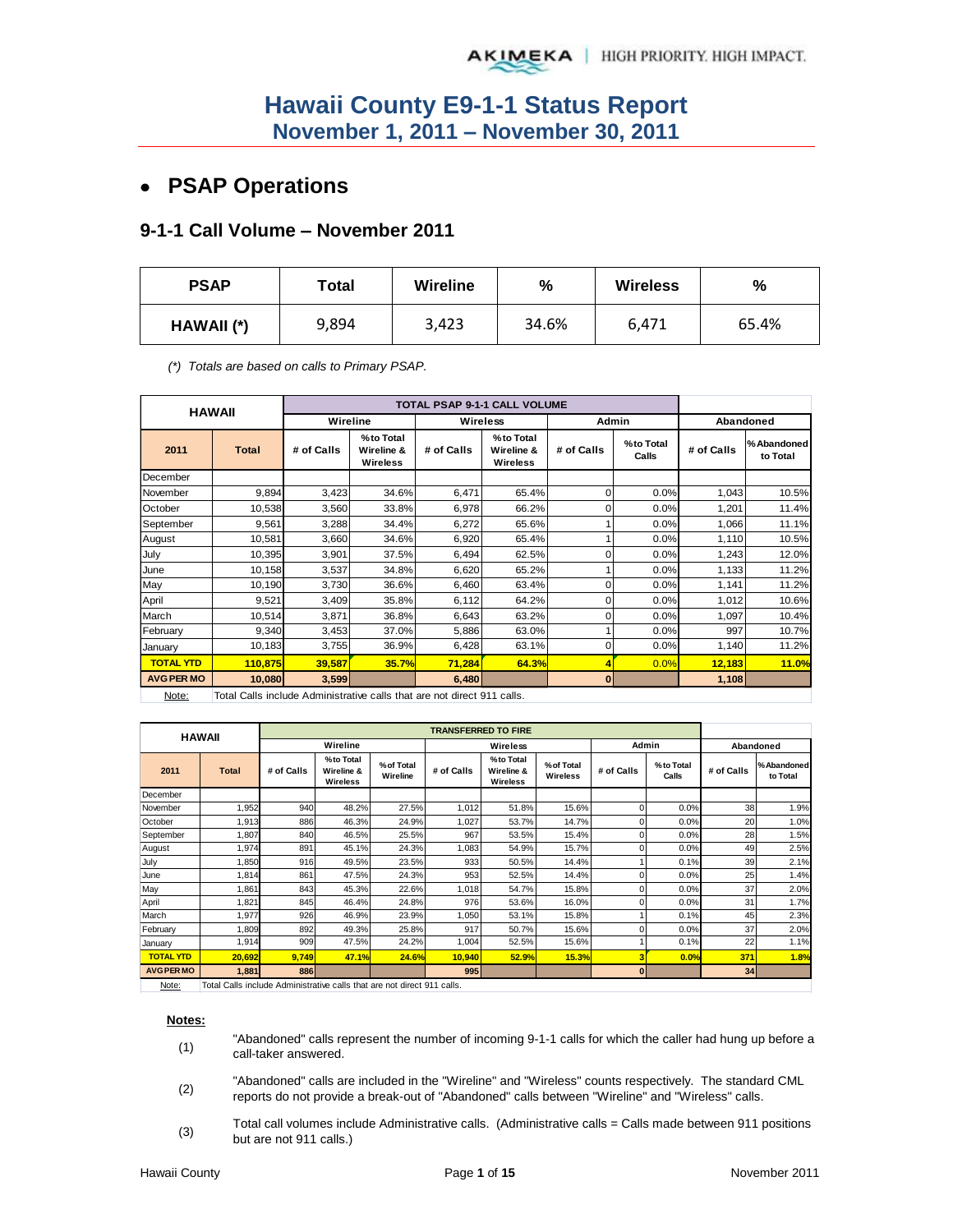## **PSAP Operations (continued)**

### **Wireless Test – November 2011**

| Date     | WSP           | <b>Sites</b><br>Tested | <b>Sectors</b><br><b>Tested</b> | <b>Tested By</b>        | Test<br>Pass/Fail |
|----------|---------------|------------------------|---------------------------------|-------------------------|-------------------|
| 11/17/11 | AT&T Mobility |                        | 3                               | Hawaii PSAP/<br>Akimeka | Pass              |

### **Current Month PSAP Operations Activities – November 2011**

11/01/11 -- 11/28/11 Akimeka personnel completed the Hawai`i County -- Nextel Annual Audit. Fourteen (14) updates/corrections were referred back to Nextel. Corrections/updates were completed by Nextel on November 28, 2011.

#### *As such, all Wireless Service Provider (WSP) Cell Sites/Sectors annual audits for each of the WSPs doing business in Hawai***`***i County have been completed for 2011.*

- 11/02/11 The Hawai`i County PSAP sent a notice to all vendors and Neighbor Island PSAPs that there will be no testing scheduled during the Solacom conversion. Subsequently, the testing blackout period was rescinded since the Solacom conversion was postponed until January 2012.
- 11/03/11 -- Pending At the request of the Hawai`i County Police/PSAP, Akimeka reported trouble regarding no COF/COP information on a Nextel Wireless Phase I (WPH 1) call. This has been an on-going issue since 2008. Rick Soto of Intrado agreed to reopen a trouble ticket to address the trouble. An update was requested and is still pending.
- 11/09/11 -- Pending Akimeka personnel coordinated on behalf of the Hawai`i County PSAP the testing of re-homing towers to new AT&T Mobility equipment. The test date, however, was postponed due to technical issues and has been re-scheduled to December 1, 2011.
- 11/10/11 -- 11/11/11 Akimeka personnel continued to assist the Hawai`i County Police/PSAP regarding the non-initialized caller who made numerous calls to 9-1-1. Patrick Donovan of the FCC was contacted for guidance in retrieving location or subscriber information for the caller. Mr. Donovan contacted AT&T Mobility, John Garner, who assisted in obtaining the additional information, which was forwarded to the Hawai`i County Police/PSAP on November 11, 2011.
- 11/09/11 -- 11/15/11 Verizon Global Solutions installed new equipment that required testing from each of their locations. Akimeka personnel validated and coordinated testing schedules for the Kaiser Clinics in Waimea, Kona and Hilo.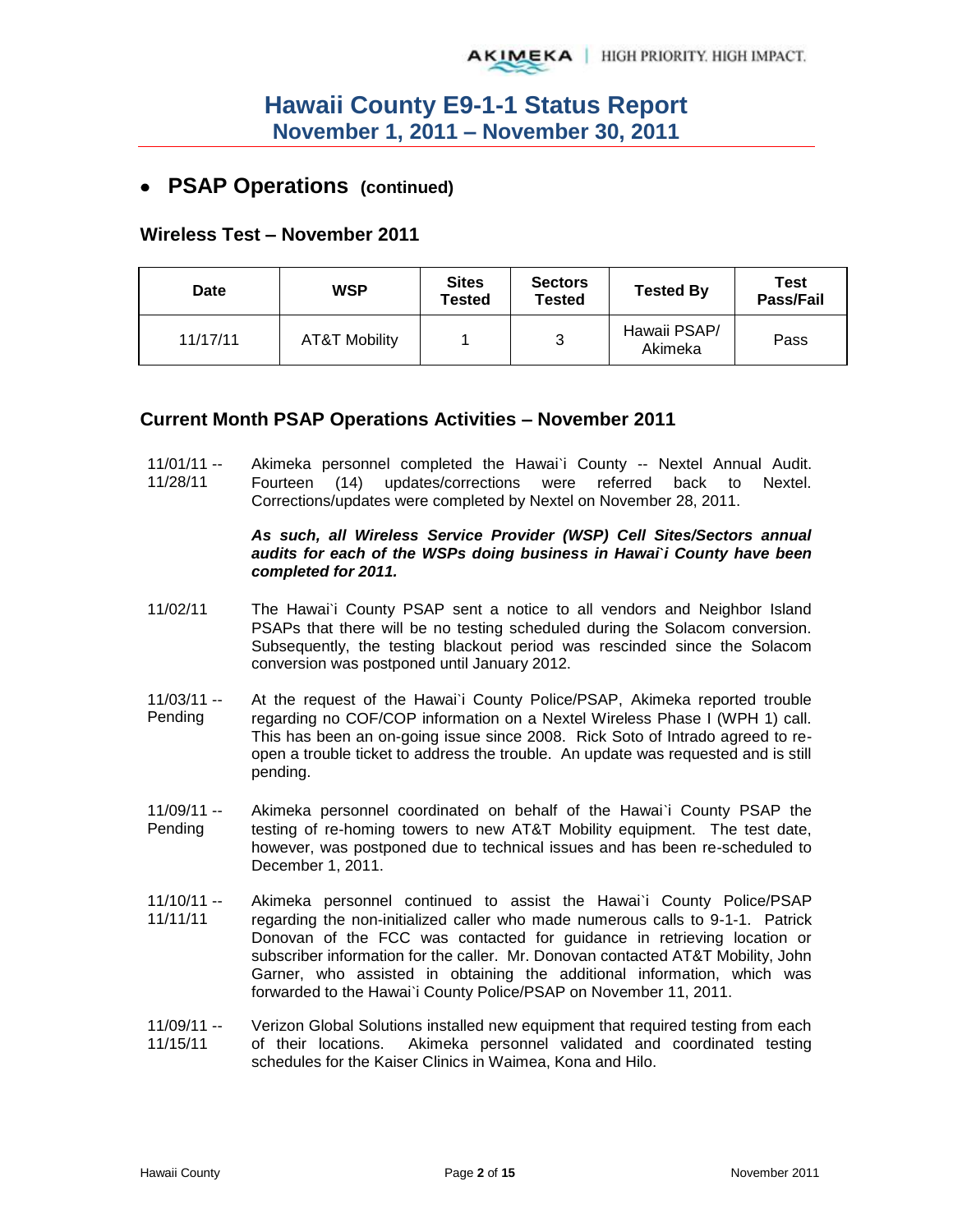## **PSAP Operations (continued)**

### **Current Month PSAP Operations Activities – November 2011 (continued)**

- 11/14/11 At the request of the Hawai`i County PSAP, Akimeka assisted with the reply to Intrado requesting a 24 x 7, 7-digit number, to route VoIP calls in a situation where the call being routed to the selective router has been interrupted. The PSAP is concerned about delivering a 9-1-1 call to an administrative line. This issue is under review between the PSAP and Intrado as liability issues need to be addressed.
- 11/16/11 Akimeka personnel attended Intrado MSAG Maintenance and Intrado 9-1-1Net Training. All Akimeka personnel have been certified/re-certified by Intrado.
- 11/17/11 Akimeka updated the Remote Call Forwarding (RCF) list to add COPS Monitoring to the list. The updated list was forwarded to the Hawai`i County PSAP for distribution.
- 11/17/11 VoIP testing for T-Mobile was coordinated with Betty Kenney and scheduled for December 4 - 5, 2011.

### **Open Issues (To be Monitored and Tracked by Akimeka)**

#### *Updates as of November 30, 2011 are noted below:*

11/21/09 Akimeka will continue to monitor and track AT&T Mobility's open trouble ticket (11/21/09) for missing house number (HN), street and community information when transferring a WPH2 call or rebidding a WPH2 call. This issue was escalated to the State of Hawaii Wireless Enhanced 9-1-1 Board for action (August 2010). There have been no updates received to date. Unfortunately, the trouble is still occurring.

> Akimeka will provide status updates via the Monthly Status Report (MSR) when there are significant changes or updates as provided by the State of Hawaii Wireless Enhanced 9-1-1 Board and/or AT&T Mobility.

> *Update (4/30/11)* -- Hawaiian Telcom notified the Neighbor Island PSAPs that Intrado will be upgrading the ALI software to Version 5.0. A feature in this upgrade may potentially address the AT&T issue. This feature can be activated with the permission of all of the PSAPs across the State of Hawaii. This will be reviewed and discussed at the next Enhanced 9-1-1 Wireless Board Technical Committee meeting on May 10, 2011.

> *Update (5/31/11)* -- All PSAPs sent in a written confirmation to Hawaiian Telcom, Inc. (HTI) to proceed with the software 5.0 upgrade. Testing has been scheduled for Monday, June 6, 2011.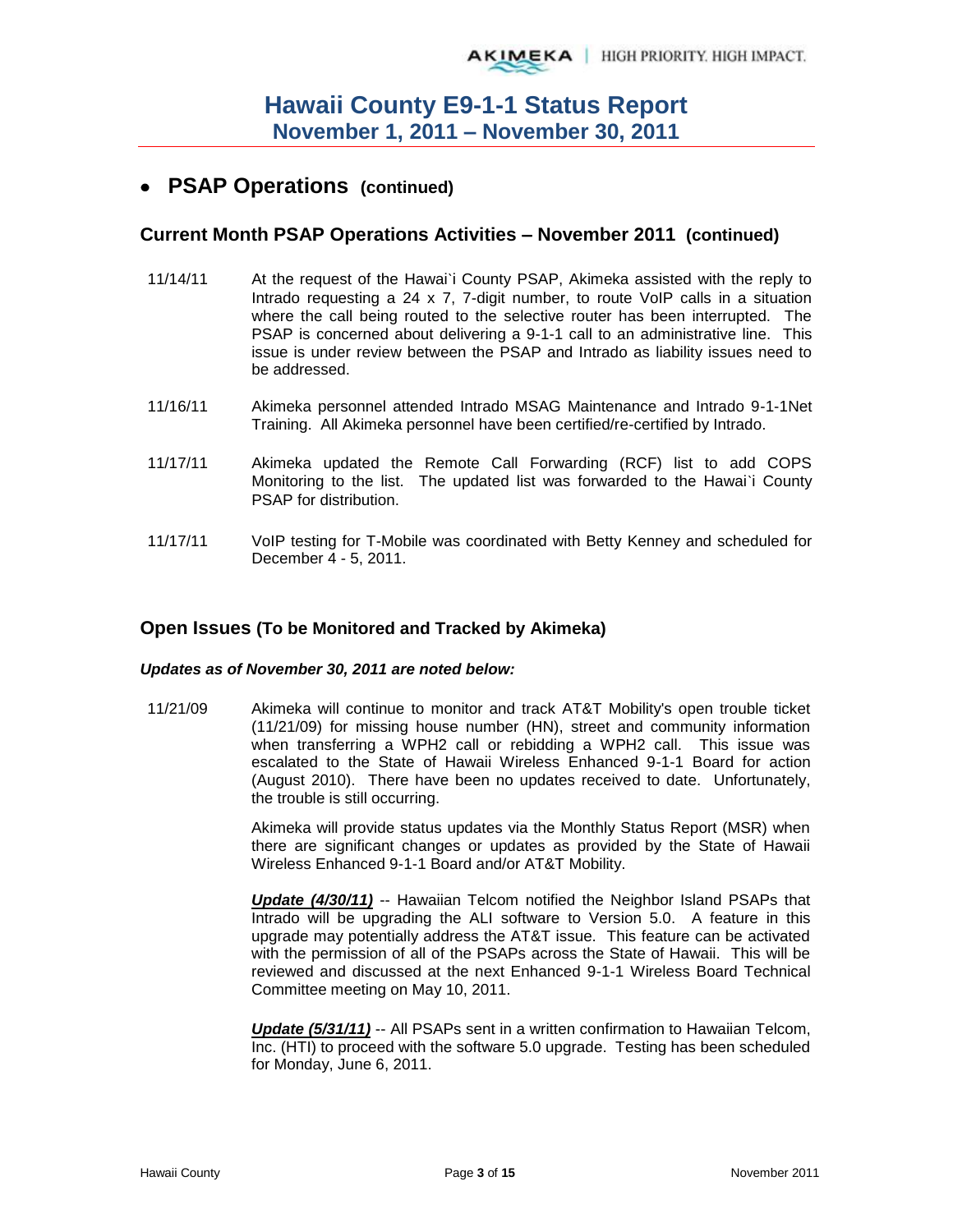# **PSAP Operations (continued)**

### **Open Issues (To be Monitored and Tracked by Akimeka) (continued)**

#### *Updates as of November 30, 2011 are noted below:*

11/21/09 (continued) *Update (6/30/11)* -- The ALI cache wireless option was installed by Hawaiian Telcom, Inc. (HTI) on June 5, 2011. Testing was conducted as scheduled on the Neighbor Islands on June 6, 2011. Testing began at 7:44 a.m. however, there was no improvement. House number (HN) and street and community information was still missing when transferring a WPH2 call or rebidding a WPH2 call. Akimeka contacted HTI to report the condition. HTI and Intrado addressed the issue and testing continued. Results of the re-bidding of a WPH1 to WPH2 (GSM) call displayed the tower information and city. However, when testing UMT to UMT calls, the tower information and city were missing. In addition, the COF fields remained constant at 271 meters for every Phase II test call received. Akimeka reported this to Intrado for review.

> In June 8, 2011, HTI notified the PSAPs that they believe the ALI caching trouble was resolved and all information sent on re-bids is in compliance with what is being sent by AT&T Mobility. As such, any additional discrepancy of calculated accuracy pertaining to the confidence factor (COF) should be reported to AT&T Mobility.

*Update (7/1/11 – 11/30/11)* – No further updates.

04/16/10 Akimeka personnel worked on a flowchart for the Neighbor Island PSAPs to document the flow of a Call Routing Spreadsheet (CRS) and Testing Validation Worksheet (TVW). It was discovered that different processes exist among the carriers.

> Akimeka created and submitted for review a DRAFT Call Routing Sheet (CRS) and Testing Validation Worksheet (TVW) process flowchart to the Neighbor Island PSAPs on December 20, 2010.

> *Update (4/30/11)* – Akimeka continued to work on the flowchart and incorporate the feedback received. An updated process flowchart is currently under review within Akimeka. Once approved, it will be shared with the Neighbor Island PSAPs.

*Update (5/1/11 – 7/31/11)* – In progress.

*Update (8/31/11)* – In progress. Personnel updates need to be incorporated.

*Update (9/1/11 – 11/30/11)* – No further updates.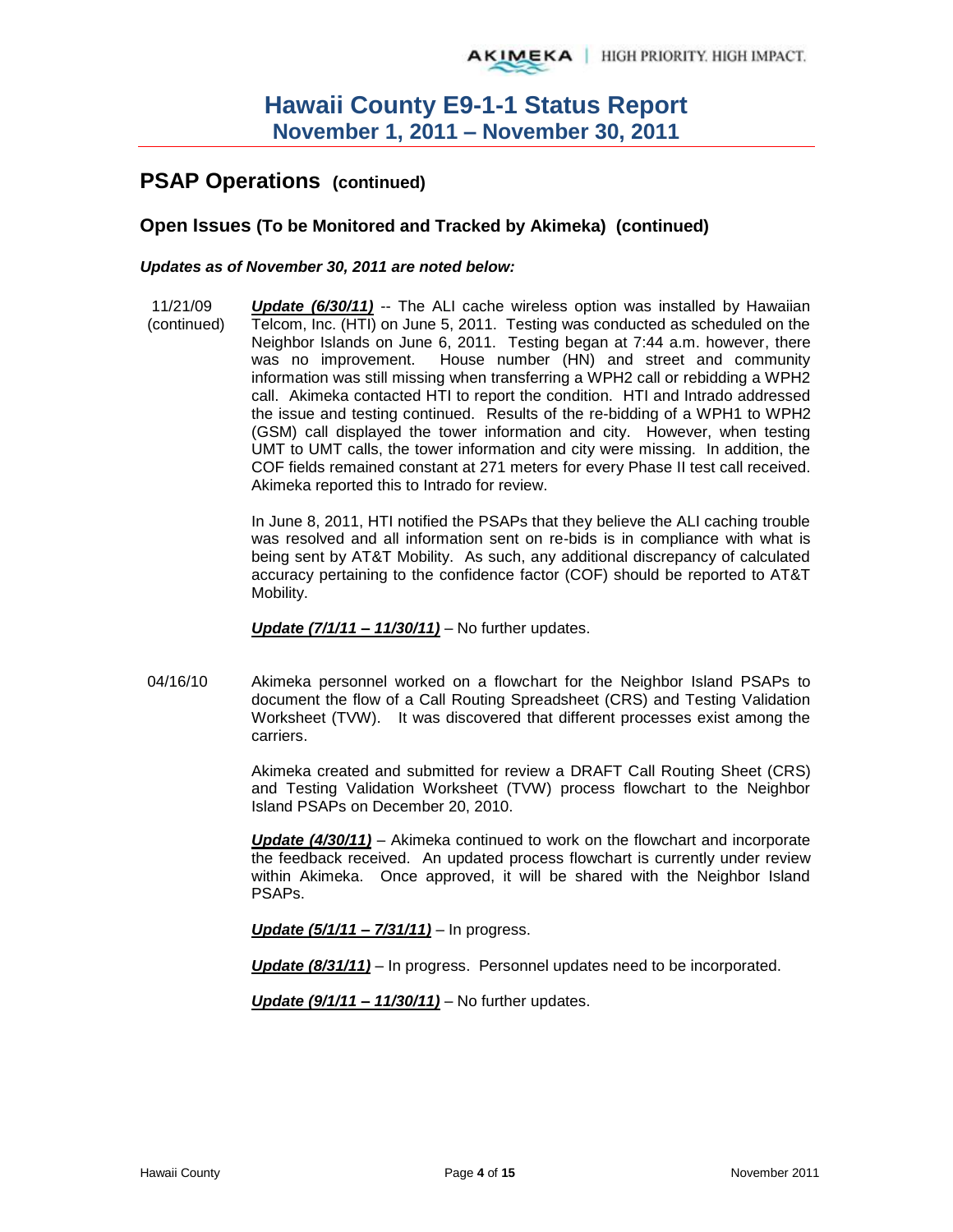## **MSAG**

## **Current Month – November 2011**

| 2011          |              |                                                                    | 9-1-1NET REQUESTS |                 |               |        |              |                              | <b>Customer</b><br><b>Address</b> | In Suspended Status<br>as of Report Month End |                        |
|---------------|--------------|--------------------------------------------------------------------|-------------------|-----------------|---------------|--------|--------------|------------------------------|-----------------------------------|-----------------------------------------------|------------------------|
|               |              |                                                                    |                   |                 |               |        |              | <b>Customer</b>              | Change<br><b>Requests</b>         | (b)                                           |                        |
| <b>PSAP</b>   | <b>TOTAL</b> | Total                                                              | Change            | <b>Combined</b> | <b>Delete</b> | Insert | <b>Split</b> | <b>Addresses</b><br>Affected | Submitted<br>(a)                  | # of<br><b>Transactions</b>                   | <b>TNs</b><br>Affected |
| <b>HAWAII</b> | 291          | 268                                                                | 178               | 21              | 23            | 40     | 6            | 8.735                        | 23 <sup>1</sup>                   | 39                                            | 39                     |
|               |              | Revised categories and report format changes effective April 2009. |                   |                 |               |        |              |                              |                                   |                                               |                        |

During the month of November 2011, 268 9-1-1Net requests were completed relating to the MSAG database, with 8,735 customer ANI/ALI records updated as a direct result. Twenty-three (23) discrepancy reports were submitted to 9-1-1Net for updates and corrections, as needed, and monitored for completion. See attached spreadsheet for a detailed description of changes and additions.

#### *There are 39 records in Suspended status as of November 30, 2011 affecting 39 telephone numbers (TNs). An invalid MSAG address will result in a No Record Found (NRF) condition during a 9-1-1 call.*

- Thirty-seven (37) suspended records are due to the TNs not having a valid address in the ALI record. Address validation requests for each customer TN were sent to the respective service provider. The respective service provider provided a TMK number for the ALI record. Akimeka researched multiple databases, however, a valid MSAG address was not attached to the TMK assignment. Currently, these records are pending update from Hawaiian Telcom, Inc. (HTI).
- Two (2) suspended records are due to the TNs being on Federal property and not having a valid address record. Address validation requests for each customer TN were sent to the respective service provider. The respective service provider provided a TMK number for the ALI record. Akimeka researched multiple databases, however, a valid address was not attached to the TMK assignment.

#### **Correspondence Letter Special Project Status Update**

As of November 30, 2011, Akimeka completed the requested special project to validate if the address changes directed in the Hawai'i Planning Department's address correction correspondence, dating back to 2004, were incorporated into Akimeka's MSAG and GIS mapping layer updates. The correspondence letters were provided in hard paper copies and required manual review.

All of the 1,372 correspondence letters were reviewed, validated, and processed. Using multiple databases and resources, each correspondence letter was verified and filed by year for future reference.

The current percentage complete with this requested special project is at **100.0%, which closes out this project.**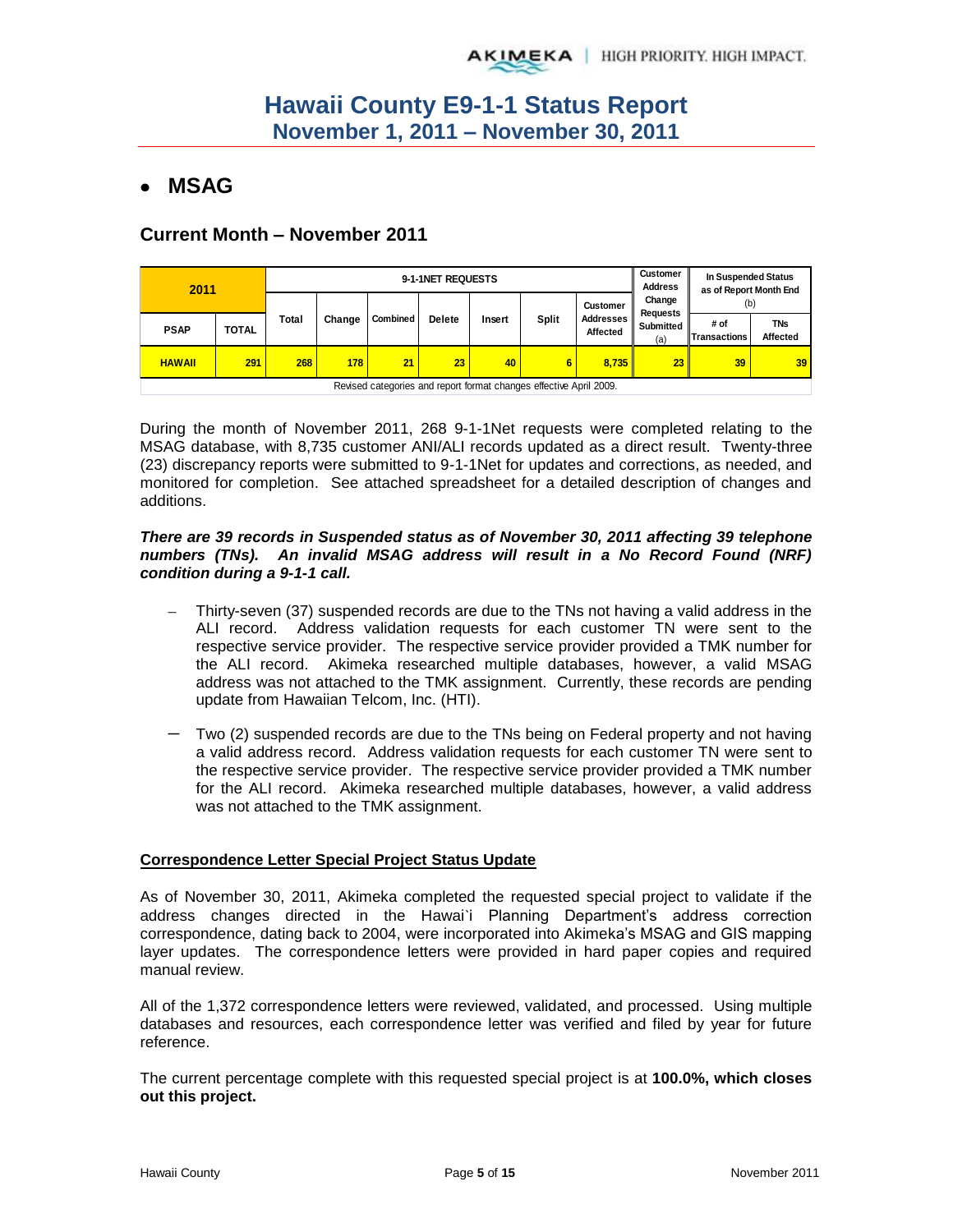## **MSAG (continued)**

## **Year-to-Date (YTD) Summary – 2011**

| <b>HAWAII</b>     |              |       |        |          | 9-1-1NET REQUESTS |                |              |                                  | In Suspended Status<br><b>Customer</b><br>as of Report Month End |                             |                     |
|-------------------|--------------|-------|--------|----------|-------------------|----------------|--------------|----------------------------------|------------------------------------------------------------------|-----------------------------|---------------------|
|                   |              |       |        |          |                   |                |              | <b>Customer</b>                  | <b>Address</b><br>Change                                         | (b)                         |                     |
| 2011              | <b>TOTAL</b> | Total | Change | Combined | <b>Delete</b>     | Insert         | <b>Split</b> | <b>Addresses</b><br>Affected (*) | <b>Requests</b><br><b>Submitted</b><br>(a)                       | # of<br><b>Transactions</b> | <b>TNs Affected</b> |
| December          |              |       |        |          |                   |                |              |                                  |                                                                  |                             |                     |
| November          | 291          | 268   | 178    | 21       | 23                | 40             | 6            | 8,735                            | 23                                                               | 39                          | 39                  |
| October           | 263          | 242   | 152    | 28       | 15                | 16             | 31           | 3,399                            | 21                                                               | 15                          | 15                  |
| September         | 344          | 327   | 232    | 15       | 21                | 14             | 45           | 14,996                           | 17                                                               | 17                          | 17                  |
| August            | 364          | 360   | 236    | 31       | 14                | 40             | 39           | 4,686                            |                                                                  | 20                          | 57                  |
| July              | 256          | 256   | 120    | 36       | 14                | 67             | 19           | 3,210                            | 0                                                                | 16                          | 21                  |
| June              | 228          | 214   | 37     | 21       |                   | 149            | U            | 2,482                            | 14                                                               |                             | $\Omega$            |
| May               | 379          | 361   | 127    | 77       | 19                | 102            | 36           | 1,676                            | 18                                                               | 5                           | 36                  |
| April             | 426          | 417   | 230    | 170      | 5                 | $\overline{2}$ | 10           | 5,268                            | 9                                                                |                             | $\Omega$            |
| March             | 217          | 205   | 78     | 114      | $\overline{2}$    |                | 10           | 1,512                            | 12                                                               | $\Omega$                    | O                   |
| February          | 173          | 144   | 97     | 12       | 3                 | 9              | 23           | 1,150                            | 29                                                               | $\Omega$                    |                     |
| January           | 310          | 293   | 155    | 83       |                   | 8              | 43           | 2,548                            | 17                                                               | $\Omega$                    | C                   |
| <b>TOTAL YTD</b>  | 3,251        | 3,087 | 1,642  | 608      | 127               | 448            | 262          | 49,662                           | 164                                                              |                             |                     |
| <b>AVG PER MO</b> | 296          | 281   | 149    | 55       | 12                | 41             | 24           | 4,515                            | 15                                                               |                             |                     |

(\*) Applies to Change, Delete and Insert categories

*Note: Revised categories and report format changes effective April 2009.*

| <b>Definitions:</b> | (a) | Represents customer address change requests submitted to Intrado to correct customer ANI/ALI<br>records, including those identified by Akimeka. |
|---------------------|-----|-------------------------------------------------------------------------------------------------------------------------------------------------|
|                     | (b) | Represents what is in suspension status at the end of the report month -- awaiting further action<br>by County, Telco, or Akimeka.              |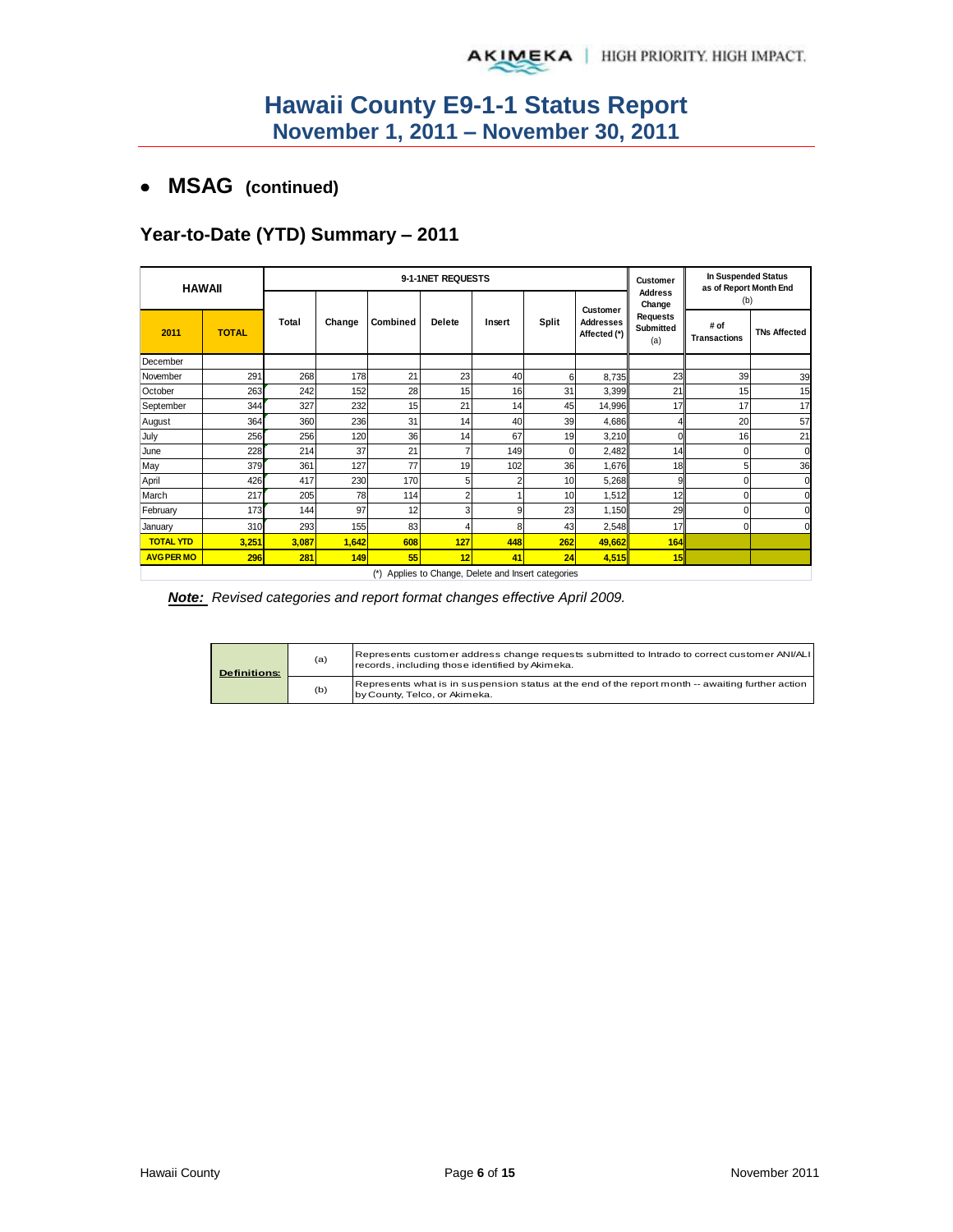# **Mapping Layers Updated/Loaded Into GIS – November 2011**

### *9-1-1 GIS layers provided by Akimeka to the PSAP are designed for use on E9-1-1 systems.*

|                                                        | <b>HAWAII</b>                                                    |                                            |                                                                                                                                     |  |  |  |  |
|--------------------------------------------------------|------------------------------------------------------------------|--------------------------------------------|-------------------------------------------------------------------------------------------------------------------------------------|--|--|--|--|
| <b>Type of Layer</b>                                   | Akimeka GIS<br>Server<br>Date Created/<br><b>Edits Performed</b> | Date Loaded Into<br><b>PSAP GIS Server</b> | <b>Other/Remarks</b>                                                                                                                |  |  |  |  |
|                                                        |                                                                  |                                            | <b>CRITICAL 9-1-1 PUBLIC SAFETY LAYERS</b><br>(Listed Alphabetically)                                                               |  |  |  |  |
|                                                        | 11/28/11 -- 11/30/11                                             |                                            | Spatially adjusted address points                                                                                                   |  |  |  |  |
| <b>Address Points</b>                                  | 11/18/11                                                         | 11/28/11                                   | Added new and updated addresses as found in the County's<br>updated layer. Included all data needed for the Intergraph<br>CAD.      |  |  |  |  |
|                                                        |                                                                  | 11/09/11                                   |                                                                                                                                     |  |  |  |  |
|                                                        | 11/08/11                                                         |                                            |                                                                                                                                     |  |  |  |  |
|                                                        | 11/03/11 -- 11/04/11                                             |                                            | Added new and updated address points as found in the<br>County's updated layer. Included all data needed for the<br>Intergraph CAD. |  |  |  |  |
| Emergency<br>Callboxes                                 |                                                                  |                                            |                                                                                                                                     |  |  |  |  |
| <b>Fire Beats</b>                                      |                                                                  |                                            |                                                                                                                                     |  |  |  |  |
| (Includes Medic                                        |                                                                  |                                            |                                                                                                                                     |  |  |  |  |
| Beats)                                                 |                                                                  |                                            | Renamed from "Fire Beats Boundaries"                                                                                                |  |  |  |  |
| <b>Fire Districts</b><br>(Includes Medic<br>Districts) |                                                                  |                                            |                                                                                                                                     |  |  |  |  |
|                                                        |                                                                  |                                            |                                                                                                                                     |  |  |  |  |
| <b>Fire Response</b><br>Areas                          |                                                                  |                                            | Renamed "Fire ESZ" layer to "Fire Response Areas" layer.<br>Layer needed for CAD purposes.                                          |  |  |  |  |
| <b>Fire Stations</b>                                   |                                                                  |                                            |                                                                                                                                     |  |  |  |  |
| <b>Major Roads</b>                                     |                                                                  |                                            |                                                                                                                                     |  |  |  |  |
| <b>MSAG Address</b>                                    |                                                                  |                                            |                                                                                                                                     |  |  |  |  |
| <b>Points</b><br>(aka Pseudo Address                   |                                                                  |                                            |                                                                                                                                     |  |  |  |  |
| Points)                                                |                                                                  |                                            |                                                                                                                                     |  |  |  |  |
| <b>MSAG</b>                                            |                                                                  |                                            |                                                                                                                                     |  |  |  |  |
| <b>Communities</b>                                     |                                                                  |                                            |                                                                                                                                     |  |  |  |  |
| (aka Towns)                                            |                                                                  |                                            |                                                                                                                                     |  |  |  |  |
| <b>Medic Response</b><br>Areas                         |                                                                  |                                            | <b>N/A for Hawaii County</b>                                                                                                        |  |  |  |  |
| <b>Medic Stations</b>                                  |                                                                  |                                            |                                                                                                                                     |  |  |  |  |
| <b>Milepost Markers</b>                                |                                                                  |                                            |                                                                                                                                     |  |  |  |  |
| <b>Points of Interest</b>                              |                                                                  |                                            |                                                                                                                                     |  |  |  |  |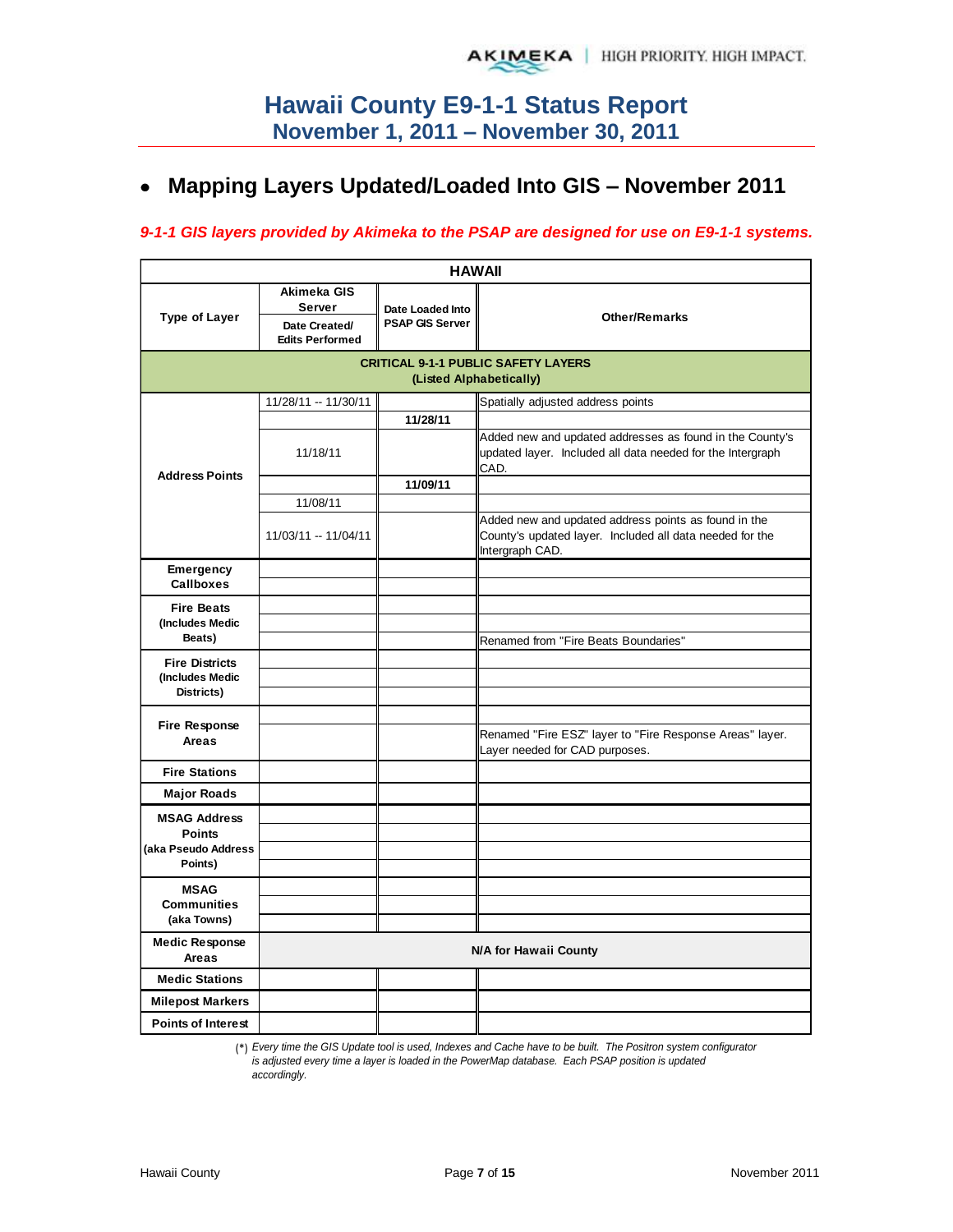# **Mapping Layers Updated/Loaded Into GIS – November 2011 (continued)**

### *9-1-1 GIS layers provided by Akimeka to the PSAP are designed for use on E9-1-1 systems.*

| <b>HAWAII</b>                                |                                                                  |                                            |                                                                                                |  |  |  |
|----------------------------------------------|------------------------------------------------------------------|--------------------------------------------|------------------------------------------------------------------------------------------------|--|--|--|
| <b>Type of Layer</b>                         | Akimeka GIS<br>Server<br>Date Created/<br><b>Edits Performed</b> | Date Loaded Into<br><b>PSAP GIS Server</b> | <b>Other/Remarks</b>                                                                           |  |  |  |
|                                              |                                                                  |                                            | <b>CRITICAL 9-1-1 PUBLIC SAFETY LAYERS</b><br>(Listed Alphabetically)                          |  |  |  |
|                                              |                                                                  | 11/22/11                                   |                                                                                                |  |  |  |
| <b>Police Beats</b>                          |                                                                  |                                            | Renamed from "Police Beats Boundaries"                                                         |  |  |  |
| <b>Police Districts</b>                      |                                                                  |                                            | Renamed from "Police District Boundaries"                                                      |  |  |  |
| <b>Police Response</b><br><b>Areas</b>       |                                                                  |                                            | Renamed "Police ESZ" layer to "Police Response Areas"<br>layer. Layer needed for CAD purposes. |  |  |  |
| <b>Police Stations</b>                       |                                                                  |                                            |                                                                                                |  |  |  |
| <b>Schools</b>                               |                                                                  |                                            |                                                                                                |  |  |  |
|                                              |                                                                  | 11/22/11                                   |                                                                                                |  |  |  |
| <b>Street Centerlines</b>                    | 11/18/11                                                         |                                            | Completed edits from the County's updated layer and<br>attributes for the Intergraph CAD       |  |  |  |
|                                              | 11/17/11                                                         |                                            | Added new street centerlines as found in the County's updated<br>layer                         |  |  |  |
|                                              |                                                                  | 11/09/11                                   |                                                                                                |  |  |  |
| <b>Trails</b>                                |                                                                  |                                            |                                                                                                |  |  |  |
| <b>WSP Cell Towers</b>                       |                                                                  | 11/09/11                                   |                                                                                                |  |  |  |
|                                              | 11/08/11                                                         |                                            | Per AT&T Mobility CRS                                                                          |  |  |  |
|                                              |                                                                  |                                            | OTHER SUPPORTING 9-1-1 PUBLIC SAFETY LAYERS<br>(Listed Alphabetically)                         |  |  |  |
| <b>Churches</b>                              |                                                                  |                                            |                                                                                                |  |  |  |
| <b>Gas Stations</b>                          |                                                                  |                                            | <b>Renamed from "Service Station"</b>                                                          |  |  |  |
| Food & Beverage                              |                                                                  |                                            |                                                                                                |  |  |  |
| Hospitals                                    |                                                                  |                                            |                                                                                                |  |  |  |
| Lodging                                      |                                                                  |                                            | Renamed "Hotels" layer to "Lodging" layer                                                      |  |  |  |
| <b>Medical Facilities</b>                    |                                                                  |                                            |                                                                                                |  |  |  |
| <b>Parcels</b>                               |                                                                  |                                            |                                                                                                |  |  |  |
| <b>Parks</b><br>(Includes National<br>Parks) |                                                                  |                                            | Renamed from "National and State Parks"                                                        |  |  |  |
| Parks Polygon                                |                                                                  |                                            |                                                                                                |  |  |  |
| <b>Post Offices</b>                          |                                                                  |                                            |                                                                                                |  |  |  |
| <b>Subdivisions</b>                          |                                                                  |                                            |                                                                                                |  |  |  |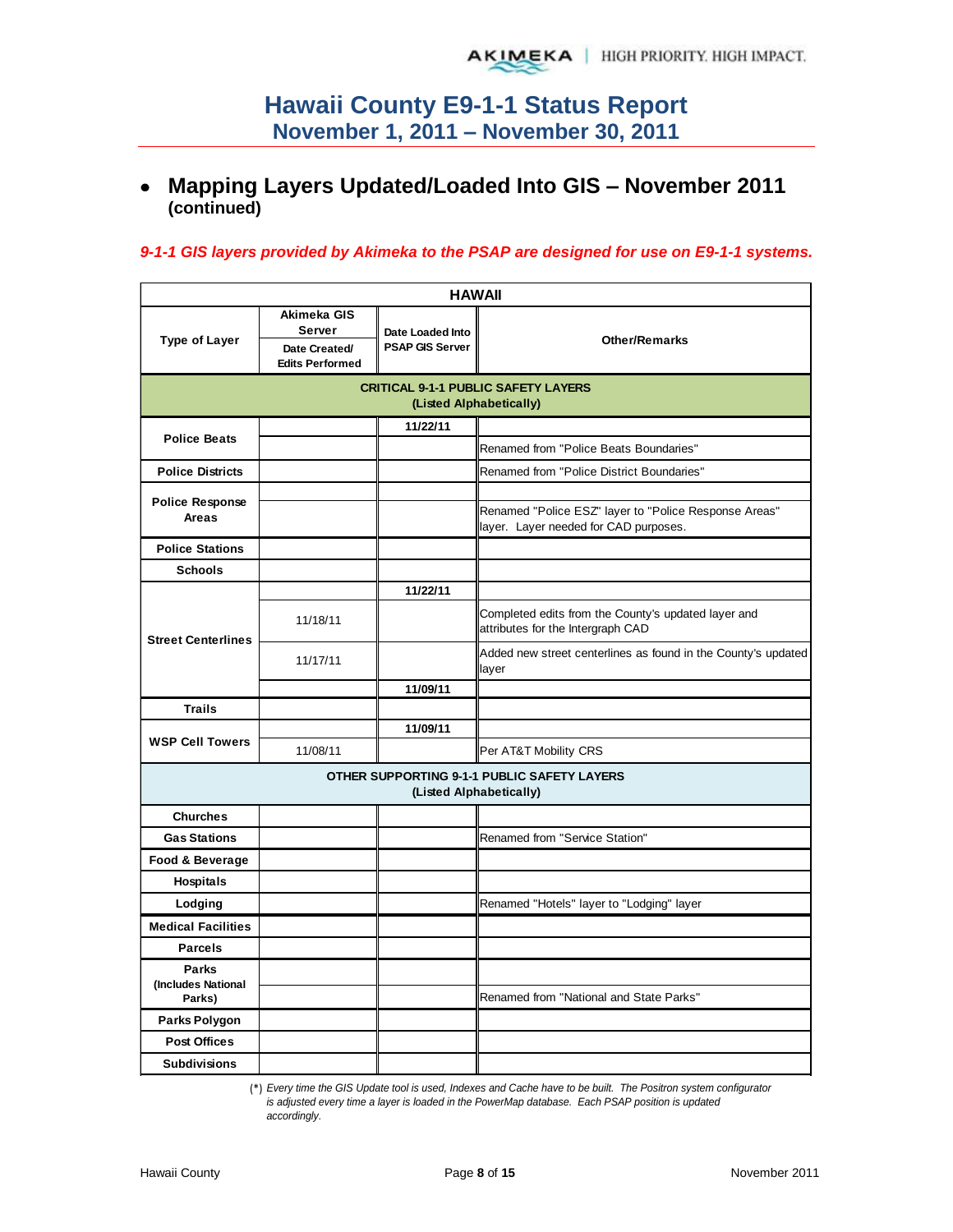## **Mapping Layers Updated/Loaded Into GIS – November 2011 (continued)**

#### *9-1-1 GIS layers provided by Akimeka to the PSAP are designed for use on E9-1-1 systems.*

| <b>HAWAII</b>                            |                                                                         |                                            |                                                                 |  |  |  |  |  |
|------------------------------------------|-------------------------------------------------------------------------|--------------------------------------------|-----------------------------------------------------------------|--|--|--|--|--|
| <b>Type of Layer</b>                     | Akimeka GIS<br><b>Server</b><br>Date Created/<br><b>Edits Performed</b> | Date Loaded Into<br><b>PSAP GIS Server</b> | <b>Other/Remarks</b>                                            |  |  |  |  |  |
|                                          | <b>DISASTER/HOMELAND SECURITY LAYERS</b><br>(Listed Alphabetically)     |                                            |                                                                 |  |  |  |  |  |
| <b>Airports</b>                          |                                                                         |                                            |                                                                 |  |  |  |  |  |
| <b>Bridges</b>                           |                                                                         |                                            |                                                                 |  |  |  |  |  |
| Coastline                                |                                                                         |                                            |                                                                 |  |  |  |  |  |
| <b>Coastal Names</b>                     |                                                                         |                                            |                                                                 |  |  |  |  |  |
| Critical<br>Infrastructure               |                                                                         |                                            |                                                                 |  |  |  |  |  |
| <b>Emergency</b><br><b>Shelters</b>      |                                                                         |                                            |                                                                 |  |  |  |  |  |
| Government<br><b>Buildings</b>           |                                                                         |                                            |                                                                 |  |  |  |  |  |
| <b>Helipads</b>                          |                                                                         |                                            |                                                                 |  |  |  |  |  |
| <b>Hydrology Layers</b>                  |                                                                         |                                            |                                                                 |  |  |  |  |  |
| - Dams                                   |                                                                         |                                            |                                                                 |  |  |  |  |  |
| - Ponds                                  |                                                                         |                                            |                                                                 |  |  |  |  |  |
| - Streams<br>(Includes Rivers)           |                                                                         |                                            |                                                                 |  |  |  |  |  |
| - Waterfalls                             |                                                                         |                                            |                                                                 |  |  |  |  |  |
| <b>Ocean Rescue</b><br><b>Boundaries</b> |                                                                         |                                            |                                                                 |  |  |  |  |  |
| <b>Ocean Safety</b>                      |                                                                         |                                            |                                                                 |  |  |  |  |  |
| (Includes Lifeguard<br>Stands)           |                                                                         |                                            | Renamed "EOC Lifeguard Stands" layer to "Ocean Safety"<br>layer |  |  |  |  |  |
| Tsunami                                  |                                                                         |                                            |                                                                 |  |  |  |  |  |
| <b>Evacuation Zones</b>                  |                                                                         |                                            |                                                                 |  |  |  |  |  |
| Tsunami<br><b>Roadblocks</b>             |                                                                         |                                            |                                                                 |  |  |  |  |  |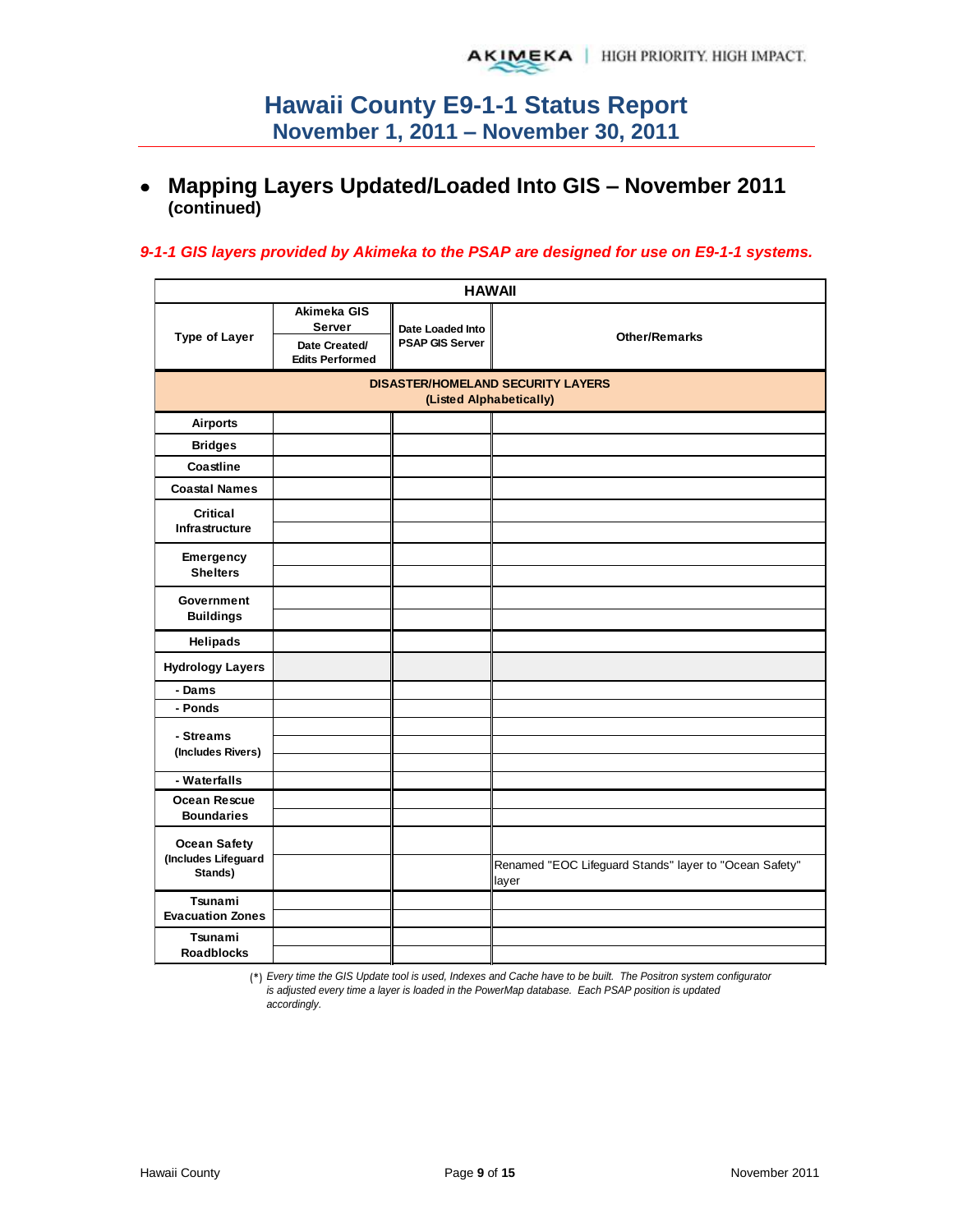## **Mapping Layers Updated/Loaded Into GIS – November 2011 (continued)**

#### *9-1-1 GIS layers provided by Akimeka to the PSAP are designed for use on E9-1-1 systems.*

| <b>HAWAII</b>                                                       |                                         |                        |                      |  |  |  |
|---------------------------------------------------------------------|-----------------------------------------|------------------------|----------------------|--|--|--|
|                                                                     | Akimeka GIS<br>Server                   | Date Loaded Into       |                      |  |  |  |
| <b>Type of Layer</b>                                                | Date Created/<br><b>Edits Performed</b> | <b>PSAP GIS Server</b> | <b>Other/Remarks</b> |  |  |  |
| <b>DISASTER/HOMELAND SECURITY LAYERS</b><br>(Listed Alphabetically) |                                         |                        |                      |  |  |  |
| <b>United States</b><br><b>National Grid</b>                        |                                         |                        |                      |  |  |  |
| <b>Volcano Hazard</b><br><b>Zones</b>                               |                                         |                        |                      |  |  |  |
| Wharfs                                                              |                                         |                        |                      |  |  |  |
| <b>SPECIAL REQUESTS</b>                                             |                                         |                        |                      |  |  |  |
| Correctional<br><b>Facilities</b>                                   |                                         |                        |                      |  |  |  |
| <b>Waste Water Plants</b>                                           |                                         |                        |                      |  |  |  |

(\*) *Every time the GIS Update tool is used, Indexes and Cache have to be built. The Positron system configurator is adjusted every time a layer is loaded in the PowerMap database. Each PSAP position is updated accordingly.*

|       | Street Centerline, Address Points, and Parcels layers are provided by Hawaii County.                                                                                                                         |
|-------|--------------------------------------------------------------------------------------------------------------------------------------------------------------------------------------------------------------|
| Note: | Akimeka has been instructed to not perform any edits on the Parcels layers as provided.<br>Akimeka uploads the layer into the Akimeka GIS Server and PSAP GIS Server accordingly.                            |
|       | For the Street Centerline and Address Points layers, effective November 25, 2009, Akimeka<br>will compare and incorporate the County's changes into Akimeka's Street Centerline and<br>Address Points layer. |

## **Current Month GIS Activities – November 2011**

- 11/01/11 As a special request, Akimeka created and delivered a map of the Kona Police Beats to Lieutenant Wana.
- 11/16/11 -- 11/21/11 Akimeka received updated Address Points and Street Centerlines from the Hawai'i County Planning Department on November 16, 2011. Comparison of the Street Centerlines layer was completed on November 21, 2011.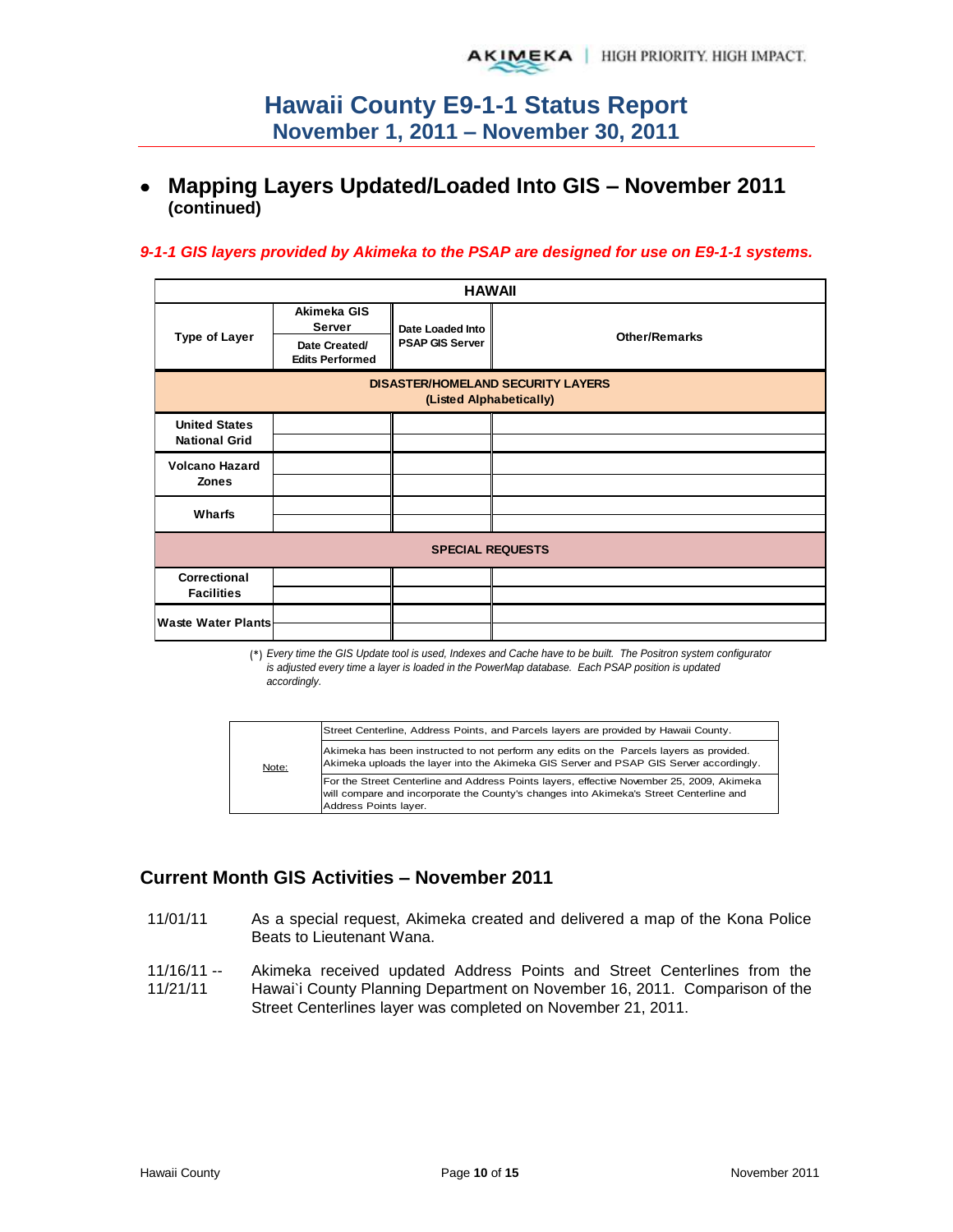## **Mapping Layers Updated/Loaded Into GIS – November 2011 (continued)**

### **Current Month GIS Activities – November 2011 (continued)**

#### **Address Points and Street Centerlines Update Comparison**

On a routine basis, upon receipt of Hawai`i County Planning Department's Address Points and Street Centerlines layer updates, Akimeka compares and incorporates any of the County's additions, changes and deletions into the Akimeka Address Points and Street Centerlines layers.

The Address Points and Street Centerlines layer comparative analysis was completed on the updates received from the Hawai`i County Planning Department on October 18, 2011. Results are as follows:

| <b>HAWAII COUNTY</b>              | <b>Address Points</b><br>Layer | <b>Street Centerlines</b><br>Layer |
|-----------------------------------|--------------------------------|------------------------------------|
| # of New Street Segments Added    |                                |                                    |
| l# of New Addresses Added         | 88                             |                                    |
| # of Street Segment Range Changes |                                |                                    |
| # of Street Name Changes          | 33                             |                                    |
| # of Street Number Changes        |                                |                                    |

The Address Points and Street Centerlines layer comparative analysis was completed on the updates received from the Hawai`i County Planning Department on November 16, 2011. Results are as follows:

| <b>HAWAII COUNTY</b>              | <b>Address Points</b><br>Layer | <b>Street Centerlines</b><br>Layer |
|-----------------------------------|--------------------------------|------------------------------------|
| # of New Street Segments Added    |                                |                                    |
| l# of New Addresses Added         | 110                            |                                    |
| # of Street Segment Range Changes |                                |                                    |
| # of Street Name Changes          |                                |                                    |
| # of Street Number Changes        |                                |                                    |

Note: Some Address Points have its street name and street number changed at the same time. These are counted as separate actions since these changes are needed to make the layers "9-1-1 capable" for dispatch and response.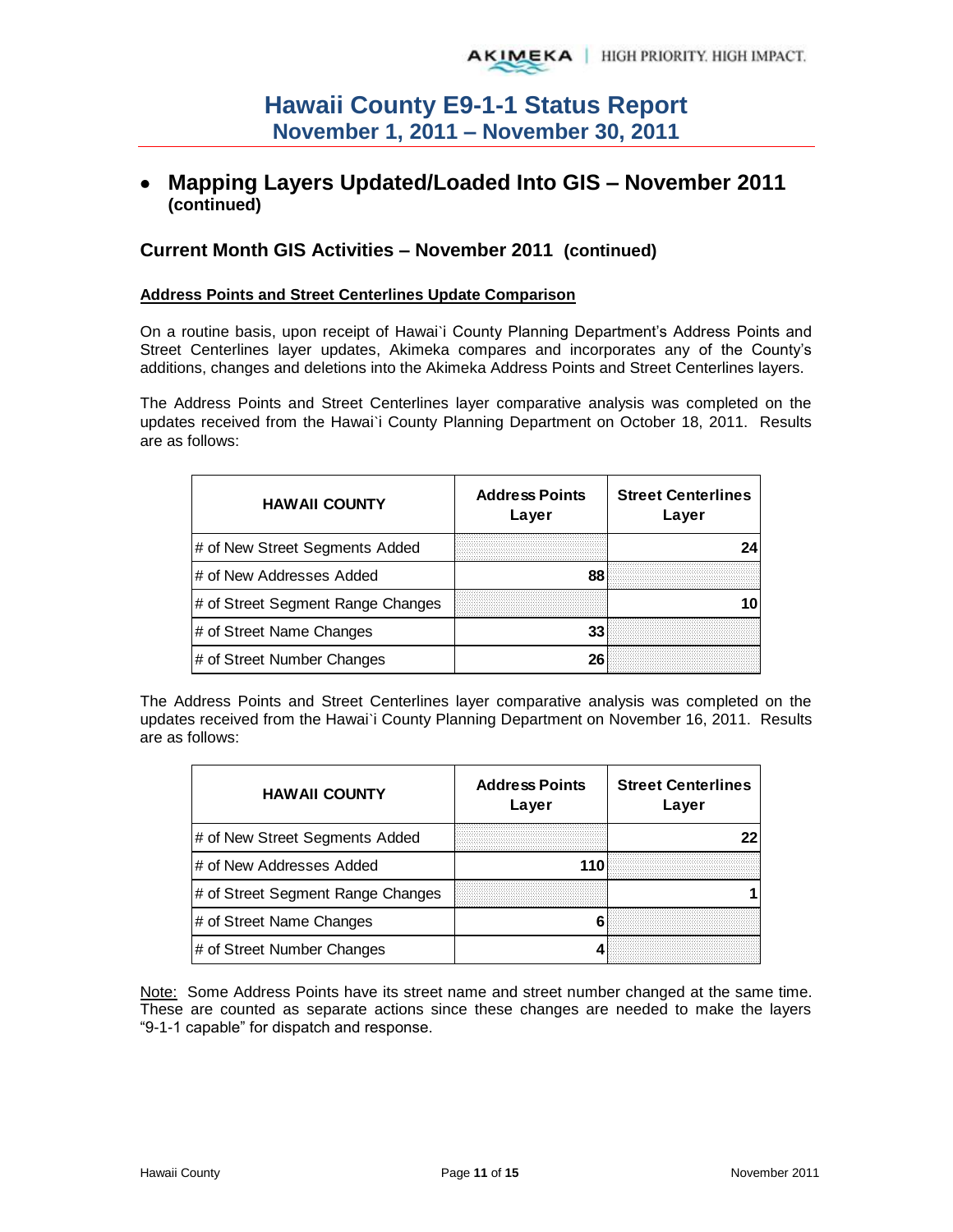# **Service Requests Transactions**

## **Open Service Requests – November 2011 (October 28, 2011 – November 28, 2011)**

| #              | Date     | Ticket# | Description                            | Category                               | Urgency | <b>Comments</b>                                                                       |
|----------------|----------|---------|----------------------------------------|----------------------------------------|---------|---------------------------------------------------------------------------------------|
| 1              | 06/03/10 | 225     | Verify addresses on Puako Beach Road   | MSAG - ANI/ALI Discrepancy             | Normal  | Customer records were researched and                                                  |
|                |          |         |                                        |                                        |         | update requests were sent to Sprint via                                               |
|                |          |         |                                        |                                        |         | Intrado and Hawaiian Telcom, Inc. (HTI).                                              |
|                |          |         |                                        |                                        |         | Record pending with telcos.                                                           |
|                |          |         |                                        |                                        |         |                                                                                       |
| $\overline{2}$ | 06/02/11 | 324     | <b>Incorrect Address</b>               | MSAG - ANI/ALI Discrepancy             | Normal  | Correct address was confirmed; however                                                |
|                |          |         |                                        |                                        |         | Akimeka is unable to input the address in the<br>MSAG without a telephone number.     |
| 3              | 05/12/11 | 327     | Incorrect Address: $TN = 808/982-3265$ | MSAG - ANI/ALI Discrepancy             | Normal  | Customer confirmed address and advised that                                           |
|                |          |         |                                        |                                        |         | she will contact her service provider. Waiting                                        |
|                |          |         |                                        |                                        |         | for updated information to be processed.                                              |
| 4              | 06/28/11 | 341     | Incorrect Address: $TN = 808/963-6309$ | MSAG - ANI/ALI Discrepancy             | Low     | Updated information has been requested                                                |
|                |          |         |                                        |                                        |         | through Intrado 9-1-1Net. Waiting on HTI to                                           |
|                |          |         |                                        |                                        |         | update caller information.                                                            |
| 5              | 08/18/11 | 354     | <b>Change Address</b>                  | MSAG - ANI/ALI Discrepancy             | Normal  | Akimeka sent request to Sergeant                                                      |
|                |          |         |                                        |                                        |         | Matsumoto for existing caller information                                             |
|                |          |         |                                        |                                        |         | which is needed for the address update.                                               |
|                |          |         |                                        |                                        |         |                                                                                       |
| 6              | 09/01/11 | 359     | Incorrect Address: $TN = 808/962-6601$ | MSAG - ANI/ALI Discrepancy             | Low     | Pending change in 9-1-1Net.                                                           |
| $\overline{7}$ | 09/01/11 | 362     | Incorrect Address: TN = 808/775-1722   | MSAG - ANI/ALI Discrepancy             | Normal  | Pending change in 9-1-1Net.                                                           |
|                |          |         |                                        |                                        |         |                                                                                       |
| 8              | 09/01/11 | 363     | Incorrect Address: TN = 808/966-6991   | MSAG - ANI/ALI Discrepancy             | Normal  | Pending change in 9-1-1Net.                                                           |
| 9              | 09/01/11 | 368     | $incorrect Address: TN = 808/969-1024$ | MSAG - ANI/ALI Discrepancy             | Normal  | Pending change in 9-1-1Net.                                                           |
|                |          |         | Incorrect Address: TN = 808/887-1975   |                                        |         |                                                                                       |
| 10             | 09/01/11 | 371     |                                        | MSAG - ANI/ALI Discrepancy             | Normal  | Pending change in 9-1-1Net.                                                           |
| 11             | 10/25/11 | 401     | Incorrect TN and Address:              | 911 Map -- Call Plotted Incorrectly    | Normal  | Request for caller information submitted;                                             |
|                |          |         | Barbera Ferraro                        |                                        |         | pending change in 9-1-1Net.                                                           |
| 12             | 10/25/11 | 402     | $TN = 808/965 - 9864$                  | 911 Map -- Call Plotted Incorrectly    | Low     | Request for caller information submitted;<br>pending change in 9-1-1Net.              |
| 13             | 10/25/11 | 403     | TN = 808/934-0297; No Record Found     | 911 Map -- Call Plotted Incorrectly    | Normal  | Request for caller information submitted;                                             |
|                |          |         |                                        |                                        |         | pending change in 9-1-1Net.                                                           |
| 14             | 10/25/11 | 404     | Incorrect Information Displayed:       | 911 Map -- Call Plotted Incorrectly    | Normal  | Request for caller information submitted;                                             |
|                |          | 408     | Robert E. Nelson                       |                                        |         | pending change in 9-1-1Net.                                                           |
| 15             | 11/15/11 |         | Incorrect Address: TN = 808/929-7636   | MSAG - ANI/ALI Discrepancy             | Low     | Request for caller information submitted;<br>pending change in 9-1-1Net. House Number |
|                |          |         |                                        |                                        |         | is needed.                                                                            |
| 16             | 11/15/11 | 409     | Incorrect Address: $TN = 808/322-3880$ | MSAG - ANI/ALI Discrepancy             | Low     | Request for caller information submitted;                                             |
|                |          |         |                                        |                                        |         | pending change in 9-1-1Net.                                                           |
|                |          |         |                                        |                                        |         |                                                                                       |
| 17             | 11/15/11 | 410     | Incorrect Address: $TN = 808/962-0414$ | MSAG - ANI/ALI Discrepancy             | Low     | Request for caller information submitted;<br>pending change in 9-1-1Net.              |
|                |          |         |                                        |                                        |         |                                                                                       |
| 18             | 11/17/11 | 411     | HELCO-PRODUCTION                       | MSAG - No Record Found                 | Normal  | Request for caller information submitted;                                             |
|                |          |         |                                        |                                        |         | pending change in 9-1-1Net.                                                           |
| 19             | 11/19/11 | 413     | HILO MEDICAL CENTER                    | MSAG - No Record Found                 | Normal  | Request for caller information submitted;                                             |
|                |          |         |                                        |                                        |         | pending change in 9-1-1Net.                                                           |
|                |          |         |                                        | <b>Service Requests On Hold Status</b> |         |                                                                                       |
|                |          |         |                                        |                                        |         |                                                                                       |
| 20             | 05/25/10 | 220     | <b>MSAG Community Layer</b>            | 911 Map -- Other                       | Low     | Hawai'i County Police reviewed Akimeka's<br>2008 MSAG Community layer data and would  |
|                |          |         |                                        |                                        |         | like to redefine them. New boundaries for                                             |
|                |          |         |                                        |                                        |         | West Hawai'i was received on May 16, 2010.                                            |
|                |          |         |                                        |                                        |         | Akimeka contacted the Hawai'i County PSAP                                             |
|                |          |         |                                        |                                        |         | to set up a meeting to discuss, define and                                            |
|                |          |         |                                        |                                        |         | agree upon the MSAG Communities to be                                                 |
|                |          |         |                                        |                                        |         | used.                                                                                 |
|                |          |         |                                        |                                        |         | Akimeka E9-1-1 Support met with the Hawai'i                                           |
|                |          |         |                                        |                                        |         | County PSAP on March 17, 2011 to discuss<br>and adjust the MSAG Communities layer.    |
|                |          |         |                                        |                                        |         | Research is being done to ensure that the                                             |
|                |          |         |                                        |                                        |         | layer is properly updated.                                                            |
|                |          |         |                                        |                                        |         | Hawai'i County Police advised Akimeka in                                              |
|                |          |         |                                        |                                        |         | July 2011 that this project will be placed "On                                        |
|                |          |         |                                        |                                        |         | Hold" pending a meeting with other                                                    |
|                |          |         |                                        |                                        |         | community sources.                                                                    |
| 21             | 02/11/11 | 312     | Incorrect Information Displayed        | MSAG - ANI/ALI Discrepancy             | Normal  | Sent inquiry to Intrado regarding street name                                         |
|                |          |         |                                        |                                        |         | change and potential community name                                                   |
|                |          |         |                                        |                                        |         | change.                                                                               |

New boundary plan will affect this telephone *Note: Open Service Requests reflect what is in pending status at the end of the report month.*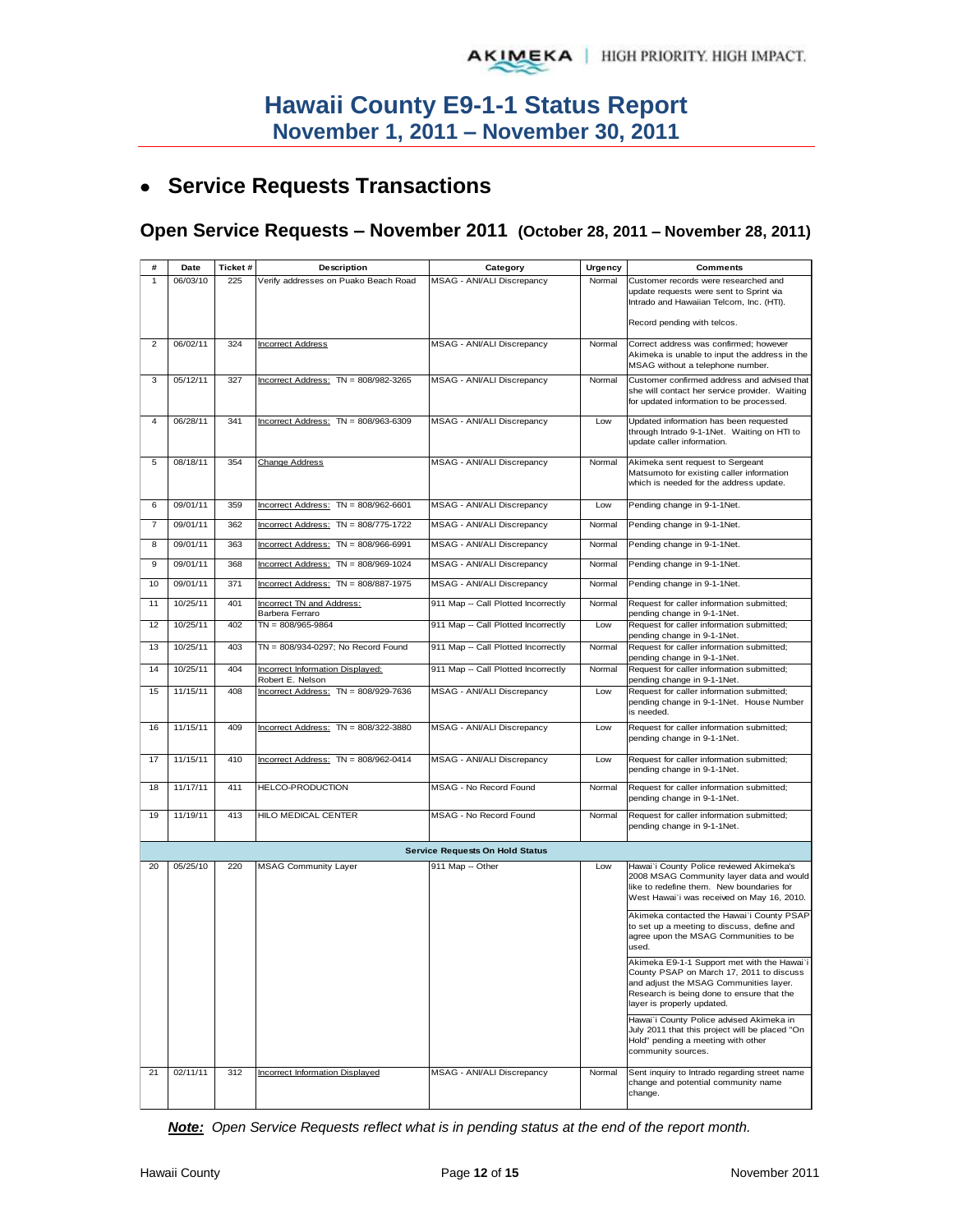## **Service Requests Transactions (continued)**

|                | <b>HAWAII</b>  |          | <b>SERVICE REQUEST CATEGORIES</b> |                |        |             |        |                         |          |                    |        |
|----------------|----------------|----------|-----------------------------------|----------------|--------|-------------|--------|-------------------------|----------|--------------------|--------|
| 2011           | <b>TOTAL</b>   |          |                                   | 911 Map        |        | <b>MSAG</b> |        | <b>Request Training</b> |          | <b>Suggestions</b> |        |
|                | <b>Created</b> | Closed   | Open                              | <b>Created</b> | Closed | Created     | Closed | <b>Created</b>          | Closed   | <b>Created</b>     | Closed |
| December       |                |          |                                   |                |        |             |        |                         |          |                    |        |
| November       | 6              |          | 21                                | $\Omega$       | 0      | 6           |        | 0                       | $\Omega$ | 0                  |        |
| October        | 8              | 5        | 16                                | 8              | 5      | 0           | 0      | 0                       | $\Omega$ | 0                  |        |
| September      | 24             | 18       | 13                                | 4              | 3      | 20          | 15     | 0                       | $\Omega$ | 0                  |        |
| August         | 4              | 5        |                                   | $\Omega$       |        | 4           | 4      | 0                       | 0        | 0                  |        |
| July           | 0              | 11       | 8                                 | $\Omega$       | O      | C           | 11     | 0                       | $\Omega$ | 0                  |        |
| June           | 12             |          | 19                                |                |        | 11          | 0      | U                       | U        | 0                  |        |
| May            | 8              | 5        |                                   |                |        |             | 4      | n                       | ŋ        | 0                  |        |
| April          | 0              | ∩        |                                   | 0              |        | C           | 0      |                         | $\Omega$ | 0                  |        |
| March          | $\Omega$       | r        |                                   | U              |        | C           | 2      |                         | $\Omega$ | 0                  |        |
| February       | 3              |          |                                   | 0              |        | p           |        | 0                       | O        | 0                  |        |
| January        | 19             | 21       |                                   | U              |        | 19          | 21     | U                       |          | 0                  |        |
| 2010 Carryover |                | $\Omega$ |                                   | 2              |        | 5           | 0      | 0                       | $\Omega$ | 0                  |        |
| <b>TOTAL</b>   | 91             | 70       | 21                                | 16             | 11     | 75          | 59     |                         |          | 0                  |        |

## **Year-to-Date (YTD) Summary – 2011**

*Note: Open Service Requests reflect what is in pending status at the end of the report month.* 

|                     | Category                | <b>Description</b>                                      |  |  |  |  |  |
|---------------------|-------------------------|---------------------------------------------------------|--|--|--|--|--|
|                     | 911 Map                 | Mapping computer not functioning or displaying properly |  |  |  |  |  |
| <b>Definitions:</b> | <b>MSAG</b>             | Discrepancies with 9-1-1 MSAG addresses                 |  |  |  |  |  |
|                     | <b>Request Training</b> | E-911 Operations training needs                         |  |  |  |  |  |
|                     | Suggestions             | Vehicle to share suggestions                            |  |  |  |  |  |

## **E9-1-1 Database Synchronization (Reference: NENA 71-501, Version 1.1 – NENA Information Document for Synchronizing Geographic Information System databases with MSAG & ALI)**

As part of Akimeka's value added services, Akimeka conducted the next quarterly database synchronization audit for Hawai'i County in November 2011.

The database synchronization effort included comparing Hawai`i County's 9-1-1 MSAG against its GIS Street Centerline data. A total number of 4,582 9-1-1 MSAG records were reviewed in the audit and analyzed. Results of the database synchronization audit completed on November 14, 2011 for Hawai`i County are reported below.

Database synchronization should be part of an ongoing and continuous process to ensure that the databases remain current and synchronized. Since neither database is static in nature, the synchronization process will never yield a 100 percent match rate. As such, NENA's recommended minimum match rate is 98%.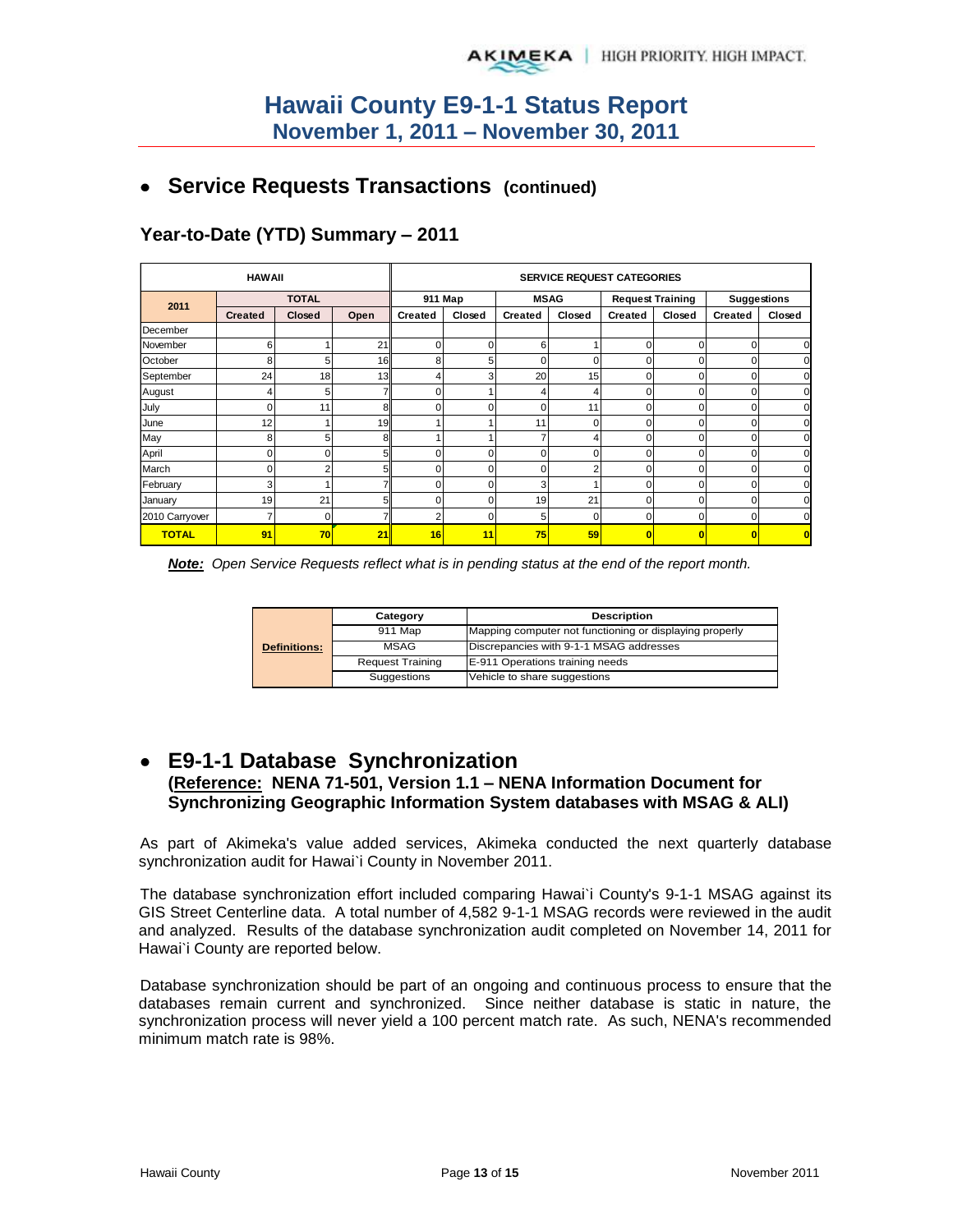## **E9-1-1 Database Synchronization (continued) (Reference: NENA 71-501, Version 1.1 – NENA Information Document for Synchronizing Geographic Information System databases with MSAG & ALI)**

The database synchronization process is essential to monitor and ensure the level of accuracy of the E9-1-1 databases and prepare for Next Generation 9-1-1 (NG9-1-1). As such, Akimeka will perform database synchronization audits on a quarterly basis as part of its ongoing maintenance process. Results of the database synchronization audit will be included and reported in the Monthly Status Report (MSR) accordingly.

|                                                                                                   |              | As of January 16, 2008 |                              | As of February 11, 2011 |                              |                        | As of May 31, 2011           | As of August 12, 2011 |                              | As of November 14, 2011<br>9-1-1 MSAG<br>Dated 11-01-11 |       |
|---------------------------------------------------------------------------------------------------|--------------|------------------------|------------------------------|-------------------------|------------------------------|------------------------|------------------------------|-----------------------|------------------------------|---------------------------------------------------------|-------|
| 9-1-1 MSAG TO GIS STREET<br><b>CENTERLINE</b>                                                     | <b>Notes</b> |                        | 9-1-1 MSAG<br>Dated 01-16-08 |                         | 9-1-1 MSAG<br>Dated 02-01-11 |                        | 9-1-1 MSAG<br>Dated 05-01-11 |                       | 9-1-1 MSAG<br>Dated 08-01-11 |                                                         |       |
| <b>AUDIT COMPARISON RESULTS</b>                                                                   |              | # of<br>Records        | $\frac{9}{6}$                | # of<br>Records         | $\%$                         | # of<br><b>Records</b> | $\frac{9}{6}$                | # of<br>Records       | $\frac{9}{6}$                | # of<br><b>Records</b>                                  | $\%$  |
| <b>Total 9-1-1 MSAG Records Reviewed</b>                                                          |              | 7,346                  |                              | 4,624                   |                              | 4,343                  |                              | 4,322                 |                              | 4,582                                                   |       |
| Less: 9-1-1 MSAG Exception Records                                                                | (1)          |                        |                              | 9                       | 0.2%                         | 6                      | 0.1%                         | 6                     | 0.1%                         | 6                                                       | 0.1%  |
| Net 9-1-1 MSAG Records Eligible for<br>Comparison                                                 |              | 7.346                  |                              | 4.615                   |                              | 4.337                  |                              | 4.316                 |                              | 4.576                                                   |       |
| Total 9-1-1 MSAG Records Match<br>(9-1-1 MSAG -- GIS Match -- No Corrections<br><b>Required</b> ) |              | 269                    | 3.7%                         | 2,133                   | 46.2%                        | 2,464                  | 56.8%                        | 2,850                 | 66.0%                        | 3,448                                                   | 75.3% |
| 9-1-1 MSAG -- GIS No Match<br><b>Minor Correction Required</b>                                    | (2)          |                        |                              | 1.689                   | 36.6%                        | 1.222                  | 28.2%                        | 844                   | 19.6%                        | 577                                                     | 12.6% |
| 9-1-1 MSAG -- GIS No Match<br><b>Major Correction Required</b>                                    | (3)          |                        |                              | $\Omega$                | 0.0%                         | $\Omega$               | 0.0%                         | $\Omega$              | 0.0%                         | $\Omega$                                                | 0.0%  |
| 9-1-1 MSAG Record With No GIS Record                                                              | (4)          |                        |                              | 793                     | 17.2%                        | 651                    | 15.0%                        | 622                   | 14.4%                        | 551                                                     | 12.0% |
| Total 9-1-1 MSAG Records No Match                                                                 |              | 7,077                  | 96.3%                        | 2,482                   | 53.8%                        | 1,873                  | 43.2%                        | 1,466                 | 34.0%                        | 1,128                                                   | 24.7% |

## **Audit Summary Results – 2008 (Baseline) vs. 2011**

*Objective: NENA Recommended Match Rate = 98%* 

#### **Notes:**

- (1) An MSAG Record that will not have a corresponding GIS Street Centerline Record but is required for the routing of E9-1-1 calls (i.e., Emergency Call Box, Foreign Exchange Records, Wireless Shell Records, etc.). No further action is required.
- (2) An MSAG Record that requires minor MSAG attention in 9-1-1Net to correct MSAG Records (i.e., Reassignment of an MSAG Community, modification of the Site Address Range, assignment of an ESN, performing a combine or insert of an existing MSAG Record, etc.).
- (3) A Major Correction is one in which the correction will/or has resulted in an ALI fallout (Orphan ALI Record) and will require additional work effort to correct the problem.
- (4) An MSAG Record that does not have a corresponding GIS Record and will require additional research and validation. The GIS Section will assist with this effort.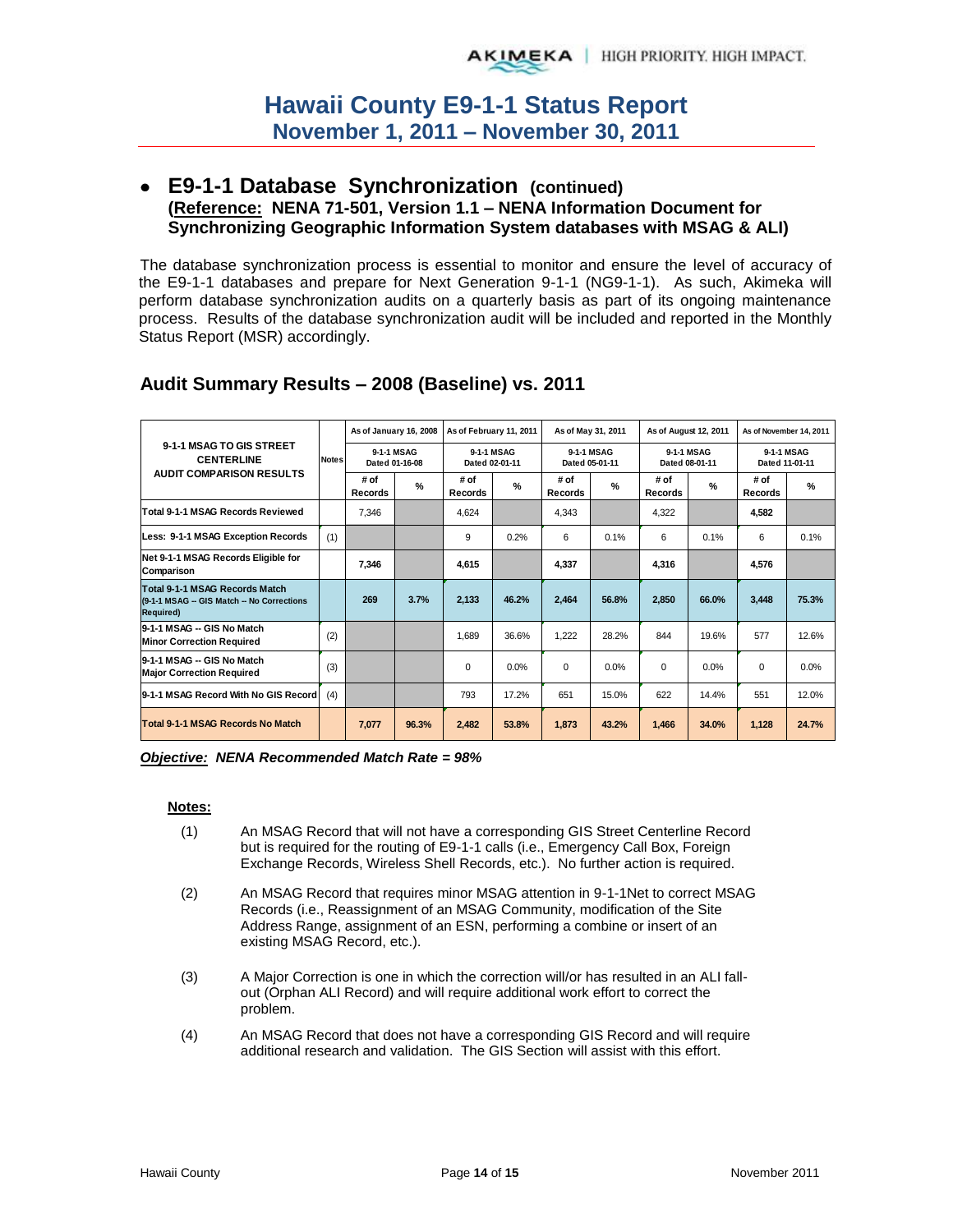**E9-1-1 Database Synchronization (continued) (Reference: NENA 71-501, Version 1.1 – NENA Information Document for Synchronizing Geographic Information System databases with MSAG & ALI)** 



**Audit Summary Results – November 1, 2011 vs. August 1, 2011 MSAG** 

*Hawai`i County's level of accuracy or 9-1-1 Match percentage improved from 66.0% as of August 1, 2011 to 75.3% as of November 1, 2011 -- which represents a 9.3 percentage point improvement and/or 21.0% improvement in address accuracy.* 

 $\div$  The total number of 701/709 MSAG Error Reports as of November 30, 2011 is at 61 – a decrease of 15.3 % from August 31, 2011 (from 72 to 61).

Thirty (30) records are due to customers being assigned a blank or zero (0) house number. Although some customers have valid telephone numbers, the Hawaii County website and GIS provided to Akimeka does not contain a street range or in some cases a street segment to input the customer into 9-1-1Net.

- The total number of address ranges ending with either 999998 or 999999 further decreased by 18.8% from August 1, 2011 (from 750 to 609).
- The total number of blank-to-blank address ranges decreased by 3.9% from August 1, 2011 (from 76 to 73).
- Although ongoing progress is being made in address accuracy, the number of MSAG records that do not match GIS increased from August 1, 2011, as a result of community boundary adjustments and GIS Street Centerline data corrections. Once 9-1-1Net data and GIS data catches up, the number of MSAG records do not match or have missing GIS records will be significantly reduced.
- Ongoing maintenance is critical to ensure the database synchronized level of address accuracy is maintained. Additional work is needed to investigate and correct the identified No Match opportunities and database synchronization efforts will continue.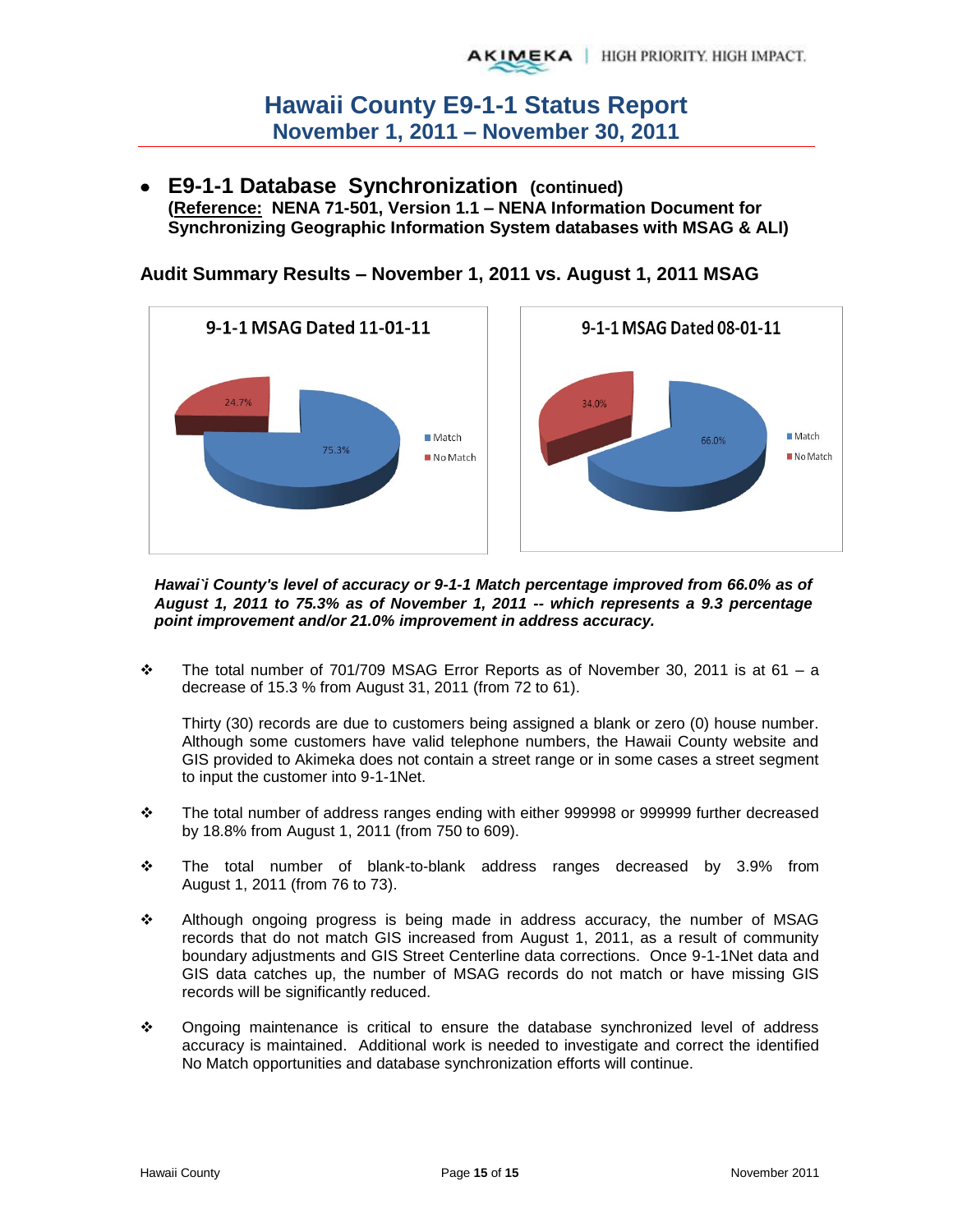## **PSAP Operations**

### **9-1-1 Call Volume – November 2011**

| <b>PSAP</b>  | Total | <b>Wireline</b> | $\frac{9}{6}$ | <b>Wireless</b> | %     |
|--------------|-------|-----------------|---------------|-----------------|-------|
| <b>KAUAI</b> | 2,925 | 942             | 32.2%         | 1,982           | 67.8% |

## **9-1-1 Call Volume – Calendar Year 2011**

| <b>KAUAI</b>      |              |            |                                     | <b>TOTAL PSAP 9-1-1 CALL VOLUME</b> |                                            |                |                    |            |             |
|-------------------|--------------|------------|-------------------------------------|-------------------------------------|--------------------------------------------|----------------|--------------------|------------|-------------|
|                   |              | Wireline   |                                     |                                     | <b>Wireless</b>                            | Admin          |                    |            | Abandoned   |
| 2011              | <b>Total</b> | # of Calls | %to Total<br>Wireline &<br>Wireless | # of Calls                          | %to Total<br>Wireline &<br><b>Wireless</b> | # of Calls     | %to Total<br>Calls | # of Calls | % Abandoned |
| December          |              |            |                                     |                                     |                                            |                |                    |            |             |
| November          | 2,925        | 942        | 32.2%                               | 1,982                               | 67.8%                                      |                | 0.0%               | 673        | 23.0%       |
| October           | 3,220        | 1,049      | 32.6%                               | 2,171                               | 67.4%                                      | 0              | 0.0%               | 653        | 20.3%       |
| September         | 3,043        | 905        | 29.7%                               | 2,138                               | 70.3%                                      | 0              | 0.0%               | 612        | 20.1%       |
| August            | 3,444        | 1,048      | 30.5%                               | 2,391                               | 69.5%                                      | 5              | 0.1%               | 695        | 20.2%       |
| July              | 3,248        | 1,117      | 34.4%                               | 2,129                               | 65.6%                                      | 2              | 0.1%               | 693        | 21.3%       |
| June              | 3,163        | 1,040      | 32.9%                               | 2,123                               | 67.1%                                      | 0              | 0.0%               | 705        | 22.3%       |
| May               | 3,015        | 1,115      | 37.0%                               | 1,898                               | 63.0%                                      | 2              | 0.1%               | 641        | 21.3%       |
| April             | 3,031        | 1,102      | 36.4%                               | 1,925                               | 63.6%                                      | 4              | 0.1%               | 643        | 21.2%       |
| March             | 3,166        | 1,103      | 34.9%                               | 2,060                               | 65.1%                                      | 3              | 0.1%               | 646        | 20.4%       |
| February          | 2,875        | 1,049      | 36.5%                               | 1,822                               | 63.5%                                      | 4              | 0.1%               | 554        | 19.3%       |
| January           | 2,907        | 1,018      | 35.0%                               | 1,889                               | 65.0%                                      | 0              | 0.0%               | 601        | 20.7%       |
| <b>TOTAL YTD</b>  | 34,037       | 11,488     | 33.8%                               | 22,528                              | 66.2%                                      | 21             | 0.1%               | 7,116      | 20.9%       |
| <b>AVG PER MO</b> | 3,094        | 1,044      |                                     | 2,048                               |                                            | $\overline{2}$ |                    | 647        |             |

*Note: Total Calls include Administrative calls that are not direct 9-1-1 calls.* 

#### **Notes:**

- $(1)$  Total call volumes include Administrative calls. (Administrative calls = Calls made between 9-1-1 positions but are not 9-1-1 calls.)
- (2) "Abandoned" calls represent the number of incoming 9-1-1 calls for which the caller had hung up before a call-taker answered.
- (3) "Abandoned" calls are included in the "Wireline" and "Wireless" counts respectively. The standard CML reports do not provide a break-out of "Abandoned" calls between "Wireline" and "Wireless" calls.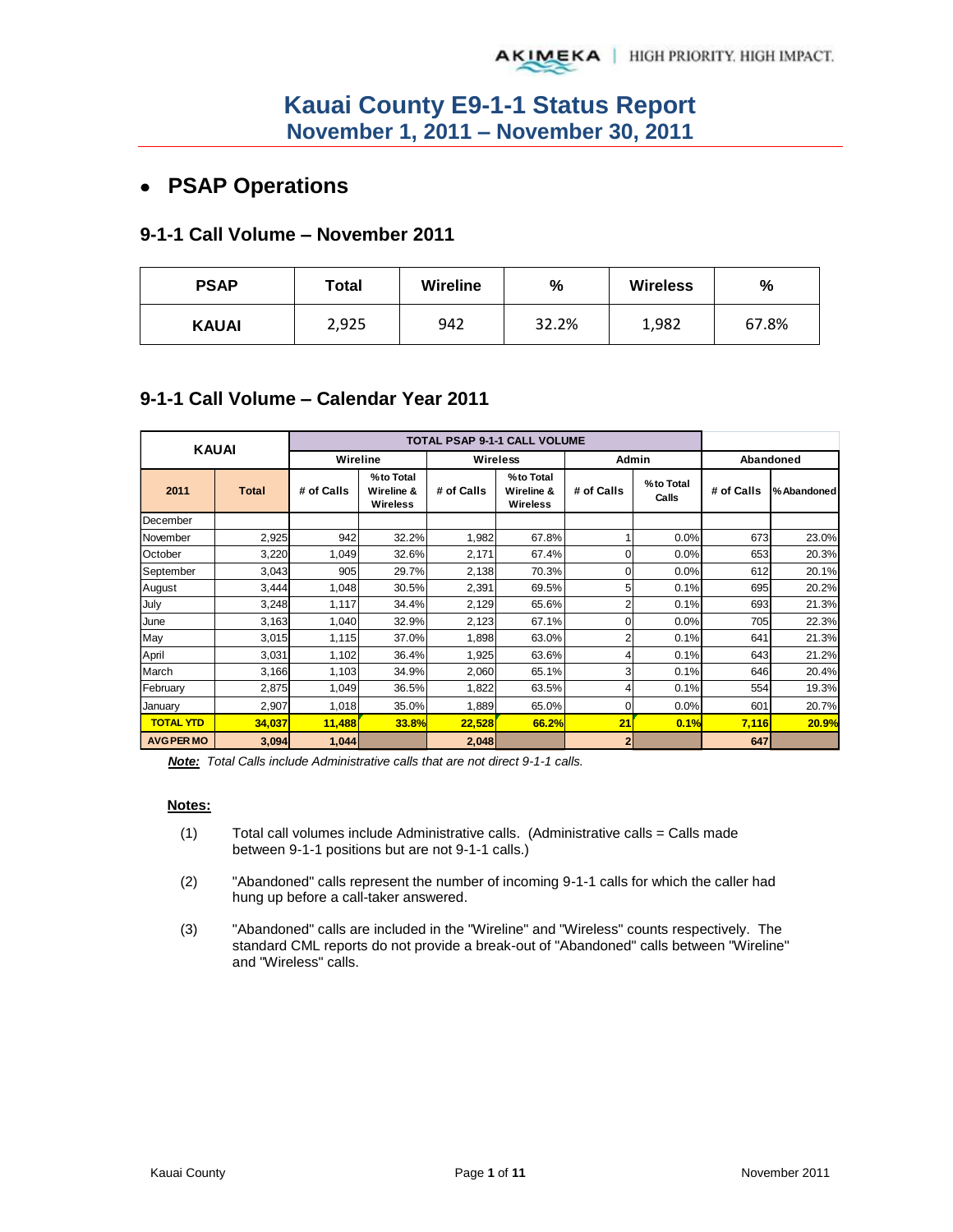## **PSAP Operations (continued)**

### **Wireless Test – November 2011**

| Date        | <b>WSP</b> | <b>Sites</b><br><b>Tested</b> | <b>Sectors</b><br><b>Tested</b> | <b>Tested By</b> | Test<br>Pass/Fail |
|-------------|------------|-------------------------------|---------------------------------|------------------|-------------------|
| <b>NONE</b> |            |                               |                                 |                  |                   |

### **Current Month PSAP Operations Activities – November 2011**

11/01/11 -- 11/28/11 Akimeka personnel completed the Kauai County -- Sprint Annual Audit. All corrections/updates were completed by Sprint on November 28, 2011.

#### *As such, all Wireless Service Provider (WSP) Cell Sites/Sectors annual audits for each of the WSPs doing business in Kauai County have been completed for 2011.*

11/03/11 -- Pending At the request of the Hawai`i County Police/PSAP, Akimeka reported trouble regarding no COF/COP information on a Nextel Wireless Phase I (WPH 1) call. This has been an on-going issue since 2008 and affects all of the PSAPs.

> Rick Soto of Intrado agreed to re-open a trouble ticket to address the trouble. An update was requested and is still pending.

- 11/08/11 Akimeka personnel assisted the Kauai County Police/PSAP during their VisionAir CAD cutover. Recommendations, analysis, and test calls were provided/performed as requested.
- 11/09/11 -- Pending Akimeka personnel coordinated on behalf of the Kauai County PSAP the testing of re-homing towers to new AT&T Mobility equipment. The test date, however, was postponed due to technical issues and has been re-scheduled to December 1, 2011.
- 11/14/11 At the request of the Kauai County PSAP, Akimeka assisted with the reply to Intrado requesting a 24 x 7, 7-digit number, to route VoIP calls in a situation where the call being routed to the selective router has been interrupted. The PSAP is concerned about delivering a 9-1-1 call to an administrative line. This issue is under review between the PSAP and Intrado as liability issues need to be addressed.
- 11/16/11 Akimeka personnel attended Intrado MSAG Maintenance and Intrado 9-1-1Net Training. All Akimeka personnel have been certified/re-certified by Intrado.
- 11/17/11 VoIP testing for T-Mobile was coordinated with Betty Kenney and scheduled for December 4 - 5, 2011.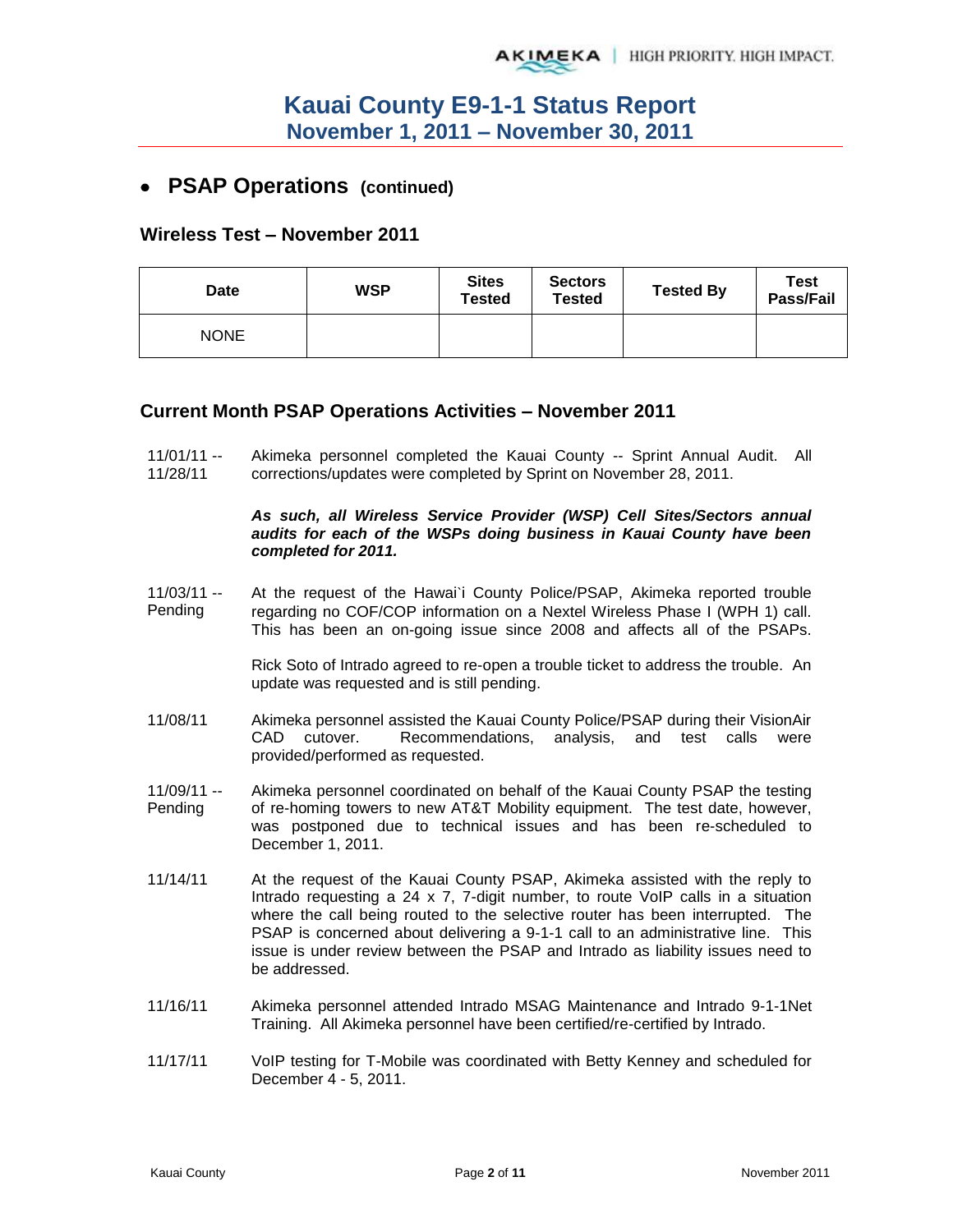## **PSAP Operations (continued)**

## **Open Issues (To be Monitored and Tracked by Akimeka)**

#### *Updates as of November 30, 2011 are noted below:*

11/21/09 Akimeka will continue to monitor and track AT&T Mobility's open trouble ticket (11/21/09) for missing house number (HN), street and community information when transferring a WPH2 call or rebidding a WPH2 call. This issue was escalated to the State of Hawaii Wireless Enhanced 9-1-1 Board for action (August 2010). There have been no updates received to date. Unfortunately, the trouble is still occurring.

Akimeka will provide status updates via the Monthly Status Report (MSR) when there are significant changes or updates as provided by the State of Hawaii Wireless Enhanced 9-1-1 Board and/or AT&T Mobility.

*Update (4/30/11)* -- Hawaiian Telcom notified the Neighbor Island PSAPs that Intrado will be upgrading the ALI software to Version 5.0. A feature in this upgrade may potentially address the AT&T issue. This feature can be activated with the permission of all of the PSAPs across the State of Hawaii. This will be reviewed and discussed at the next Enhanced 9-1-1 Wireless Board Technical Committee meeting on May 10, 2011.

*Update (5/31/11)* -- All PSAPs sent in a written confirmation to Hawaiian Telcom, Inc. (HTI) to proceed with the software 5.0 upgrade. Testing has been scheduled for Monday, June 6, 2011.

*Update (6/30/11)* -- The ALI cache wireless option was installed by Hawaiian Telcom, Inc. (HTI) on June 5, 2011. Testing was conducted as scheduled on the Neighbor Islands on June 6, 2011. Testing began at 7:44 a.m. however, there was no improvement. House number (HN) and street and community information was still missing when transferring a WPH2 call or rebidding a WPH2 call. Akimeka contacted HTI to report the condition. HTI and Intrado addressed the issue and testing continued. Results of the re-bidding of a WPH1 to WPH2 (GSM) call displayed the tower information and city. However, when testing UMT to UMT calls, the tower information and city were missing. In addition, the COF fields remained constant at 271 meters for every Phase II test call received. Akimeka reported this to Intrado for review.

In June 8, 2011, HTI notified the PSAPs that they believe the ALI caching trouble was resolved and all information sent on re-bids is in compliance with what is being sent by AT&T Mobility. As such, any additional discrepancy of calculated accuracy pertaining to the confidence factor (COF) should be reported to AT&T Mobility.

*Update (7/1/11 – 11/30/11)* – No further updates.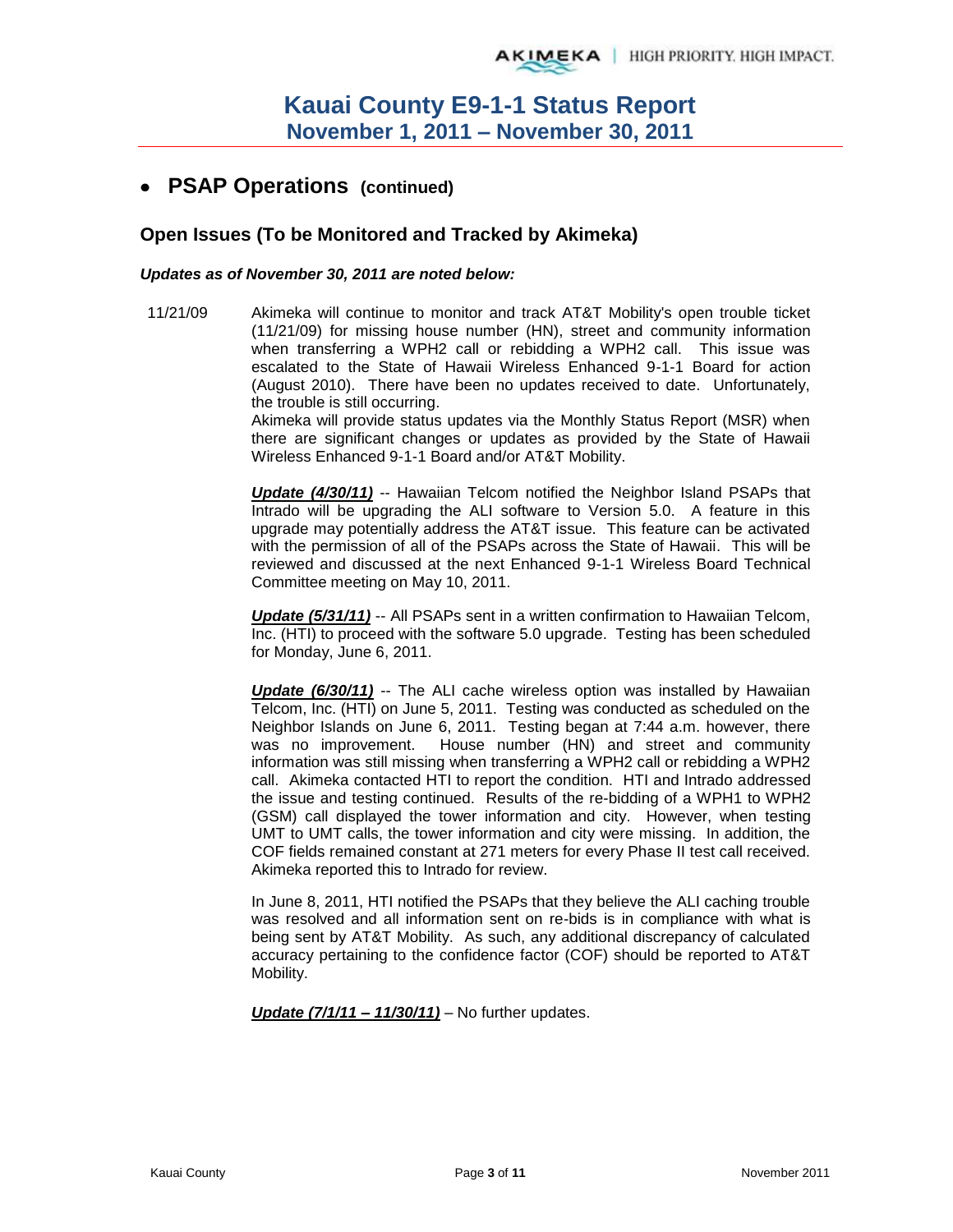## **PSAP Operations (continued)**

## **Open Issues (To be Monitored and Tracked by Akimeka) (continued)**

#### *Updates as of November 30, 2011 are noted below:*

04/16/10 Akimeka personnel worked on a flowchart for the Neighbor Island PSAPs to document the flow of a Call Routing Spreadsheet (CRS) and Testing Validation Worksheet (TVW). It was discovered that different processes exist among the carriers.

> Akimeka created and submitted for review a DRAFT Call Routing Sheet (CRS) and Testing Validation Worksheet (TVW) process flowchart to the Neighbor Island PSAPs on December 20, 2010.

> *Update (4/30/11)* – Akimeka continued to work on the flowchart and incorporate the feedback received. An updated process flowchart is currently under review within Akimeka. Once approved, it will be shared with the Neighbor Island PSAPs.

*Update (5/1/11 – 7/31/11)* – In progress.

*Update (8/31/11)* – In progress. Personnel updates need to be incorporated.

*Update (9/1/11 – 11/30/11)* – No further updates.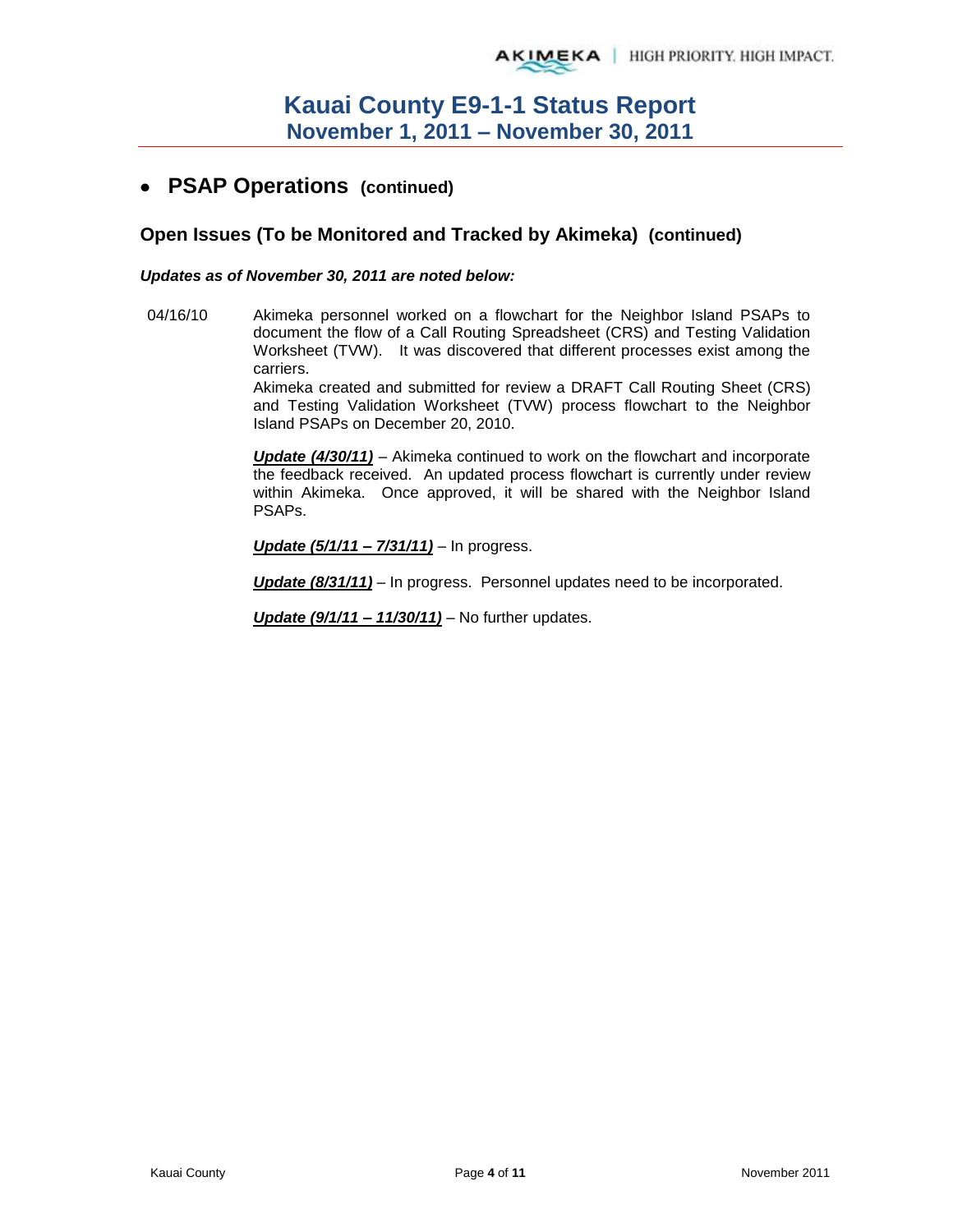# **MSAG**

## **Current Month – November 2011**

| 2011         |              |       |                                                                    | 9-1-1NET REQUESTS |               | <b>Customer</b><br><b>Address</b> | In Suspended Status<br>as of Report Month End |                                                        |                                                      |                             |                        |
|--------------|--------------|-------|--------------------------------------------------------------------|-------------------|---------------|-----------------------------------|-----------------------------------------------|--------------------------------------------------------|------------------------------------------------------|-----------------------------|------------------------|
|              |              |       |                                                                    |                   | <b>Delete</b> | Insert                            | Split                                         | <b>Customer</b><br><b>Addresses</b><br><b>Affected</b> | Change<br><b>Requests</b><br><b>Submitted</b><br>(a) | (b)                         |                        |
| <b>PSAP</b>  | <b>TOTAL</b> | Total | Change                                                             | <b>Combined</b>   |               |                                   |                                               |                                                        |                                                      | # of<br><b>Transactions</b> | <b>TNs</b><br>Affected |
| <b>KAUAI</b> | 103          | 102   | 62                                                                 | 5                 | 5             | 7                                 | 23                                            | 3,117                                                  |                                                      | 36                          | 36                     |
|              |              |       | Revised categories and report format changes effective April 2009. |                   |               |                                   |                                               |                                                        |                                                      |                             |                        |

During the month of November 2011, 102 9-1-1Net requests were completed relating to the MSAG database, with 3,117 customer ANI/ALI records updated as a direct result. One (1) ALI discrepancy report was submitted to 9-1-1Net for updates and corrections. See attached spreadsheet for a detailed description of changes and additions.

#### *There are thirty-six (36) records in Suspended status as of November 30, 2011, affecting 36 telephone numbers (TNs). An invalid MSAG address will result in a No Record Found (NRF) condition during a 9-1-1 call.*

- Twenty-six (26) suspended records are due to the TNs not having a valid address in the ALI record. Address validation requests for each customer TN were sent to the respective service provider. The respective service provider provided a TMK number for the ALI record. Akimeka researched multiple databases, however, a valid address was not attached to the TMK assignment.
- Seven (7) suspended records are due to the TNs being on Federal property and not having a valid address record. Address validation requests for each customer TN were sent to the respective service provider. The respective service provider provided a TMK number for the ALI record. Akimeka researched multiple databases, however, a valid address was not attached to the TMK assignment.
- Three (3) suspended records are due to the TNs being on State property and not having a valid address record. Address validation requests for each customer TN were sent to the respective service provider. The respective service provider provided a TMK number for the ALI record. Akimeka researched multiple databases, however, a valid address was not attached to the TMK assignment.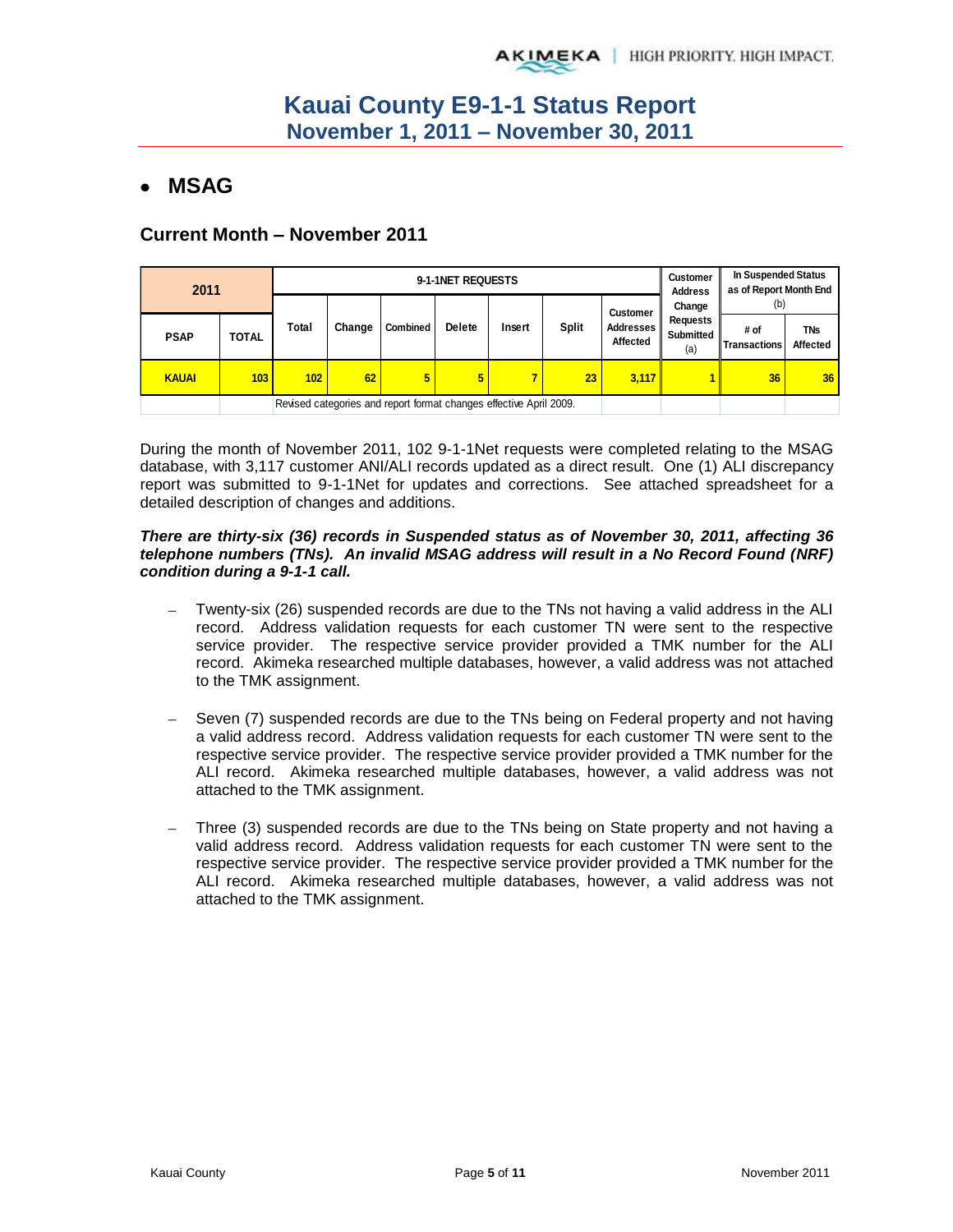## **MSAG (continued)**

## **Year-to-Date (YTD) Summary – 2011**

| <b>KAUAI</b>      |              |       |       |    | 9-1-1NET REQUESTS |        |          |                 | Customer<br><b>Address</b> | <b>In Suspended Status</b><br>as of Report Month End |                                  |                                     |                             |                     |
|-------------------|--------------|-------|-------|----|-------------------|--------|----------|-----------------|----------------------------|------------------------------------------------------|----------------------------------|-------------------------------------|-----------------------------|---------------------|
|                   |              |       |       |    |                   |        |          | <b>Customer</b> | Change                     | (b)                                                  |                                  |                                     |                             |                     |
| 2011              | <b>TOTAL</b> | Total |       |    |                   | Change | Combined | <b>Delete</b>   | Insert                     | <b>Split</b>                                         | <b>Addresses</b><br>Affected (*) | <b>Requests</b><br>Submitted<br>(a) | # of<br><b>Transactions</b> | <b>TNs Affected</b> |
| December          |              |       |       |    |                   |        |          |                 |                            |                                                      |                                  |                                     |                             |                     |
| November          | 103          | 102   | 62    | 5  | 5                 | 7      | 23       | 3,117           |                            | 36                                                   | 36                               |                                     |                             |                     |
| October           | 34           | 33    | 20    |    | 5                 | 2      |          | 535             |                            | 33                                                   | 33                               |                                     |                             |                     |
| September         | 468          | 468   | 445   |    | 19                | 0      |          | 13,855          |                            | 40                                                   | 40                               |                                     |                             |                     |
| August            | 436          | 436   | 424   |    | 5                 | 3      |          | 11,634          |                            | 27                                                   | 27                               |                                     |                             |                     |
| July              | 34           | 34    | 15    |    | 13                |        |          | 1,561           |                            |                                                      | 46                               |                                     |                             |                     |
| June              | 11           | 10    |       |    | O                 | 3      |          | 916             |                            | 8                                                    | 525                              |                                     |                             |                     |
| May               | 14           | 12    |       |    | $\Omega$          | 3      |          | 14              |                            | n                                                    | $\mathbf{0}$                     |                                     |                             |                     |
| April             | 42           | 42    | 35    | 5  |                   |        |          | 1,130           |                            | $\Omega$                                             | $\mathbf 0$                      |                                     |                             |                     |
| March             | 51           | 51    | 31    |    |                   | 4      | 10       | 769             |                            |                                                      | $\mathbf 0$                      |                                     |                             |                     |
| February          |              |       |       |    | $\Omega$          | 0      |          | 297             |                            | O                                                    | $\mathbf 0$                      |                                     |                             |                     |
| January           | 137          | 136   | 103   | 16 |                   | 5      | 11       | 1,840           |                            | <sup>0</sup>                                         | $\mathbf 0$                      |                                     |                             |                     |
| <b>TOTAL YTD</b>  | 1,334        | 1,328 | 1,146 | 41 | 53                | 29     | 59       | 35,668          |                            |                                                      |                                  |                                     |                             |                     |
| <b>AVG PER MO</b> | 121          | 121   | 104   |    |                   | 3      |          | 3,243           |                            |                                                      |                                  |                                     |                             |                     |

(\*) Applies to Change, Delete and Insert categories

*Note: Revised categories and report format changes effective April 2009.* 

| <b>Definitions:</b> | (a) | Represents customer address change requests submitted to Intrado to correct customer ANI/ALI<br>records, including those identified by Akimeka. |
|---------------------|-----|-------------------------------------------------------------------------------------------------------------------------------------------------|
|                     | (b) | Represents what is in suspension status at the end of the report month -- awaiting further action<br>by County, Telco, or Akimeka.              |

## **Automatic Location Identification (ALI) Discrepancy Reports**

As part of Akimeka's ongoing database synchronization efforts, updates regarding the status of the ALI discrepancies, specifically ESN 499, will be reported in conjunction with the quarterly Database Synchronization results report.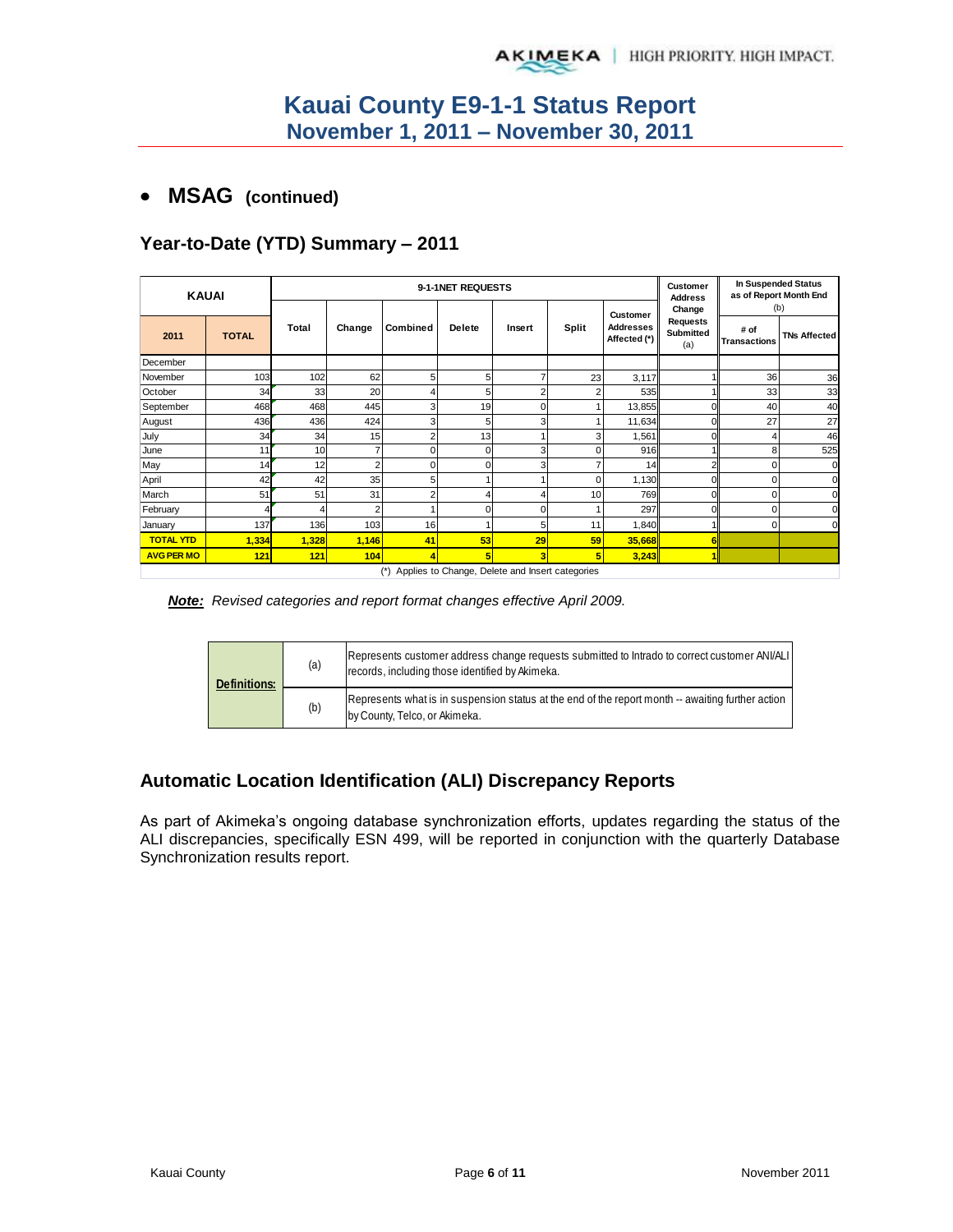#### **Mapping Layers Updated/Loaded Into GIS – November 2011**  $\bullet$

### *9-1-1 GIS layers provided by Akimeka to the PSAP are designed for use on E9-1-1 systems.*

|                                      |                                                                         | <b>KAUAI</b>                               |                                                             |
|--------------------------------------|-------------------------------------------------------------------------|--------------------------------------------|-------------------------------------------------------------|
| <b>Type of Layer</b>                 | Akimeka GIS<br><b>Server</b><br>Date Created/<br><b>Edits Performed</b> | Date Loaded Into<br><b>PSAP GIS Server</b> | <b>Other/Remarks</b>                                        |
|                                      |                                                                         |                                            | <b>CRITICAL 9-1-1 PUBLIC SAFETY LAYERS</b>                  |
|                                      |                                                                         | (Listed Alphabetically)                    |                                                             |
|                                      |                                                                         | 11/10/11                                   |                                                             |
| <b>Address Points</b>                | 11/07/11 -- 11/08/11<br>11/03/11                                        |                                            | Validated address points and ranges                         |
| <b>Common Place</b>                  |                                                                         |                                            |                                                             |
| Name                                 |                                                                         |                                            |                                                             |
| <b>Emergency</b><br><b>Callboxes</b> |                                                                         |                                            |                                                             |
| <b>Fire Beats</b>                    |                                                                         |                                            | Renamed from "Fire Beats Boundaries"                        |
| <b>Fire Districts</b>                |                                                                         |                                            | Renamed from "Fire Dispatch Group (Districts)"              |
|                                      |                                                                         |                                            |                                                             |
| <b>Fire Response</b><br>Areas        |                                                                         |                                            | Renamed "Fire ESZ" layer to "Fire Response Areas" layer.    |
|                                      |                                                                         |                                            | Layer needed for CAD purposes.                              |
| <b>Fire Stations</b>                 |                                                                         | 11/10/11                                   |                                                             |
| Incident                             |                                                                         |                                            |                                                             |
| Response Area                        |                                                                         |                                            |                                                             |
| <b>Major Roads</b>                   |                                                                         |                                            |                                                             |
| <b>MSAG Address</b>                  |                                                                         |                                            |                                                             |
| <b>Points</b>                        |                                                                         |                                            |                                                             |
| (aka Pseudo Address<br>Points)       |                                                                         |                                            |                                                             |
|                                      |                                                                         |                                            |                                                             |
| <b>MSAG</b><br><b>Communities</b>    |                                                                         |                                            |                                                             |
| (aka Towns)                          |                                                                         |                                            |                                                             |
|                                      |                                                                         | 11/23/11                                   |                                                             |
| <b>Medic Beats</b>                   | 11/14/11                                                                |                                            | Corrected KAPAIA MEDIC 21 to LIHUE MEDIC 21                 |
|                                      |                                                                         |                                            | Renamed "EMS Zones" layer and "Medic Beat Boundaries"       |
|                                      |                                                                         |                                            | layer to "Medic Beats" layer                                |
| <b>Medic Districts</b>               |                                                                         |                                            | Renamed from "Medic Dispatch Group (Districts)"             |
| <b>Medic Response</b>                |                                                                         |                                            |                                                             |
| Areas                                |                                                                         |                                            | Renamed from "Medic ESZ". Layer needed for CAD<br>purposes. |
| <b>Medic Stations</b>                |                                                                         |                                            |                                                             |
| <b>Milepost Markers</b>              |                                                                         |                                            |                                                             |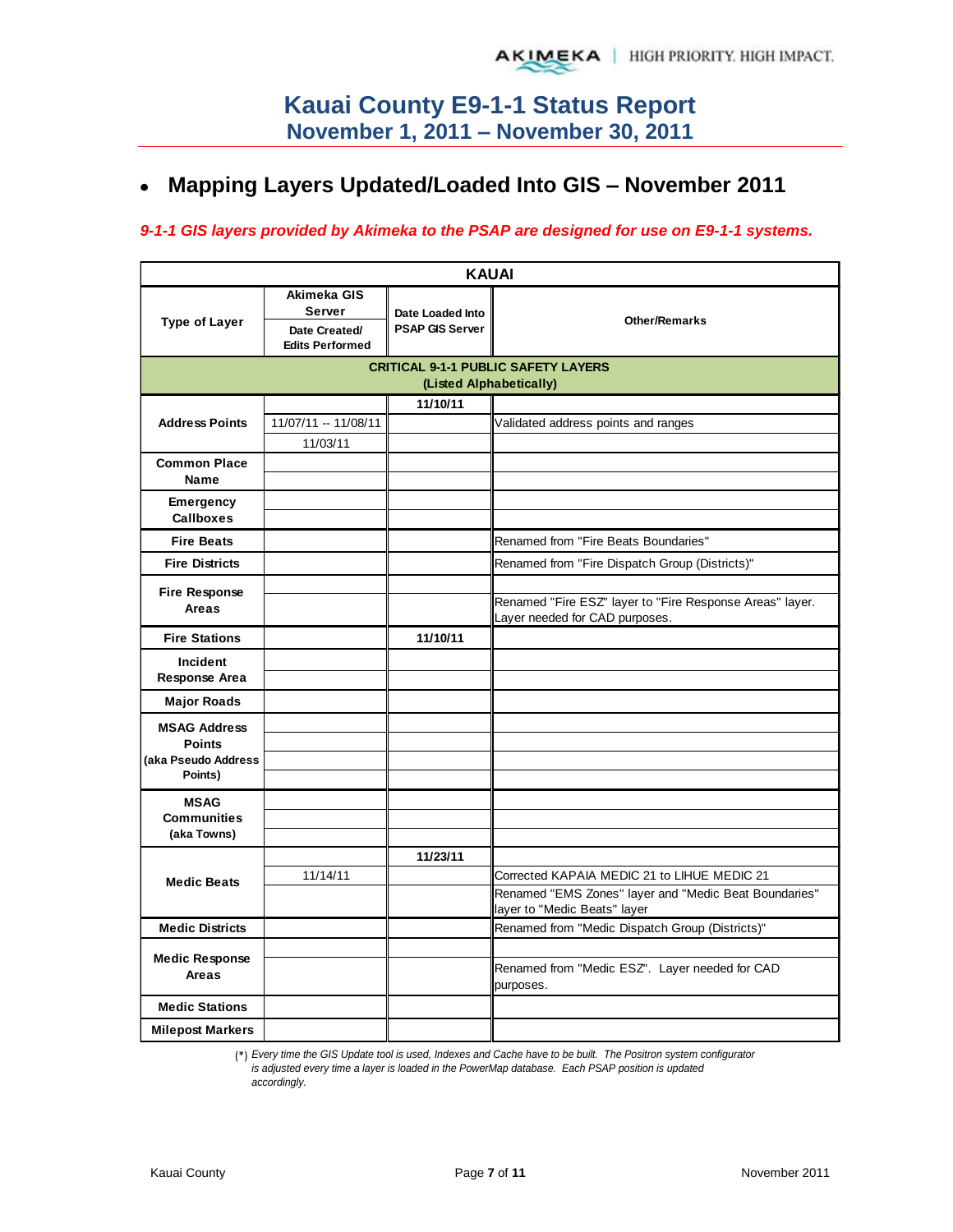#### **Mapping Layers Updated/Loaded Into GIS – November 2011**   $\bullet$ **(continued)**

### *9-1-1 GIS layers provided by Akimeka to the PSAP are designed for use on E9-1-1 systems.*

| <b>KAUAI</b>              |                                                                  |                                            |                                                                                                           |  |  |  |  |  |  |
|---------------------------|------------------------------------------------------------------|--------------------------------------------|-----------------------------------------------------------------------------------------------------------|--|--|--|--|--|--|
| <b>Type of Layer</b>      | Akimeka GIS<br>Server<br>Date Created/<br><b>Edits Performed</b> | Date Loaded Into<br><b>PSAP GIS Server</b> | <b>Other/Remarks</b>                                                                                      |  |  |  |  |  |  |
|                           |                                                                  |                                            | <b>CRITICAL 9-1-1 PUBLIC SAFETY LAYERS</b>                                                                |  |  |  |  |  |  |
|                           |                                                                  |                                            | (Listed Alphabetically)                                                                                   |  |  |  |  |  |  |
| <b>Points of Interest</b> | 11/03/11                                                         |                                            |                                                                                                           |  |  |  |  |  |  |
|                           |                                                                  | 11/23/11                                   |                                                                                                           |  |  |  |  |  |  |
| <b>Police Beats</b>       | 11/10/11                                                         |                                            | <b>Updated Police Beats boundaries</b>                                                                    |  |  |  |  |  |  |
|                           |                                                                  |                                            | Renamed from "Police Beats Boundaries"                                                                    |  |  |  |  |  |  |
| <b>Police Districts</b>   |                                                                  |                                            | Renamed from "Police District Boundaries"                                                                 |  |  |  |  |  |  |
| <b>Police Response</b>    |                                                                  |                                            |                                                                                                           |  |  |  |  |  |  |
| Areas                     |                                                                  |                                            | Renamed "Police ESZ" layer to "Police Response Areas"<br>layer. Layer needed for CAD purposes.            |  |  |  |  |  |  |
| <b>Police Stations</b>    | 11/03/11                                                         |                                            |                                                                                                           |  |  |  |  |  |  |
| <b>Schools</b>            |                                                                  |                                            |                                                                                                           |  |  |  |  |  |  |
|                           | 11/28/11                                                         |                                            | Added address ranges for Poipu Beach Estates subdivision                                                  |  |  |  |  |  |  |
|                           | 11/25/11                                                         |                                            | Changed classifications to match the Major Roads layer. This<br>is for the GeoComm map.                   |  |  |  |  |  |  |
|                           |                                                                  | 11/23/11                                   |                                                                                                           |  |  |  |  |  |  |
|                           |                                                                  | 11/10/11                                   |                                                                                                           |  |  |  |  |  |  |
| <b>Street Centerlines</b> | 11/17/11 -- 11/18/11                                             |                                            | Added streets to Poipu Beach Estates subdivision                                                          |  |  |  |  |  |  |
|                           | 11/07/11                                                         |                                            | Updated Routing Field to meet GeoComm requirements and<br>posted to Akimeka ftp site                      |  |  |  |  |  |  |
|                           | 11/03/11                                                         |                                            |                                                                                                           |  |  |  |  |  |  |
|                           | 11/02/11                                                         |                                            | Changed One-Ways to meet GeoComm requirements                                                             |  |  |  |  |  |  |
|                           | 11/01/11                                                         |                                            | Changed One-Ways and Address Ranges to meet GeoComm<br>requirements                                       |  |  |  |  |  |  |
| <b>Trails</b>             |                                                                  |                                            |                                                                                                           |  |  |  |  |  |  |
| <b>WSP Cell Towers</b>    |                                                                  | 11/10/11                                   |                                                                                                           |  |  |  |  |  |  |
|                           | 11/04/11                                                         |                                            | Corrected city for sectors                                                                                |  |  |  |  |  |  |
|                           |                                                                  |                                            | <b>OTHER SUPPORTING 9-1-1 PUBLIC SAFETY LAYERS</b><br>(Listed Alphabetically)                             |  |  |  |  |  |  |
| <b>Churches</b>           |                                                                  |                                            |                                                                                                           |  |  |  |  |  |  |
| <b>Gas Stations</b>       |                                                                  |                                            | Renamed from "Service Station"                                                                            |  |  |  |  |  |  |
| Food & Beverage           |                                                                  |                                            | Renamed "Restaurant" layer to "Food & Beverage" layer to<br>include bakeries, cafes, food factories, etc. |  |  |  |  |  |  |
| <b>Hospitals</b>          |                                                                  |                                            |                                                                                                           |  |  |  |  |  |  |
| Lodging                   |                                                                  | 11/10/11                                   |                                                                                                           |  |  |  |  |  |  |
|                           |                                                                  |                                            | Renamed "Hotels" layer to "Lodging" layer                                                                 |  |  |  |  |  |  |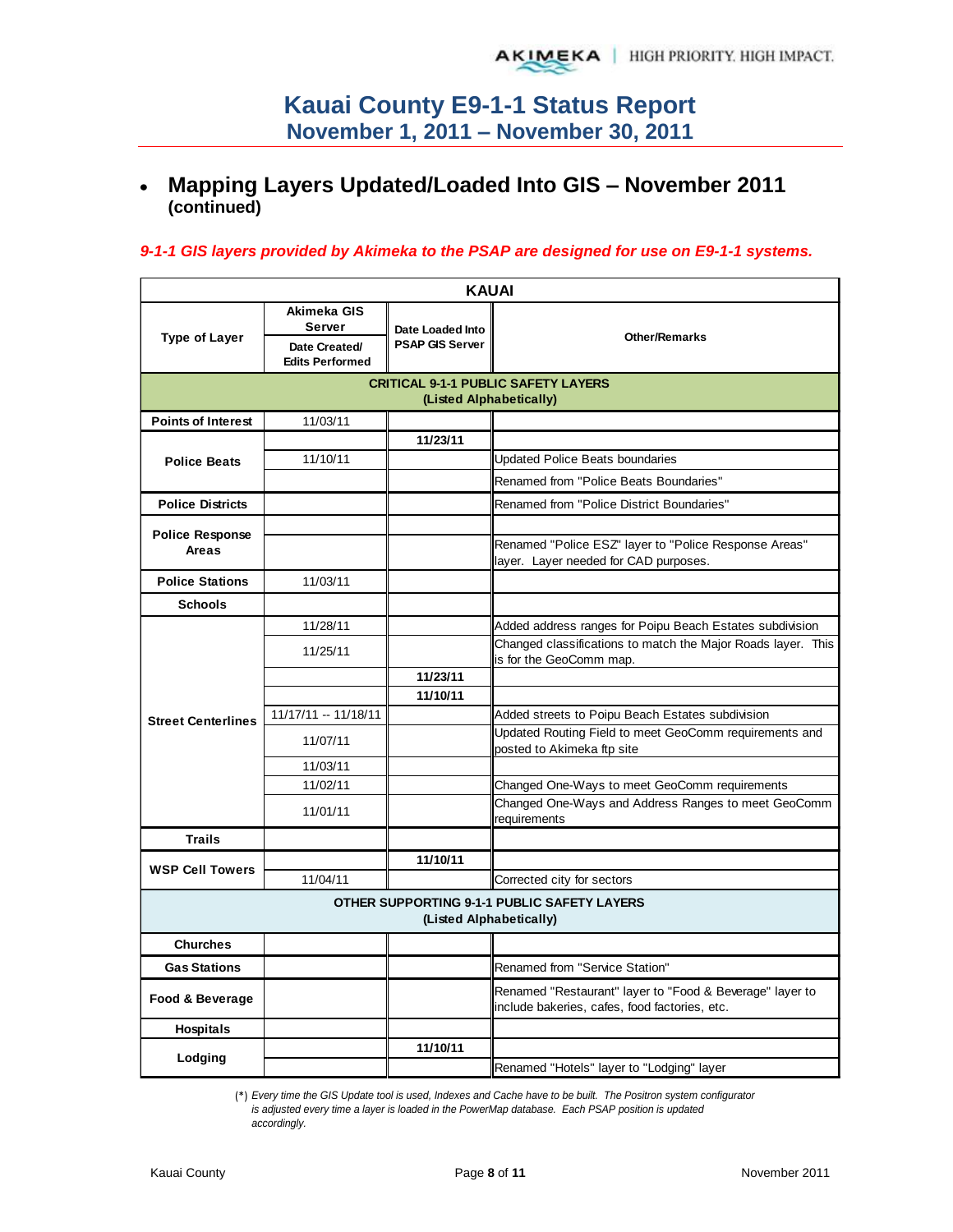#### **Mapping Layers Updated/Loaded Into GIS – November 2011**   $\bullet$ **(continued)**

### *9-1-1 GIS layers provided by Akimeka to the PSAP are designed for use on E9-1-1 systems.*

| <b>KAUAI</b>                                 |                                               |                                            |                                                                                                                                                                                   |  |  |  |  |  |  |
|----------------------------------------------|-----------------------------------------------|--------------------------------------------|-----------------------------------------------------------------------------------------------------------------------------------------------------------------------------------|--|--|--|--|--|--|
| <b>Type of Layer</b>                         | Akimeka GIS<br><b>Server</b><br>Date Created/ | Date Loaded Into<br><b>PSAP GIS Server</b> | <b>Other/Remarks</b>                                                                                                                                                              |  |  |  |  |  |  |
|                                              | <b>Edits Performed</b>                        |                                            |                                                                                                                                                                                   |  |  |  |  |  |  |
|                                              |                                               |                                            | OTHER SUPPORTING 9-1-1 PUBLIC SAFETY LAYERS<br>(Listed Alphabetically)                                                                                                            |  |  |  |  |  |  |
| <b>Medical Facilities</b>                    |                                               |                                            |                                                                                                                                                                                   |  |  |  |  |  |  |
| <b>Parcels</b>                               |                                               |                                            |                                                                                                                                                                                   |  |  |  |  |  |  |
|                                              |                                               |                                            |                                                                                                                                                                                   |  |  |  |  |  |  |
| <b>Parks</b>                                 |                                               |                                            | Renamed from "National and State Parks". Kauai does not<br>have any National Parks.                                                                                               |  |  |  |  |  |  |
| Parks Polygon                                |                                               |                                            |                                                                                                                                                                                   |  |  |  |  |  |  |
| <b>Post Offices</b>                          |                                               |                                            |                                                                                                                                                                                   |  |  |  |  |  |  |
| <b>Subdivisions</b>                          | 11/03/11                                      |                                            | Added Numila Camp                                                                                                                                                                 |  |  |  |  |  |  |
|                                              |                                               |                                            | <b>DISASTER/HOMELAND SECURITY LAYERS</b><br>(Listed Alphabetically)                                                                                                               |  |  |  |  |  |  |
| <b>Airports</b>                              |                                               |                                            |                                                                                                                                                                                   |  |  |  |  |  |  |
| <b>Bridges</b>                               |                                               |                                            |                                                                                                                                                                                   |  |  |  |  |  |  |
| Coastline                                    |                                               |                                            |                                                                                                                                                                                   |  |  |  |  |  |  |
| <b>Coastal Names</b>                         |                                               |                                            |                                                                                                                                                                                   |  |  |  |  |  |  |
| <b>Communications</b>                        |                                               |                                            | Renamed "Radio Towers" layer to "Communications" layer                                                                                                                            |  |  |  |  |  |  |
| <b>Emergency</b><br><b>Shelters</b>          |                                               |                                            |                                                                                                                                                                                   |  |  |  |  |  |  |
| <b>Hydrology Layers</b>                      |                                               |                                            |                                                                                                                                                                                   |  |  |  |  |  |  |
| - Dams                                       |                                               |                                            |                                                                                                                                                                                   |  |  |  |  |  |  |
| - Ponds                                      |                                               |                                            |                                                                                                                                                                                   |  |  |  |  |  |  |
| - Streams                                    |                                               |                                            |                                                                                                                                                                                   |  |  |  |  |  |  |
| (Includes Rivers)                            |                                               |                                            |                                                                                                                                                                                   |  |  |  |  |  |  |
| - Waterfalls                                 |                                               |                                            |                                                                                                                                                                                   |  |  |  |  |  |  |
|                                              |                                               | 11/10/11                                   |                                                                                                                                                                                   |  |  |  |  |  |  |
| <b>Ocean Rescue</b><br><b>Boundaries</b>     | 11/07/11                                      |                                            | Created layer that will replace the Miles From Shore and 3-<br>Mile Limit layers. Also added a 1/4 mile buffer within the one<br>mile buffer as requested by the Fire Department. |  |  |  |  |  |  |
| Tsunami                                      |                                               |                                            |                                                                                                                                                                                   |  |  |  |  |  |  |
| <b>Evacuation Zones</b>                      |                                               |                                            |                                                                                                                                                                                   |  |  |  |  |  |  |
| <b>United States</b><br><b>National Grid</b> |                                               |                                            |                                                                                                                                                                                   |  |  |  |  |  |  |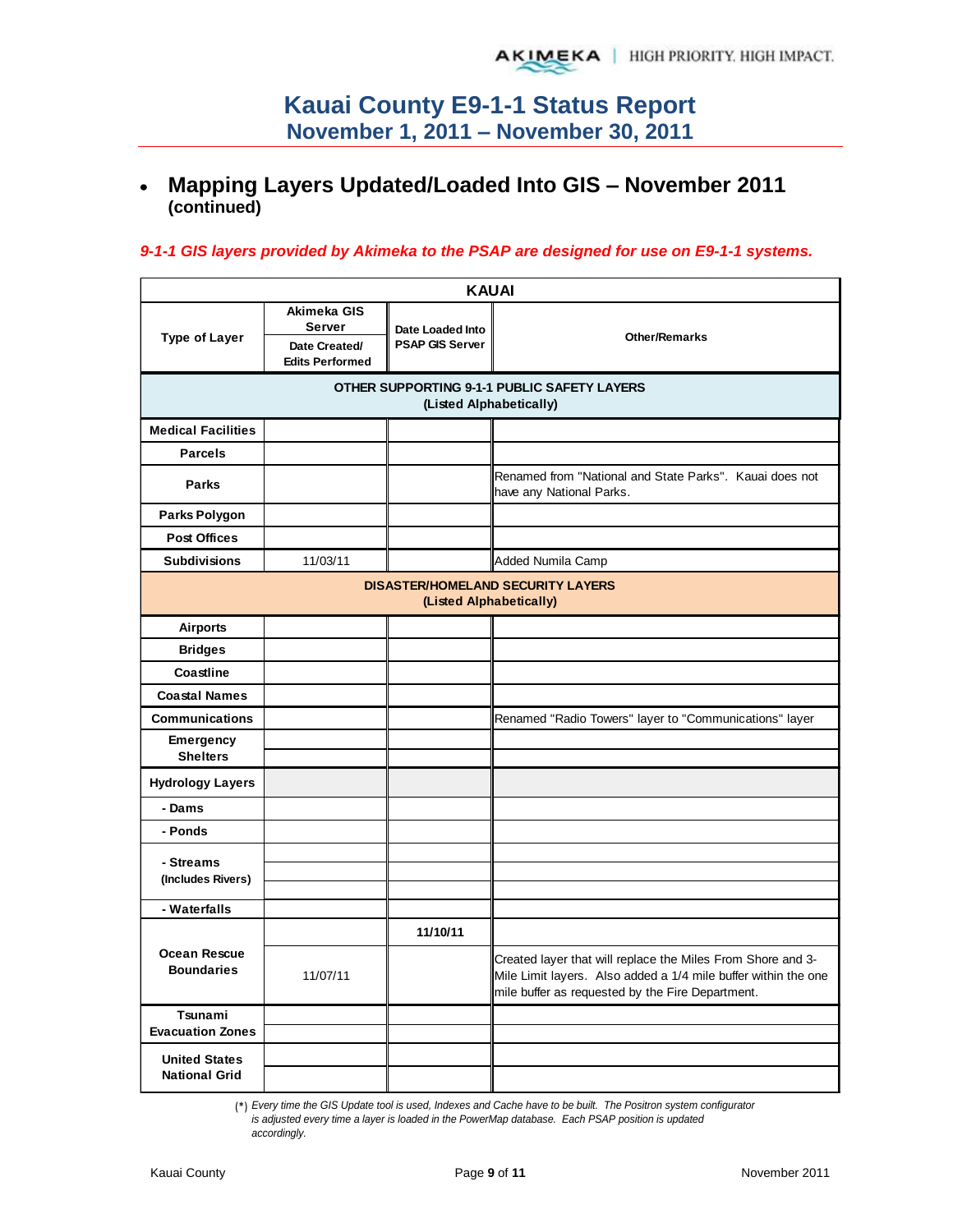## **Mapping Layers Updated/Loaded Into GIS – November 2011 (continued)**

### *9-1-1 GIS layers provided by Akimeka to the PSAP are designed for use on E9-1-1 systems.*

| <b>KAUAI</b>         |                                         |                         |                      |  |  |  |  |  |  |
|----------------------|-----------------------------------------|-------------------------|----------------------|--|--|--|--|--|--|
| <b>Type of Layer</b> | Akimeka GIS<br><b>Server</b>            | Date Loaded Into        |                      |  |  |  |  |  |  |
|                      | Date Created/<br><b>Edits Performed</b> | <b>PSAP GIS Server</b>  | <b>Other/Remarks</b> |  |  |  |  |  |  |
|                      |                                         | <b>SPECIAL REQUESTS</b> |                      |  |  |  |  |  |  |
| <b>KCC Building</b>  |                                         |                         |                      |  |  |  |  |  |  |
| Outline              |                                         |                         |                      |  |  |  |  |  |  |
| <b>KCC Callboxes</b> |                                         |                         |                      |  |  |  |  |  |  |
|                      |                                         |                         |                      |  |  |  |  |  |  |

**Note:** The Parcels layer is provided by Kauai County. Akimeka performs edits on the spatial information of the layer for 9-1-1 purposes. Changes to the attribute table are made when needed. The Parcels layer uploaded to the PSAP GIS Server is intended for 9-1-1 purposes only and should not be disseminated to other county agencies.

### **Current Month GIS Activities – November 2011**

- 11/04/11 Akimeka GIS personnel posted new and updated layers to their ftp site for a GeoComm update.
- 11/07/11 Akimeka GIS personnel posted updated layers to their ftp site for Deccan International.
- 11/14/11 Akimeka GIS personnel posted edited layers to their ftp site for a GeoComm update.
- 11/29/11 -- Akimeka personnel attended GeoComm GeoLynx DMS training.
- 11/30/11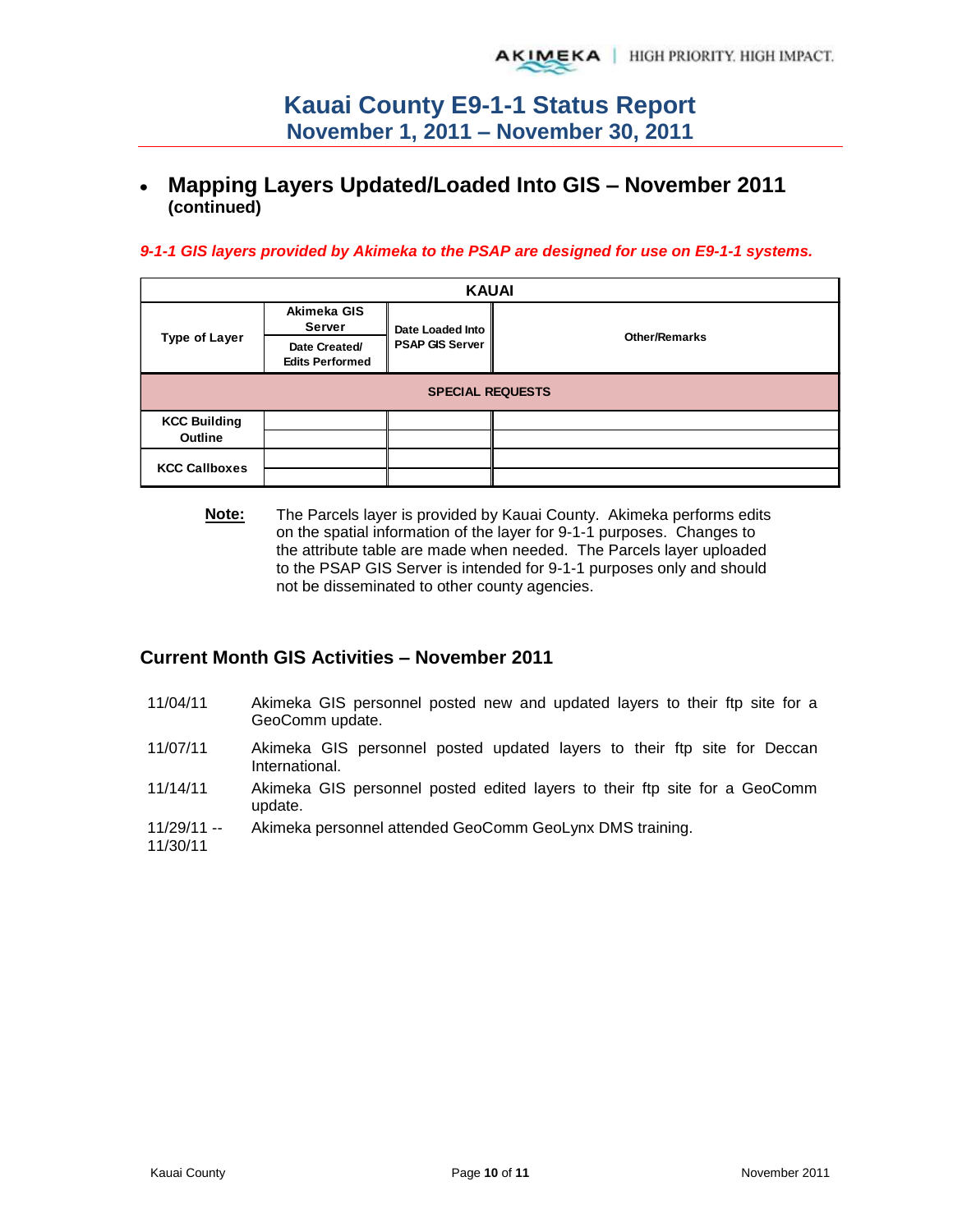# **Service Requests Transactions**

## **Open Service Requests – October 2011 (October 28, 2011 – November 28, 2011)**

| Date     | Ticket#I | Description                               | Category                   | Urgency | Comments                   |
|----------|----------|-------------------------------------------|----------------------------|---------|----------------------------|
| 08/25/11 | 358      | Incorrect Community -- 7-Eleven Hanamaulu | MSAG - ANI/ALI Discrepancy | High    | Pending change in 9-1-1Net |
| 09/14/11 | 379      | <b>Incorrect Address</b>                  | MSAG - ANI/ALI Discrepancy | Normal  | Pending change in 9-1-1Net |

*Note: Open Service Requests reflect what is in pending status at the end of the report month.* 

## **Year-to-Date (YTD) Summary – 2011**

|              | <b>KAUAI</b>   |               | <b>SERVICE REQUEST CATEGORIES</b> |                |              |                |        |                         |              |                |        |
|--------------|----------------|---------------|-----------------------------------|----------------|--------------|----------------|--------|-------------------------|--------------|----------------|--------|
| 2011         |                | <b>TOTAL</b>  |                                   |                | 911 Map      | <b>MSAG</b>    |        | <b>Request Training</b> |              | Suggestions    |        |
|              | <b>Created</b> | <b>Closed</b> | Open                              | <b>Created</b> | Closed       | <b>Created</b> | Closed | <b>Created</b>          | Closed       | <b>Created</b> | Closed |
| December     |                |               |                                   |                |              |                |        |                         |              |                |        |
| November     |                |               |                                   |                |              | 0              | 0      | 0                       | 0            | $\mathbf 0$    |        |
| October      |                |               |                                   |                | <sup>0</sup> | 0              | 0      | 0                       | O            |                |        |
| September    |                |               |                                   |                | n            |                | 0      | O                       | <sup>n</sup> | O              |        |
| August       |                |               |                                   |                |              |                | 0      | O                       |              |                |        |
| July         |                |               |                                   | 0              | $\Omega$     | $\Omega$       |        | $\Omega$                | 0            |                |        |
| June         |                |               |                                   | 0              | $\Omega$     |                | 0      | 0                       | 0            | $\Omega$       |        |
| May          |                | n             | nı                                | $\Omega$       | $\Omega$     | $\Omega$       | 0      | $\Omega$                | $\Omega$     | $\Omega$       |        |
| April        |                |               |                                   | U              | U            | O              | 0      | U                       | 0            | $\Omega$       |        |
| March        |                |               |                                   |                | ŋ            | O              | 0      | 0                       |              |                |        |
| February     |                |               |                                   |                | ŋ            | 0              | 0      | O                       | <sup>0</sup> | ſ              |        |
| January      |                |               |                                   |                | n            | O              | 0      | n                       | r            |                |        |
| <b>TOTAL</b> |                |               |                                   |                |              | 3              |        |                         |              |                |        |

*Note: Open Service Requests reflect what is in pending status at the end of the report month.* 

|                     | Category                | <b>Description</b>                                      |
|---------------------|-------------------------|---------------------------------------------------------|
|                     | 911 Map                 | Mapping computer not functioning or displaying properly |
| <b>Definitions:</b> | MSAG                    | Discrepancies with 9-1-1 MSAG addresses                 |
|                     | <b>Request Training</b> | E-911 Operations training needs                         |
|                     | Suggestions             | Vehicle to share suggestions                            |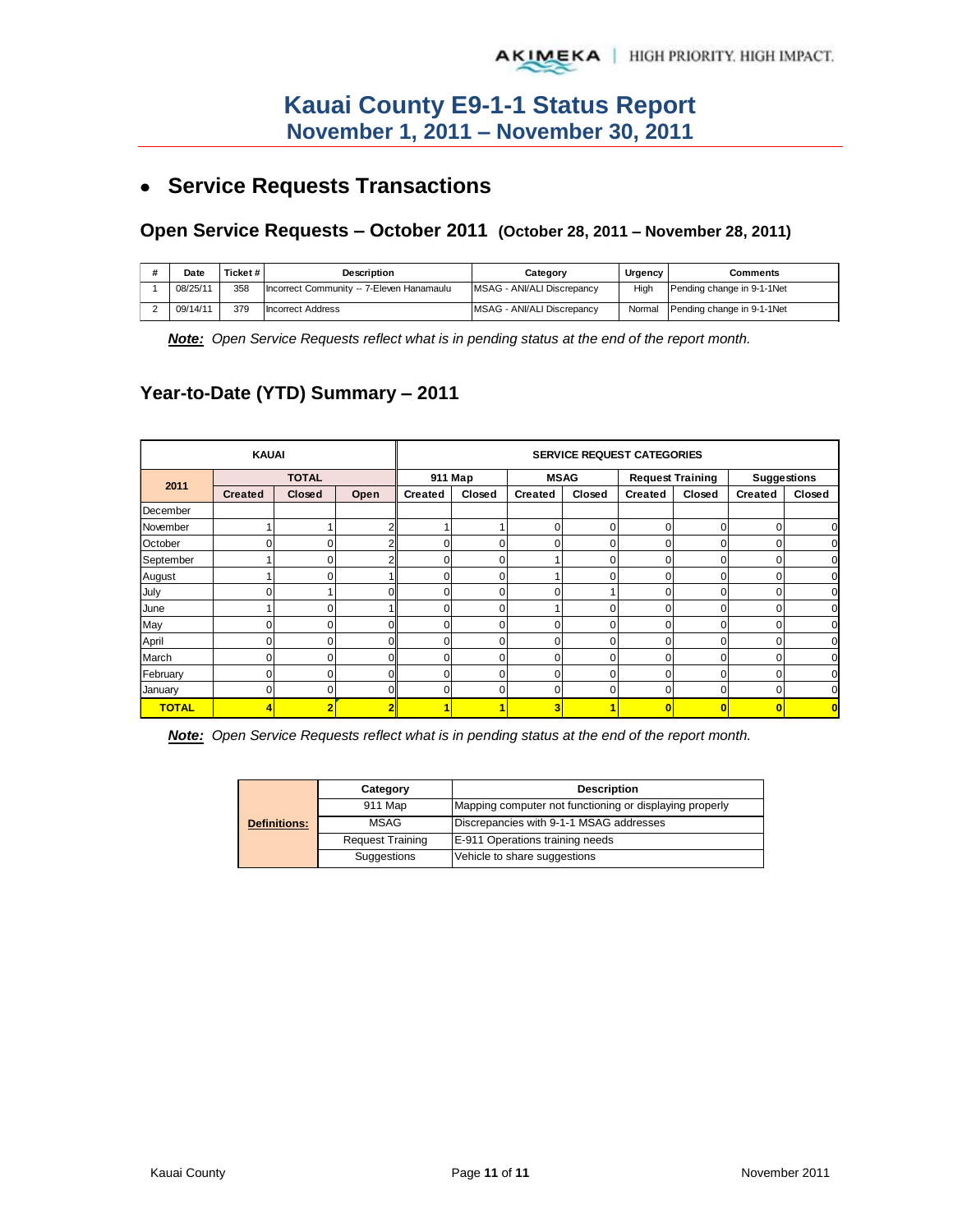# **PSAP Operations**

### **9-1-1 Call Volume – November 2011**

| <b>PSAP</b>    | Total | <b>Wireline</b> | %     | <b>Wireless</b> | %     |
|----------------|-------|-----------------|-------|-----------------|-------|
| MAUI (*)       | 7,896 | 2,615           | 33.1% | 5,278           | 66.9% |
| <b>MOLOKAI</b> | 383   | 257             | 67.1% | 126             | 32.9% |

*(\*) Totals are based on calls to Primary PSAP.* 

## **9-1-1 Call Volume – Calendar Year 2011**

| <b>MAUI PSAP</b>  |              |            |                                     | <b>TOTAL PSAP 9-1-1 CALL VOLUME</b> |                                     |                |                    |            |                         |
|-------------------|--------------|------------|-------------------------------------|-------------------------------------|-------------------------------------|----------------|--------------------|------------|-------------------------|
|                   |              | Wireline   |                                     |                                     | <b>Wireless</b>                     | Admin          |                    |            | Abandoned               |
| 2011              | <b>Total</b> | # of Calls | %to Total<br>Wireline &<br>Wireless | # of Calls                          | %to Total<br>Wireline &<br>Wireless | # of Calls     | %to Total<br>Calls | # of Calls | % Abandoned<br>of Total |
| December          |              |            |                                     |                                     |                                     |                |                    |            |                         |
| November          | 7,896        | 2,615      | 33.1%                               | 5,278                               | 66.9%                               | 3 <sub>l</sub> | 0.0%               | 1,248      | 15.8%                   |
| October           | 8,200        | 2,547      | 31.1%                               | 5,651                               | 68.9%                               | 2              | 0.0%               | 1,338      | 16.3%                   |
| September         | 8,175        | 2,652      | 32.4%                               | 5,523                               | 67.6%                               | 0              | 0.0%               | 1,388      | 17.0%                   |
| August            | 8,436        | 2,895      | 34.3%                               | 5,541                               | 65.7%                               | $\Omega$       | 0.0%               | 1,503      | 17.8%                   |
| July              | 8,467        | 2,900      | 34.3%                               | 5,544                               | 65.7%                               | 23             | 0.3%               | 1,405      | 16.6%                   |
| June              | 7,612        | 2,457      | 32.3%                               | 5,152                               | 67.7%                               | 3              | 0.0%               | 1,324      | 17.4%                   |
| May               | 8,144        | 2,632      | 32.3%                               | 5,507                               | 67.7%                               | 5              | 0.1%               | 1,296      | 15.9%                   |
| April             | 7,736        | 2,638      | 34.1%                               | 5,096                               | 65.9%                               | 2              | 0.0%               | 1,400      | 18.1%                   |
| March             | 8,144        | 2,812      | 34.6%                               | 5,322                               | 65.4%                               | 10             | 0.1%               | 1,301      | 16.0%                   |
| February          | 6,998        | 2,493      | 35.7%                               | 4,498                               | 64.3%                               | 7              | 0.1%               | 1,154      | 16.5%                   |
| January           | 8,025        | 2,757      | 34.4%                               | 5,268                               | 65.6%                               | $\Omega$       | 0.0%               | 1,290      | 16.1%                   |
| <b>TOTAL YTD</b>  | 87,833       | 29,398     | <b>33.5%</b>                        | 58,380                              | 66.5%                               | 55             | 0.1%               | 14,647     | 16.7%                   |
| <b>AVG PER MO</b> | 7,985        | 2,673      |                                     | 5,307                               |                                     | 5 <sub>l</sub> |                    | 1,332      |                         |

*Note: Total Calls include Administrative calls that are not direct 9-1-1 calls.*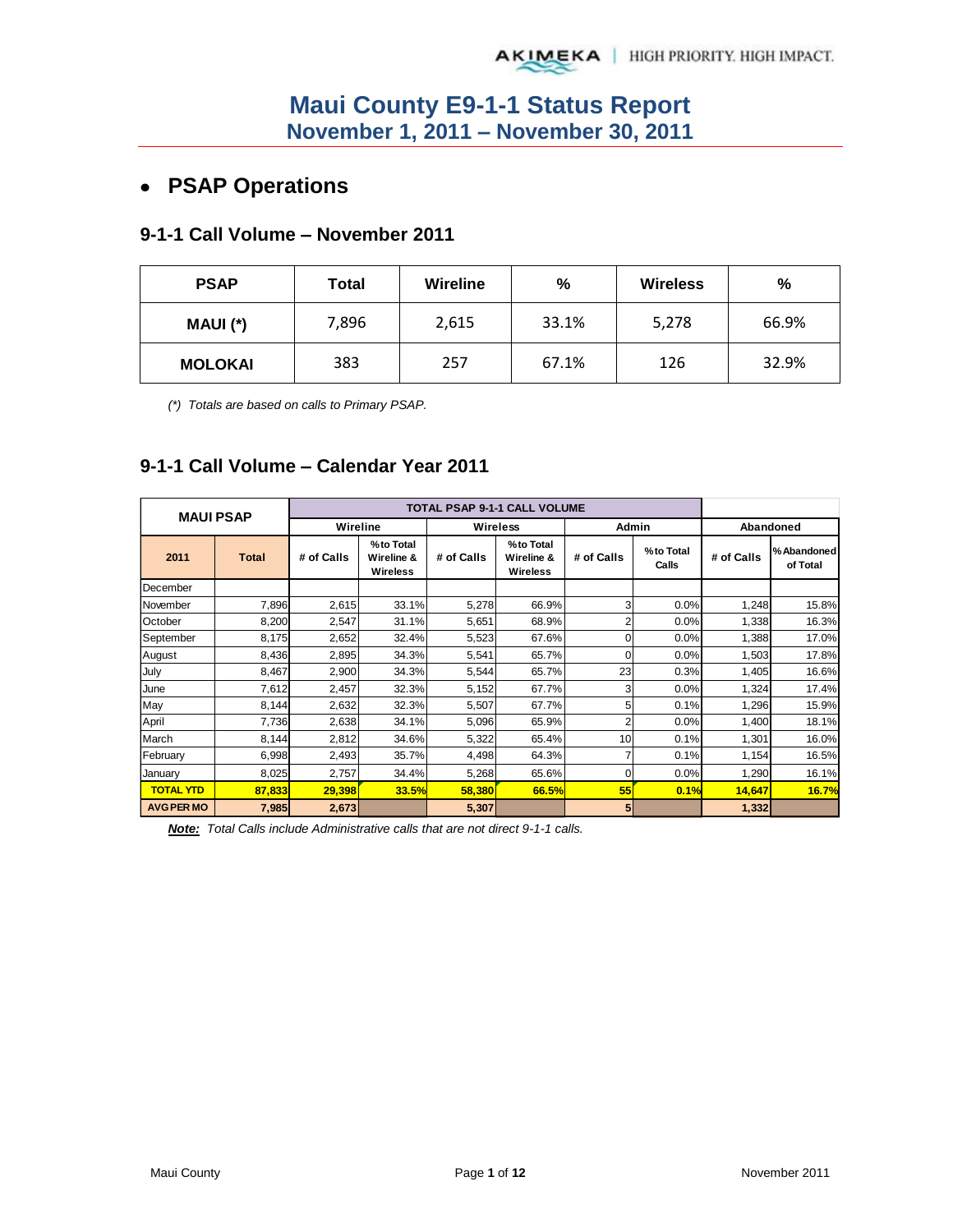## **PSAP Operations (continued)**

| <b>MOLOKAI PSAP</b> |              |            |                                     | TOTAL PSAP 9-1-1 CALL VOLUME |                                     |            |                    |            |                         |
|---------------------|--------------|------------|-------------------------------------|------------------------------|-------------------------------------|------------|--------------------|------------|-------------------------|
|                     |              | Wireline   |                                     | Wireless                     |                                     | Admin      |                    |            | Abandoned               |
| 2011                | <b>Total</b> | # of Calls | %to Total<br>Wireline &<br>Wireless | # of Calls                   | %to Total<br>Wireline &<br>Wireless | # of Calls | %to Total<br>Calls | # of Calls | % Abandoned<br>of Total |
| December            |              |            |                                     |                              |                                     |            |                    |            |                         |
| November            | 383          | 257        | 67.1%                               | 126                          | 32.9%                               | 0          | 0.0%               | 72         | 18.8%                   |
| October             | 322          | 187        | 58.1%                               | 135                          | 41.9%                               |            | 0.0%               | 36         | 11.2%                   |
| September           | 280          | 155        | 55.4%                               | 125                          | 44.6%                               |            | 0.0%               | 46         | 16.4%                   |
| August              | 284          | 147        | 51.8%                               | 137                          | 48.2%                               | 0          | 0.0%               | 35         | 12.3%                   |
| July                | 297          | 182        | 61.3%                               | 115                          | 38.7%                               |            | 0.0%               | 35         | 11.8%                   |
| June                | 340          | 180        | 52.9%                               | 160                          | 47.1%                               |            | 0.0%               | 41         | 12.1%                   |
| May                 | 283          | 181        | 64.2%                               | 101                          | 35.8%                               |            | 0.4%               | 39         | 13.8%                   |
| April               | 233          | 133        | 57.1%                               | 100                          | 42.9%                               | 0          | 0.0%               | 37         | 15.9%                   |
| March               | 330          | 211        | 63.9%                               | 119                          | 36.1%                               | $\Omega$   | 0.0%               | 58         | 17.6%                   |
| February            | 203          | 134        | 66.0%                               | 69                           | 34.0%                               | 0          | 0.0%               | 29         | 14.3%                   |
| January             | 289          | 178        | 61.6%                               | 111                          | 38.4%                               | 0          | 0.0%               | 47         | 16.3%                   |
| <b>TOTAL YTD</b>    | 3,244        | 1,945      | 60.0%                               | 1,298                        | 40.0%                               |            | 0.0%               | 475        | 14.6%                   |
| <b>AVG PER MO</b>   | 295          | 177        |                                     | 118                          |                                     | $\bf{0}$   |                    | 43         |                         |

## **9-1-1 Call Volume – Calendar Year 2011 (continued)**

*Note: Total Calls include Administrative calls that are not direct 9-1-1 calls.* 

#### **Notes:**

- (1) Total call volumes include Administrative calls. (Administrative calls = Calls made between 911 positions but are not 911 calls.)
- (2) "Abandoned" calls represent the number of incoming 9-1-1 calls for which the caller had hung up before a call-taker answered.
- (3) "Abandoned" calls are included in the "Wireline" and "Wireless" counts respectively. The standard CML reports do not provide a break-out of "Abandoned" calls between "Wireline" and "Wireless" calls.

### **Wireless Test – November 2011**

| <b>Date</b> | <b>WSP</b> | <b>Island</b> | <b>Sites</b><br><b>Tested</b> | <b>Sectors</b><br><b>Tested</b> | <b>Tested By</b> | <b>Test</b><br>Pass/Fail |
|-------------|------------|---------------|-------------------------------|---------------------------------|------------------|--------------------------|
| <b>NONE</b> |            |               |                               |                                 |                  |                          |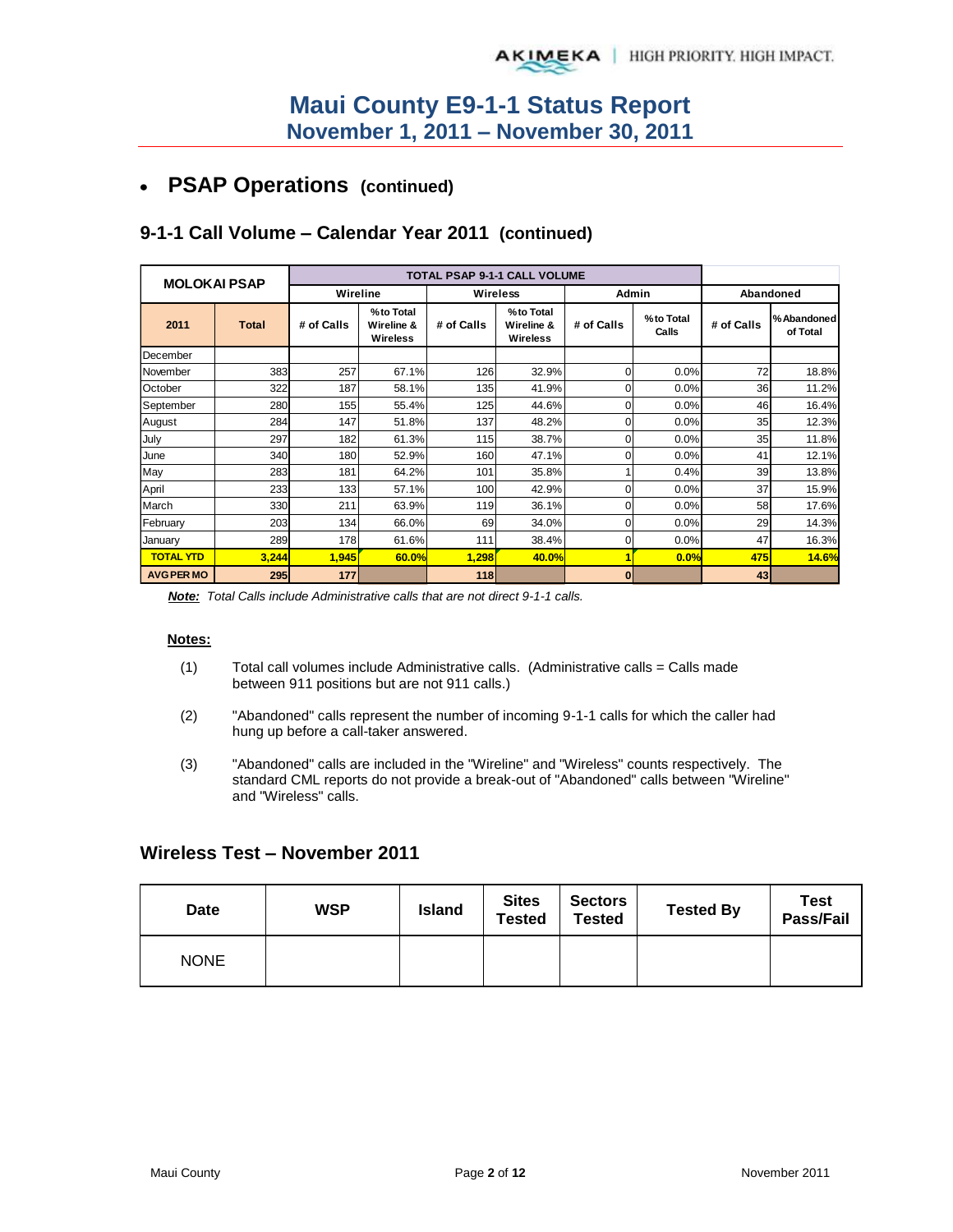## **PSAP Operations (continued)**

### **Current Month PSAP Operations Activities – November 2011**

11/01/11 -- 11/28/11 Akimeka personnel completed the island of Maui -- Sprint Annual Audit. Corrections/updates were completed by Sprint on November 28, 2011.

#### *As such, all Wireless Service Provider (WSP) Cell Sites/Sectors annual audits for each of the WSPs doing business in Maui County have been completed for 2011.*

- $11/01/11 -$ 11/21/11 Akimeka personnel released information to Tom Heinrich of Global Specialty Contractors, Inc. for two (2) callboxes on the island of Maui. Unfortunately, the testing scheduled and conducted on November 8, 2011 did not pass. Testing failed due to the remote call forwarding numbers which did not work properly. The callboxes were successfully re-tested on November 21, 2011.
- 11/03/11 -- Pending At the request of the Hawai`i County Police/PSAP, Akimeka reported trouble regarding no COF/COP information on a Nextel Wireless Phase I (WPH 1) call. This has been an on-going issue since 2008 which affects all PSAPs.

Rick Soto of Intrado agreed to re-open a trouble ticket to address the trouble. An update was requested and is still pending.

- 11/09/11 -- Pending Akimeka personnel coordinated on behalf of the Maui PSAP and Molokai PSAP the testing of re-homing towers to new AT&T Mobility equipment. Testing would be required for Maui and Molokai. No testing was requested for Lanai. The test date, however, was postponed due to technical issues and has been rescheduled to December 4, 2011.
- $11/11/11 -$ 11/29/11 Akimeka personnel submitted the record to Stephen Douglass of Hawaiian Telcom, Inc., to delete a duplicate callbox. Updated information was re-issued for Emergency Callbox 46 on the island of Maui.
- 11/14/11 At the request of the Maui County PSAP, Akimeka assisted with the reply to Intrado requesting a 24 x 7, 7-digit number, to route VoIP calls in a situation where the call being routed to the selective router has been interrupted. The PSAP is concerned about delivering a 9-1-1 call to an administrative line. This issue is under review between the PSAP and Intrado as liability issues need to be addressed.
- 11/16/11 Akimeka personnel attended Intrado MSAG Maintenance and Intrado 9-1-1Net Training. All Akimeka personnel have been certified/re-certified by Intrado.
- 11/17/11 VoIP testing for T-Mobile was coordinated with Betty Kenney and scheduled for December 4 - 5, 2011 for the islands of Maui and Molokai
- 11/29/11 At the request of Assistant Chief Hudson, Akimeka participated in a Webcast demonstration to review and provide recommendations for a software add-on product for the Intergraph CAD system. This has been put on hold pending further review and analysis.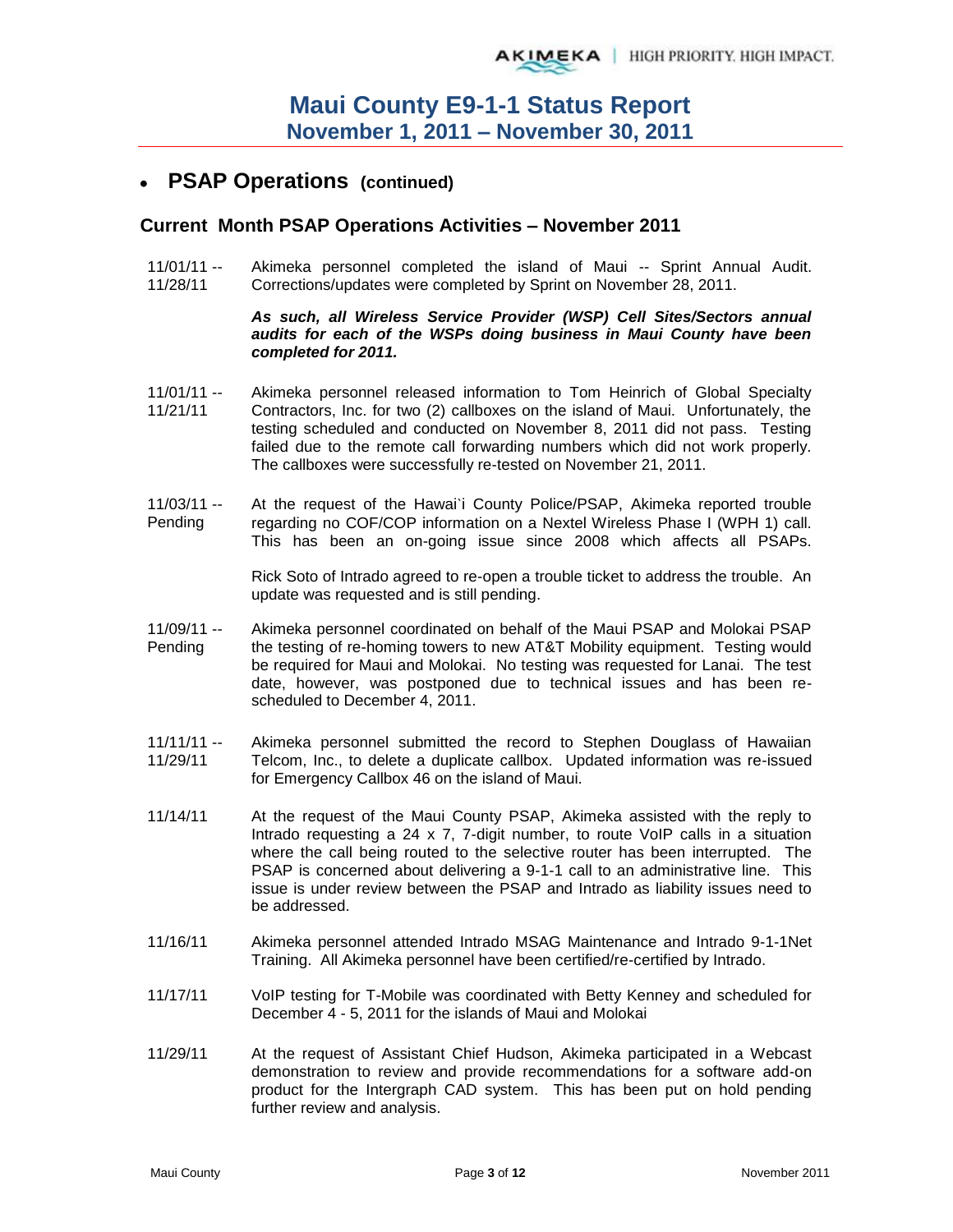## **PSAP Operations (continued)**

### **Open Issues (To be Monitored and Tracked by Akimeka)**

#### *Updates as of November 30, 2011 are noted below:*

11/21/09 Akimeka will continue to monitor and track AT&T Mobility's open trouble ticket (11/21/09) for missing house number (HN), street and community information when transferring a WPH2 call or rebidding a WPH2 call. This issue was escalated to the State of Hawaii Wireless Enhanced 9-1-1 Board for action (August 2010). There have been no updates received to date. Unfortunately, the trouble is still occurring.

> Akimeka will provide status updates via the Monthly Status Report (MSR) when there are significant changes or updates as provided by the State of Hawaii Wireless Enhanced 9-1-1 Board and/or AT&T Mobility.

> *Update (4/30/11)* -- Hawaiian Telcom notified the Neighbor Island PSAPs that Intrado will be upgrading the ALI software to Version 5.0. A feature in this upgrade may potentially address the AT&T issue. This feature can be activated with the permission of all of the PSAPs across the State of Hawaii. This will be reviewed and discussed at the next Enhanced 9-1-1 Wireless Board Technical Committee meeting on May 10, 2011.

> *Update (5/31/11)* -- All PSAPs sent in a written confirmation to Hawaiian Telcom, Inc. (HTI) to proceed with the software 5.0 upgrade. Testing has been scheduled for Monday, June 6, 2011.

> **Update (6/30/11)** -- The ALI cache wireless option was installed by Hawaiian Telcom, Inc. (HTI) on June 5, 2011. Testing was conducted as scheduled on the Neighbor Islands on June 6, 2011. Testing began at 7:44 a.m. however, there was no improvement. House number (HN) and street and community information was still missing when transferring a WPH2 call or rebidding a WPH2 call. Akimeka contacted HTI to report the condition. HTI and Intrado addressed the issue and testing continued. Results of the re-bidding of a WPH1 to WPH2 (GSM) call displayed the tower information and city. However, when testing UMT to UMT calls, the tower information and city were missing. In addition, the COF fields remained constant at 271 meters for every Phase II test call received. Akimeka reported this to Intrado for review.

> On June 8, 2011, HTI notified the PSAPs that they believe the ALI caching trouble was resolved and all information sent on re-bids is in compliance with what is being sent by AT&T Mobility. As such, any additional discrepancy of calculated accuracy pertaining to the confidence factor (COF) should be reported to AT&T Mobility.

*Update (7/1/11 – 11/30/11)* – No further updates.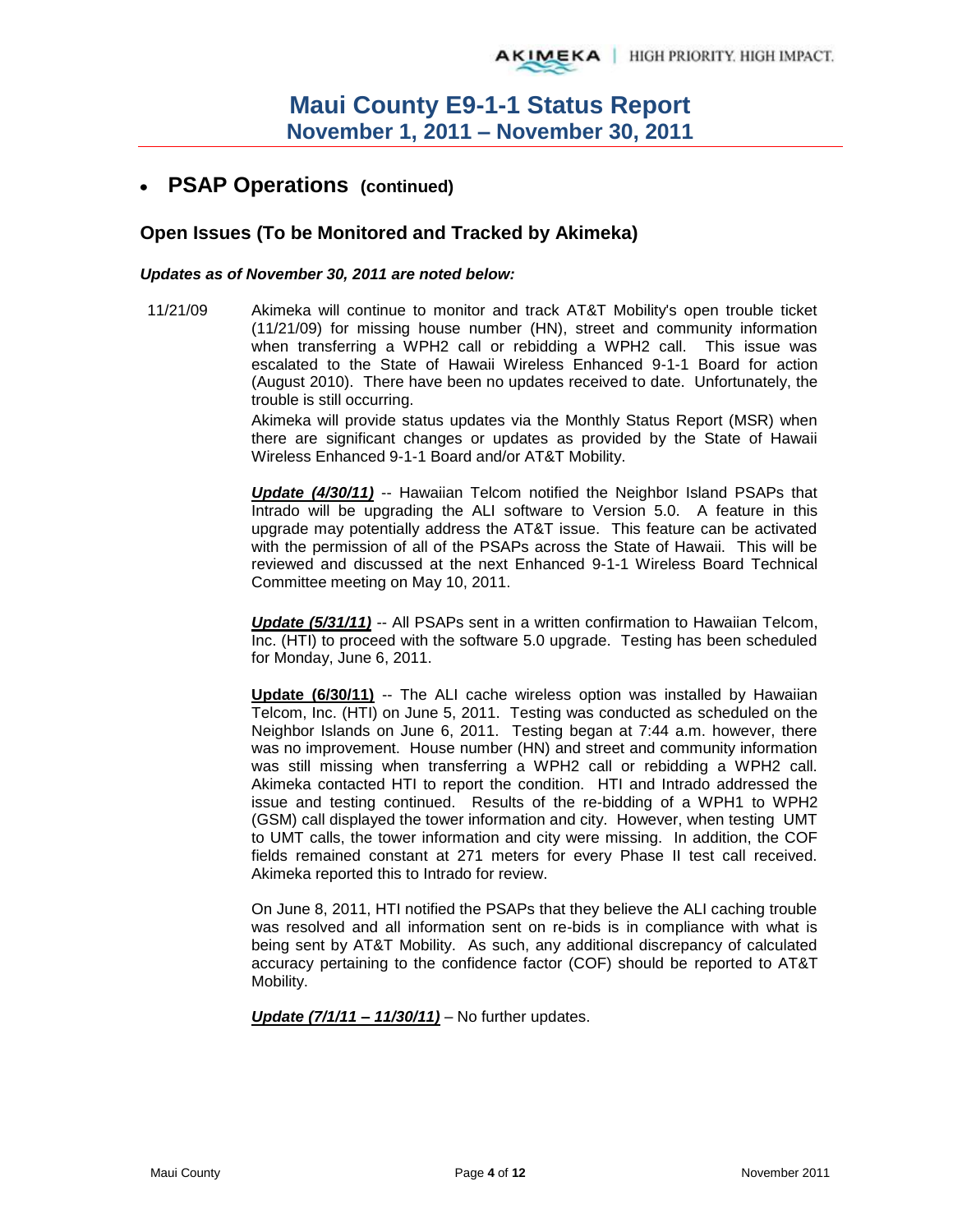#### **PSAP Operations (continued)**   $\bullet$

### **Open Issues (To be Monitored and Tracked by Akimeka)**

#### *Updates as of November 30, 2011 are noted below: (continued)*

04/16/10 Akimeka personnel worked on a flowchart for the Neighbor Island PSAPs to document the flow of a Call Routing Spreadsheet (CRS) and Testing Validation Worksheet (TVW). It was discovered that different processes exist among the carriers.

> Akimeka created and submitted for review a DRAFT Call Routing Sheet (CRS) and Testing Validation Worksheet (TVW) process flowchart to the Neighbor Island PSAPs on December 20, 2010.

> *Update (4/30/11)* – Akimeka continued to work on the flowchart and incorporate the feedback received. An updated process flowchart is currently under review within Akimeka. Once approved, it will be shared with the Neighbor Island PSAPs.

*Update (5/1/11 – 7/31/11)* – In progress.

*Update (8/31/11)* – In progress. Personnel updates need to be incorporated.

*Update (9/1/11 – 11/30/11)* – No further updates.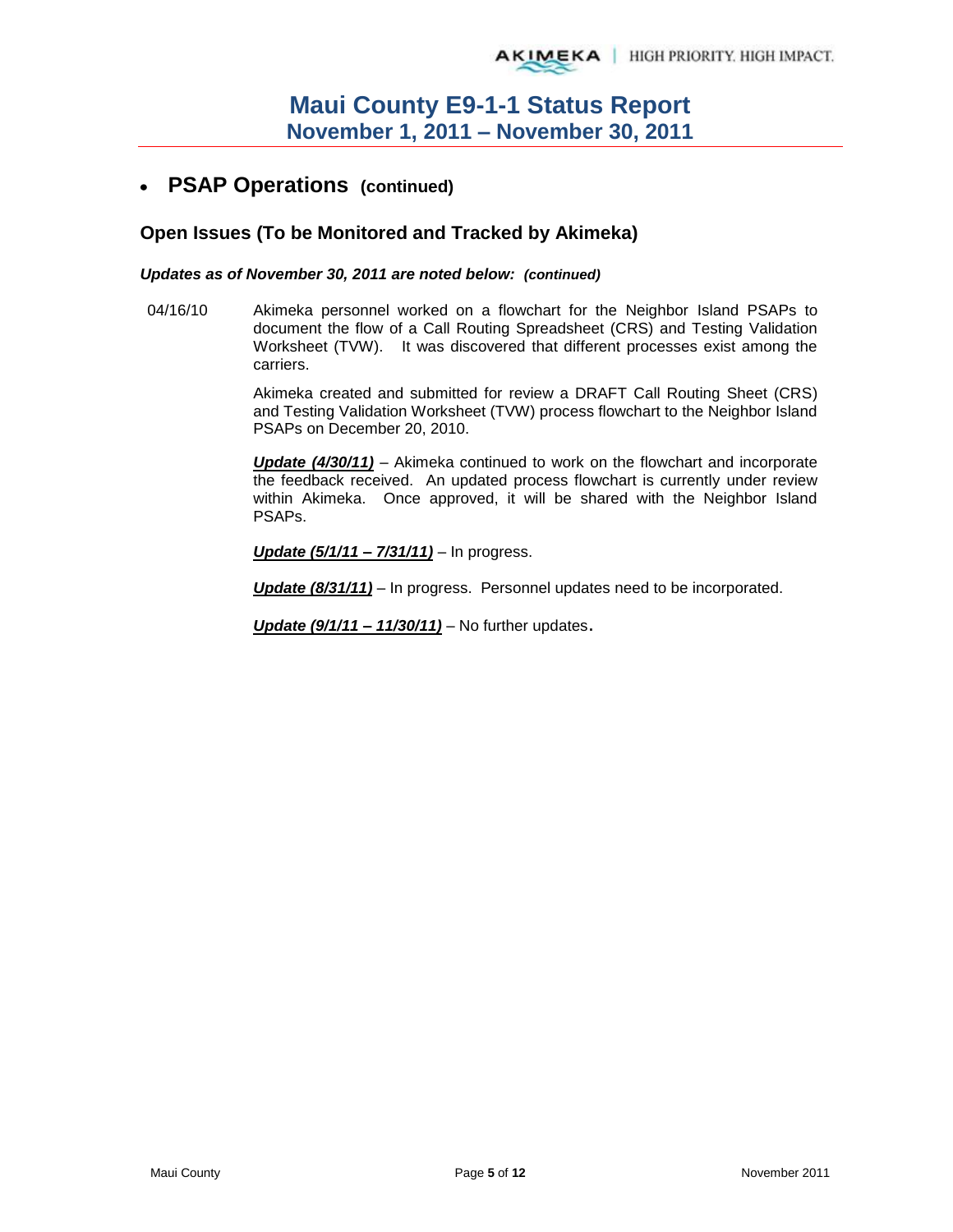## **MSAG**

### **Current Month – November 2011**

| 2011               |              |       |        | 9-1-1NET REQUESTS | <b>Customer</b><br><b>Address</b> | In Suspended Status<br>as of Report Month End |                                                                    |                       |                              |                             |                        |
|--------------------|--------------|-------|--------|-------------------|-----------------------------------|-----------------------------------------------|--------------------------------------------------------------------|-----------------------|------------------------------|-----------------------------|------------------------|
|                    |              |       |        |                   |                                   |                                               |                                                                    | <b>Customer</b>       | Change                       | (b)                         |                        |
| <b>PSAP</b>        | <b>TOTAL</b> | Total | Change | Combined          | <b>Delete</b>                     | Insert                                        | Split                                                              | Addresses<br>Affected | Requests<br>Submitted<br>(a) | # of<br><b>Transactions</b> | <b>TNs</b><br>Affected |
| <b>MAUI COUNTY</b> | 136          | 134   | 74     | 10                | 5                                 | 12                                            | 33                                                                 | 9.557                 | $\overline{2}$               |                             | $5\phantom{.0}$        |
|                    |              |       |        |                   |                                   |                                               | Revised categories and report format changes effective April 2009. |                       |                              |                             |                        |

During the month of November 2011,134 9-1-1Net requests were completed relating to the Maui County MSAG database, with 9,557 customer ANI/ALI records updated as a direct result. Two (2) ALI discrepancy reports were submitted to 9-1-1Net for updates and corrections See attached spreadsheet for a detailed description of changes and additions.

#### *There are five (5) records in Suspended status as of November 30, 2011, affecting five (5) telephone numbers (TNs). An invalid MSAG address will result in a No Record Found (NRF) condition during a 9-1-1 call.*

 Five (5) suspended records are due to the TNs not having a valid address in the ALI record. Address validation requests for each customer TN were sent to the respective service provider. The respective service provider provided a TMK number for the ALI record. Akimeka researched multiple databases, however, a valid address was not attached to the TMK assignment.

| <b>MAUI COUNTY</b> |              |       |        |          | 9-1-1NET REQUESTS |        |                                                 |                                  | In Suspended Status<br><b>Customer</b><br>as of Report Month End |                             |                     |
|--------------------|--------------|-------|--------|----------|-------------------|--------|-------------------------------------------------|----------------------------------|------------------------------------------------------------------|-----------------------------|---------------------|
|                    |              |       |        |          |                   |        |                                                 | <b>Customer</b>                  | <b>Address</b><br>Change                                         | (b)                         |                     |
| 2011               | <b>TOTAL</b> | Total | Change | Combined | <b>Delete</b>     | Insert | <b>Split</b>                                    | <b>Addresses</b><br>Affected (*) | <b>Requests</b><br><b>Submitted</b><br>(a)                       | # of<br><b>Transactions</b> | <b>TNs Affected</b> |
| December           |              |       |        |          |                   |        |                                                 |                                  |                                                                  |                             |                     |
| November           | 136          | 134   | 74     | 10       | 5                 | 12     | 33                                              | 9,557                            | 2                                                                | 5                           | 5                   |
| October            | 366          | 365   | 326    | 10       | 4                 | 19     | 6                                               | 4,721                            |                                                                  | 5                           | 5                   |
| September          | 341          | 341   | 199    | 16       | 119               | 3      |                                                 | 8,549                            | $\Omega$                                                         | 12                          | 12                  |
| August             | 414          | 413   | 346    |          | 14                | 10     | 36                                              | 14,651                           |                                                                  | 14                          | 14                  |
| July               | 674          | 674   | 295    | 357      | 14                | 8      | n                                               | 10,216                           | $\Omega$                                                         |                             |                     |
| June               | 320          | 317   | 160    | 80       | 11                | 66     | 0                                               | 6,307                            | 3                                                                | $\overline{2}$              | 2                   |
| May                | 160          | 157   | 111    | 5        | 37                | Λ      | 0                                               | 7,920                            | 3                                                                | 0                           | C                   |
| April              | 828          | 819   | 293    | 453      | 24                | 5      | 44                                              | 10,109                           | 9                                                                | 0                           | ſ                   |
| March              | 505          | 473   | 141    | 310      | 4                 | 3      | 15                                              | 6,292                            | 32                                                               | U                           |                     |
| February           | 159          | 159   | 147    | 9        | ۸                 | c      |                                                 | 1,395                            | $\Omega$                                                         |                             |                     |
| January            | 365          | 365   | 153    | 145      | 9                 |        | 54                                              | 1,348                            | $\Omega$                                                         |                             | $\epsilon$          |
| <b>TOTAL YTD</b>   | 4,268        | 4,217 | 2,245  | 1,402    | 242               | 136    | 192                                             | 81,065                           | 51                                                               |                             |                     |
| <b>AVG PER MO</b>  | <b>388</b>   | 383   | 204    | 127      | 22                | 12     | 17                                              | 7,370                            | <b>5I</b>                                                        |                             |                     |
|                    |              |       |        | (*)      |                   |        | Applies to Change, Delete and Insert categories |                                  |                                                                  |                             |                     |

## **Year-to-Date (YTD) – 2011**

*Note: Revised categories and report format changes effective April 2009.* 

| <b>Definitions:</b> | (a) | Represents customer address change requests submitted to Intrado to correct customer ANI/ALI<br>records, including those identified by Akimeka. |
|---------------------|-----|-------------------------------------------------------------------------------------------------------------------------------------------------|
|                     | (b) | Represents what is in suspension status at the end of the report month -- awaiting further action<br>by County, Telco, or Akimeka.              |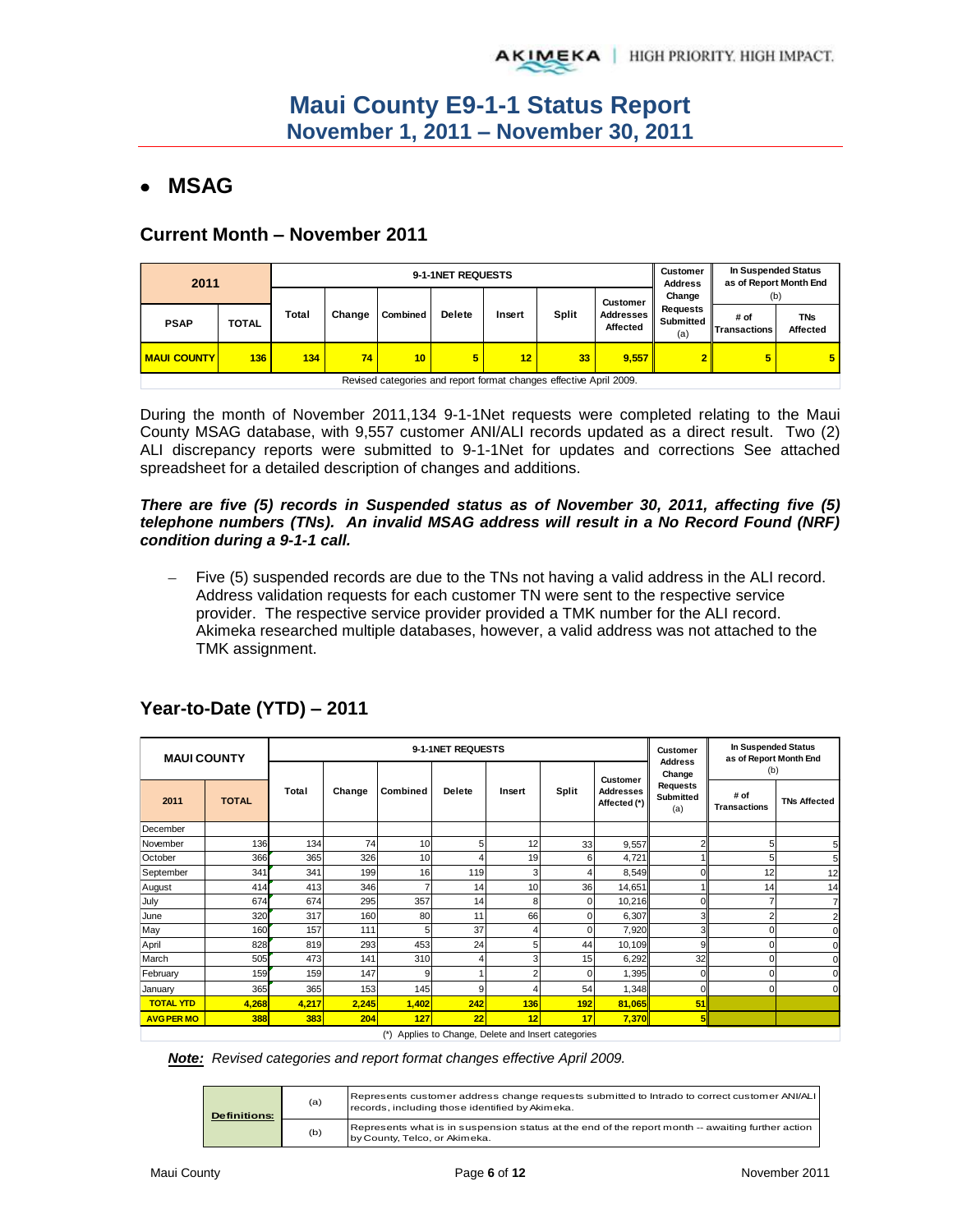## **MSAG (continued)**

## **Emergency Service Number (ESN) Project Status – November 2011 Year-to-Date (YTD)**

| <b>Island</b> | Total # of Street<br><b>Segments</b> | # of Street Segments<br><b>Assigned New ESNs</b> | % Complete |
|---------------|--------------------------------------|--------------------------------------------------|------------|
| Maui          | 5,000                                | 515                                              | 10.3%      |
| Lanai         | 112                                  | 82                                               | 73.2%      |
| Molokai       | 500                                  | 440                                              | 88.0%      |

The ESN project is done on a per street segment basis. Street segments require research in both 9-1-1Net and Maui County GIS before a new ESN can be assigned. Verifying a street segment's address range and community prevents ESN overlapping and mislabeling. Once the street segment is verified in both MSAG and GIS – to ensure database synchronization – a request to update the ESN field in 9-1-1Net is sent.

*This is an ongoing project that will cover all communities.* 

#### **Mapping Layers Updated/Loaded Into GIS – November2011**  $\bullet$

### *9-1-1 GIS layers provided by Akimeka to the PSAP are designed for use on E9-1-1 systems.*

| <b>MAUI COUNTY</b>                                                    |              |                                         |                        |                                                                                                                                                               |  |  |  |  |
|-----------------------------------------------------------------------|--------------|-----------------------------------------|------------------------|---------------------------------------------------------------------------------------------------------------------------------------------------------------|--|--|--|--|
|                                                                       |              | Akimeka GIS<br>Server                   | Date Loaded Into       |                                                                                                                                                               |  |  |  |  |
| Type of Layer                                                         | Island       | Date Created/<br><b>Edits Performed</b> | <b>PSAP GIS Server</b> | <b>Other/Remarks</b>                                                                                                                                          |  |  |  |  |
| <b>CRITICAL 9-1-1 PUBLIC SAFETY LAYERS</b><br>(Listed Alphabetically) |              |                                         |                        |                                                                                                                                                               |  |  |  |  |
|                                                                       | Maui/Molokai |                                         | 11/28/11               |                                                                                                                                                               |  |  |  |  |
|                                                                       | Maui/Molokai | 11/25/11                                |                        | Corrected data to meet Intergraph requirements                                                                                                                |  |  |  |  |
|                                                                       | Maui         | 11/22/11                                |                        | Added four (4) new addresses from data received from the<br>Development Services Administration (County Addressing<br>Authority)                              |  |  |  |  |
|                                                                       | Maui/Molokai | 11/15/11                                |                        | Added and changed Common Names per Dispatch                                                                                                                   |  |  |  |  |
|                                                                       | Maui         | $11/10/11 - 11/14/11$                   |                        | Added new address points per Development Services<br>Administration (County Addressing Authority)                                                             |  |  |  |  |
| <b>Address Points</b>                                                 | Maui         | 11/09/11                                |                        | Added five (5) new addresses and verified one (1) address from<br>data received from the Development Services Administration<br>(County Addressing Authority) |  |  |  |  |
|                                                                       | Maui         | 11/07/11                                |                        |                                                                                                                                                               |  |  |  |  |
|                                                                       | Maui         | 11/04/11                                |                        | Added three (3) new addresses from data received from the<br>Development Services Administration (County Addressing<br>Authority)                             |  |  |  |  |
|                                                                       | Maui         | 11/01/11 -- 11/02/11                    |                        | Corrected and updated per County                                                                                                                              |  |  |  |  |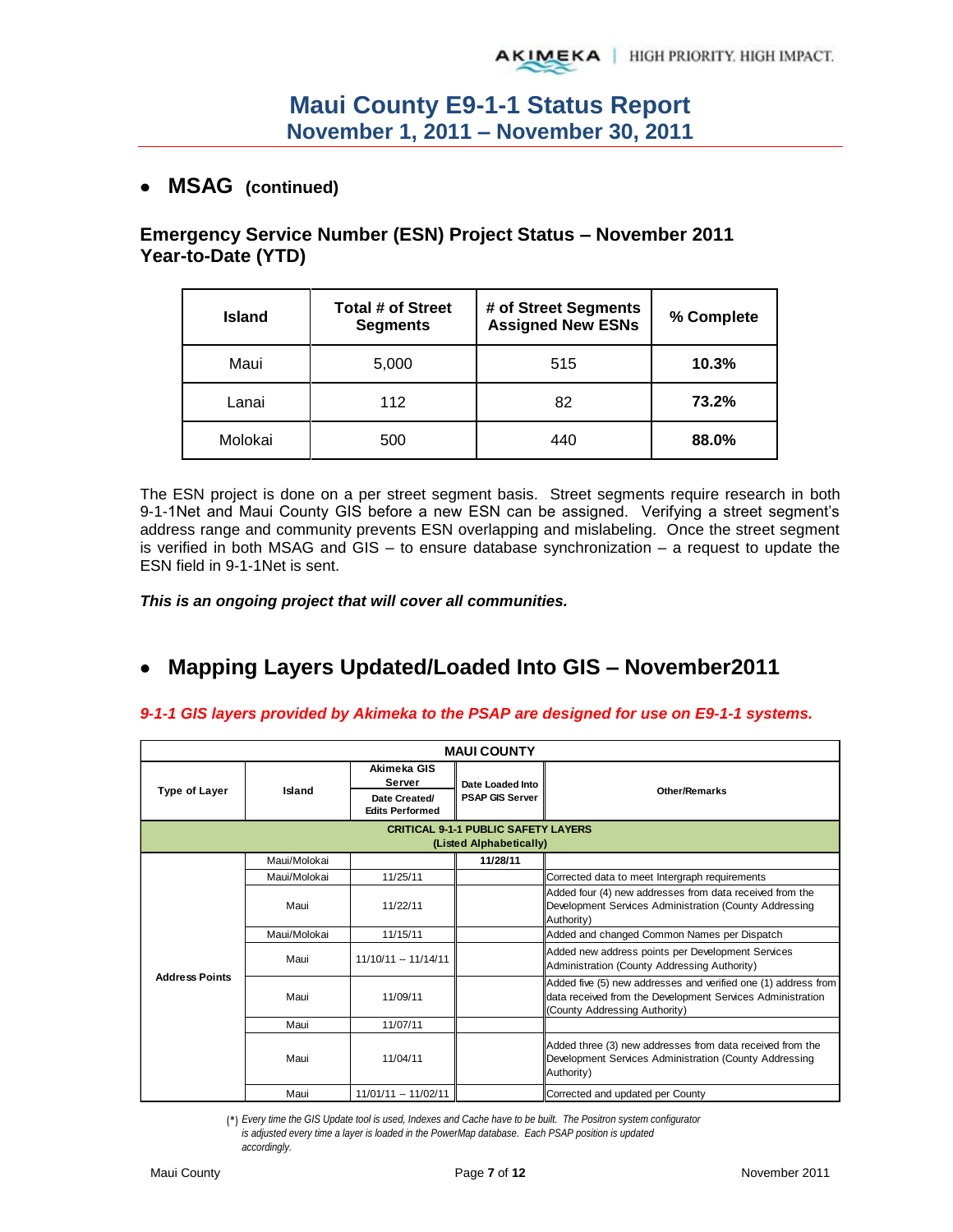## **Mapping Layers Updated/Loaded Into GIS – November 2011 (continued)**

### *9-1-1 GIS layers provided by Akimeka to the PSAP are designed for use on E9-1-1 systems.*

| <b>MAUI COUNTY</b>                   |              |                                                                  |                                                                       |                                                                                                                                    |  |  |  |
|--------------------------------------|--------------|------------------------------------------------------------------|-----------------------------------------------------------------------|------------------------------------------------------------------------------------------------------------------------------------|--|--|--|
| <b>Type of Layer</b>                 | Island       | Akimeka GIS<br>Server<br>Date Created/<br><b>Edits Performed</b> |                                                                       | <b>Other/Remarks</b>                                                                                                               |  |  |  |
|                                      |              |                                                                  | <b>CRITICAL 9-1-1 PUBLIC SAFETY LAYERS</b><br>(Listed Alphabetically) |                                                                                                                                    |  |  |  |
| Emergency                            |              |                                                                  |                                                                       |                                                                                                                                    |  |  |  |
| <b>Callboxes</b>                     | Maui/Molokai |                                                                  | 11/28/11                                                              |                                                                                                                                    |  |  |  |
| <b>Fire Beats</b>                    |              |                                                                  |                                                                       | Renamed from "Fire Beats Boundaries". Includes Fire Zones.                                                                         |  |  |  |
| <b>Fire Districts</b>                |              |                                                                  |                                                                       | Renamed from "Fire Dispatch Group (Districts)"                                                                                     |  |  |  |
|                                      |              |                                                                  |                                                                       |                                                                                                                                    |  |  |  |
| <b>Fire Response</b><br>Areas        |              |                                                                  |                                                                       | Renamed "Fire ESZ" layer to "Fire Response Areas "layer.<br>Includes Fire Sub-zones. Layer needed for CAD purposes.                |  |  |  |
| <b>Fire Stations</b>                 |              |                                                                  |                                                                       |                                                                                                                                    |  |  |  |
| <b>Major Roads</b>                   |              |                                                                  |                                                                       |                                                                                                                                    |  |  |  |
|                                      |              |                                                                  |                                                                       |                                                                                                                                    |  |  |  |
| <b>MSAG Address</b>                  |              |                                                                  |                                                                       |                                                                                                                                    |  |  |  |
| <b>Points</b><br>(aka Pseudo Address |              |                                                                  |                                                                       |                                                                                                                                    |  |  |  |
| Points)                              |              |                                                                  |                                                                       |                                                                                                                                    |  |  |  |
| <b>MSAG</b>                          |              |                                                                  |                                                                       |                                                                                                                                    |  |  |  |
| <b>Communities</b><br>(aka Towns)    |              |                                                                  |                                                                       |                                                                                                                                    |  |  |  |
|                                      |              |                                                                  |                                                                       |                                                                                                                                    |  |  |  |
| <b>Medic Beats</b>                   |              |                                                                  |                                                                       | Renamed "EMS Zones" layer and "Medic Beat Boundaries<br>'layer to "Medic Beats" layer                                              |  |  |  |
| <b>Medic Districts</b>               |              |                                                                  |                                                                       | Renamed from "Medic Dispatch Group (Districts)"                                                                                    |  |  |  |
| <b>Medic Response</b>                |              |                                                                  |                                                                       |                                                                                                                                    |  |  |  |
| Areas                                |              |                                                                  |                                                                       | Renamed from "Medic ESZ". Layer needed for CAD<br>purposes.                                                                        |  |  |  |
| <b>Medic Stations</b>                |              |                                                                  |                                                                       |                                                                                                                                    |  |  |  |
| <b>Milepost Markers</b>              |              |                                                                  |                                                                       |                                                                                                                                    |  |  |  |
| <b>Points of Interest</b>            |              |                                                                  |                                                                       |                                                                                                                                    |  |  |  |
| <b>Police Beats</b>                  |              |                                                                  |                                                                       | Renamed from "Police Beats Boundaries"                                                                                             |  |  |  |
| <b>Police Districts</b>              |              |                                                                  |                                                                       | Renamed from "Police Dispatch Group (Districts)" and "Police<br>District Boundaries".                                              |  |  |  |
| <b>Police Response</b><br>Areas      |              |                                                                  |                                                                       | Renamed "Police ESZ" layer to "Police Response Areas"<br>layer. Includes Police Reporting Areas. Layer needed for<br>CAD purposes. |  |  |  |
| <b>Police Stations</b>               |              |                                                                  |                                                                       |                                                                                                                                    |  |  |  |
| <b>Schools</b>                       |              |                                                                  |                                                                       |                                                                                                                                    |  |  |  |
|                                      | Maui/Molokai |                                                                  | 11/28/11                                                              |                                                                                                                                    |  |  |  |
|                                      | Molokai      | 11/25/11                                                         |                                                                       | Corrected geometry to meet Intergraph requirements                                                                                 |  |  |  |
| <b>Street Centerlines</b>            | Maui/Molokai | 11/22/11                                                         |                                                                       | Corrected geometry                                                                                                                 |  |  |  |
|                                      | Maui         | 11/08/11                                                         |                                                                       | Updated using GPS'd layer received from the County                                                                                 |  |  |  |
|                                      | Maui         | 11/07/11                                                         |                                                                       |                                                                                                                                    |  |  |  |
| <b>Trails</b>                        | Maui/Molokai |                                                                  | 11/28/11                                                              |                                                                                                                                    |  |  |  |
| <b>WSP Cell Towers</b>               | Maui         | 11/10/11                                                         |                                                                       | Per AT&T Mobility CRS                                                                                                              |  |  |  |
|                                      | Maui         | 11/09/11                                                         |                                                                       | Per Mobi PCS CRS                                                                                                                   |  |  |  |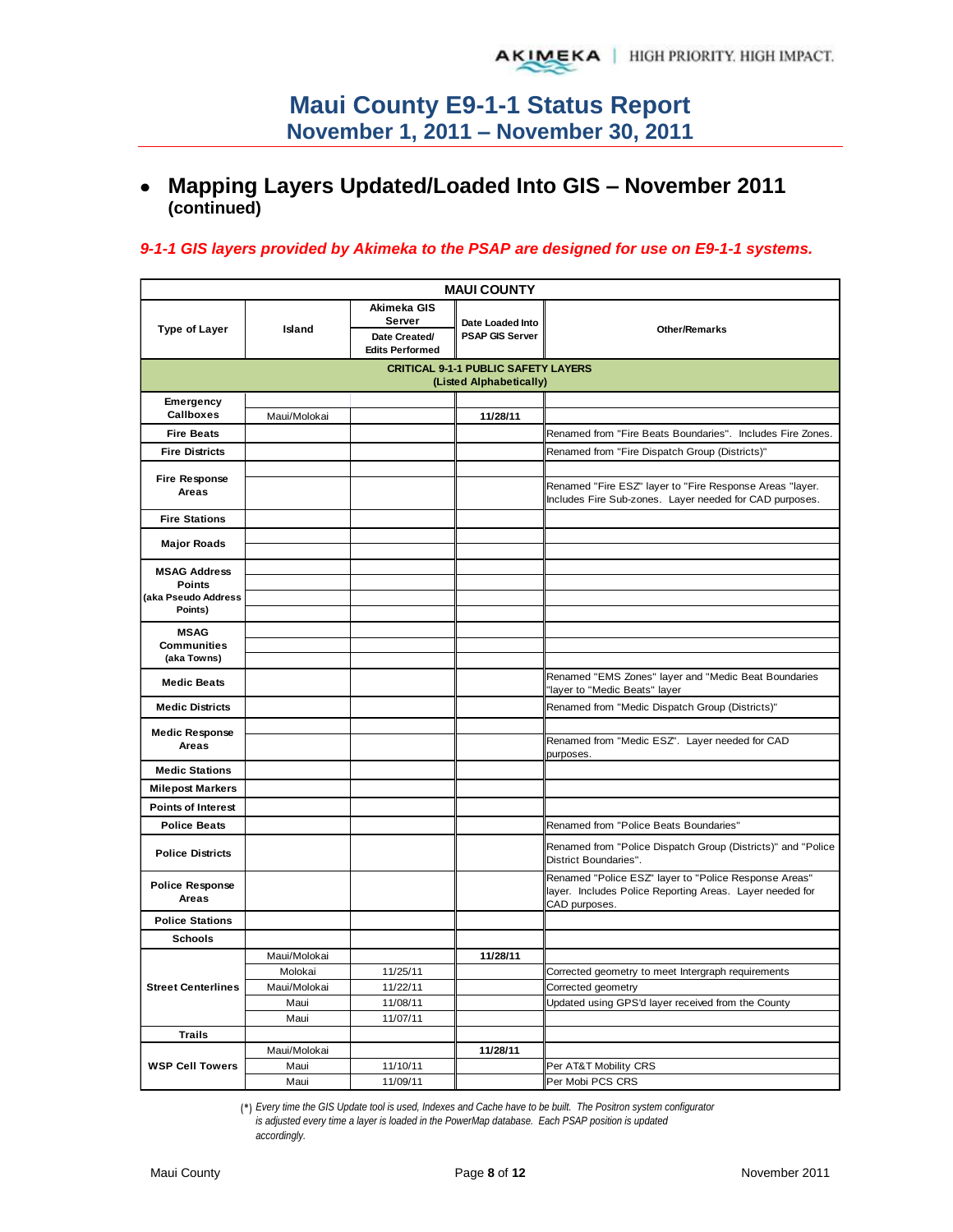# **Mapping Layers Updated/Loaded Into GIS – November 2011 (continued)**

### *9-1-1 GIS layers provided by Akimeka to the PSAP are designed for use on E9-1-1 systems.*

|                                              |              |                                                                  | <b>MAUI COUNTY</b>                                           |                                                                                                           |  |  |
|----------------------------------------------|--------------|------------------------------------------------------------------|--------------------------------------------------------------|-----------------------------------------------------------------------------------------------------------|--|--|
| <b>Type of Layer</b>                         | Island       | Akimeka GIS<br>Server<br>Date Created/<br><b>Edits Performed</b> | Date Loaded Into<br><b>PSAP GIS Server</b>                   | <b>Other/Remarks</b>                                                                                      |  |  |
|                                              |              | OTHER SUPPORTING 9-1-1 PUBLIC SAFETY LAYERS                      | (Listed Alphabetically)                                      |                                                                                                           |  |  |
| <b>Churches</b>                              |              |                                                                  |                                                              |                                                                                                           |  |  |
| <b>Gas Stations</b>                          |              |                                                                  |                                                              | Renamed from "Service Station"                                                                            |  |  |
| Food & Beverage                              |              |                                                                  |                                                              | Renamed "Restaurant" layer to "Food & Beverage" layer to<br>include bakeries, cafes, food factories, etc. |  |  |
| <b>Hospitals</b>                             |              |                                                                  |                                                              |                                                                                                           |  |  |
| Lodging                                      |              |                                                                  |                                                              | Renamed "Hotels" layer to "Lodging" layer                                                                 |  |  |
| <b>Medical Facilities</b>                    |              |                                                                  |                                                              |                                                                                                           |  |  |
|                                              | Maui/Molokai |                                                                  | 11/28/11                                                     |                                                                                                           |  |  |
| <b>Parcels</b>                               | Maui         | 11/14/11                                                         |                                                              | Ran topology and made corrections to the layer                                                            |  |  |
|                                              | Maui         | 11/07/11 -- 11/10/11                                             |                                                              |                                                                                                           |  |  |
| <b>Parks</b><br>(Includes National           |              |                                                                  |                                                              |                                                                                                           |  |  |
| Parks)                                       |              |                                                                  |                                                              | Renamed from "National and State Parks"                                                                   |  |  |
| Park Polygon                                 |              |                                                                  |                                                              |                                                                                                           |  |  |
| <b>Post Offices</b>                          |              |                                                                  |                                                              |                                                                                                           |  |  |
| <b>Subdivisions</b>                          |              |                                                                  |                                                              |                                                                                                           |  |  |
|                                              |              |                                                                  | DISASTER/HOMELAND SECURITY LAYERS<br>(Listed Alphabetically) |                                                                                                           |  |  |
| <b>Airports</b>                              |              |                                                                  |                                                              |                                                                                                           |  |  |
| <b>Bridges</b>                               |              |                                                                  |                                                              |                                                                                                           |  |  |
| Coastline                                    |              |                                                                  |                                                              |                                                                                                           |  |  |
| <b>Coastal Names</b>                         |              |                                                                  |                                                              |                                                                                                           |  |  |
| Emergency<br><b>Shelters</b>                 |              |                                                                  |                                                              |                                                                                                           |  |  |
| <b>Helipads</b>                              |              |                                                                  |                                                              |                                                                                                           |  |  |
| <b>Hydrology Layers</b>                      |              |                                                                  |                                                              |                                                                                                           |  |  |
| - Dams                                       |              |                                                                  |                                                              |                                                                                                           |  |  |
| - Ponds                                      |              |                                                                  |                                                              |                                                                                                           |  |  |
| - Streams<br>(Includes Rivers)               |              |                                                                  |                                                              |                                                                                                           |  |  |
| - Waterfalls                                 |              |                                                                  |                                                              |                                                                                                           |  |  |
|                                              | Maui/Molokai |                                                                  | 11/28/11                                                     |                                                                                                           |  |  |
| Ocean Rescue                                 | Maui/Molokai | 11/07/11                                                         |                                                              | Edited to match the spatially correct coastline                                                           |  |  |
| <b>Boundaries</b>                            |              |                                                                  |                                                              | Renamed and includes Radius - Two Mile and Radius - Three<br>Mile                                         |  |  |
| Tsunami                                      |              |                                                                  |                                                              |                                                                                                           |  |  |
| <b>Evacuation Zones</b>                      |              |                                                                  |                                                              |                                                                                                           |  |  |
| <b>United States</b><br><b>National Grid</b> |              |                                                                  |                                                              |                                                                                                           |  |  |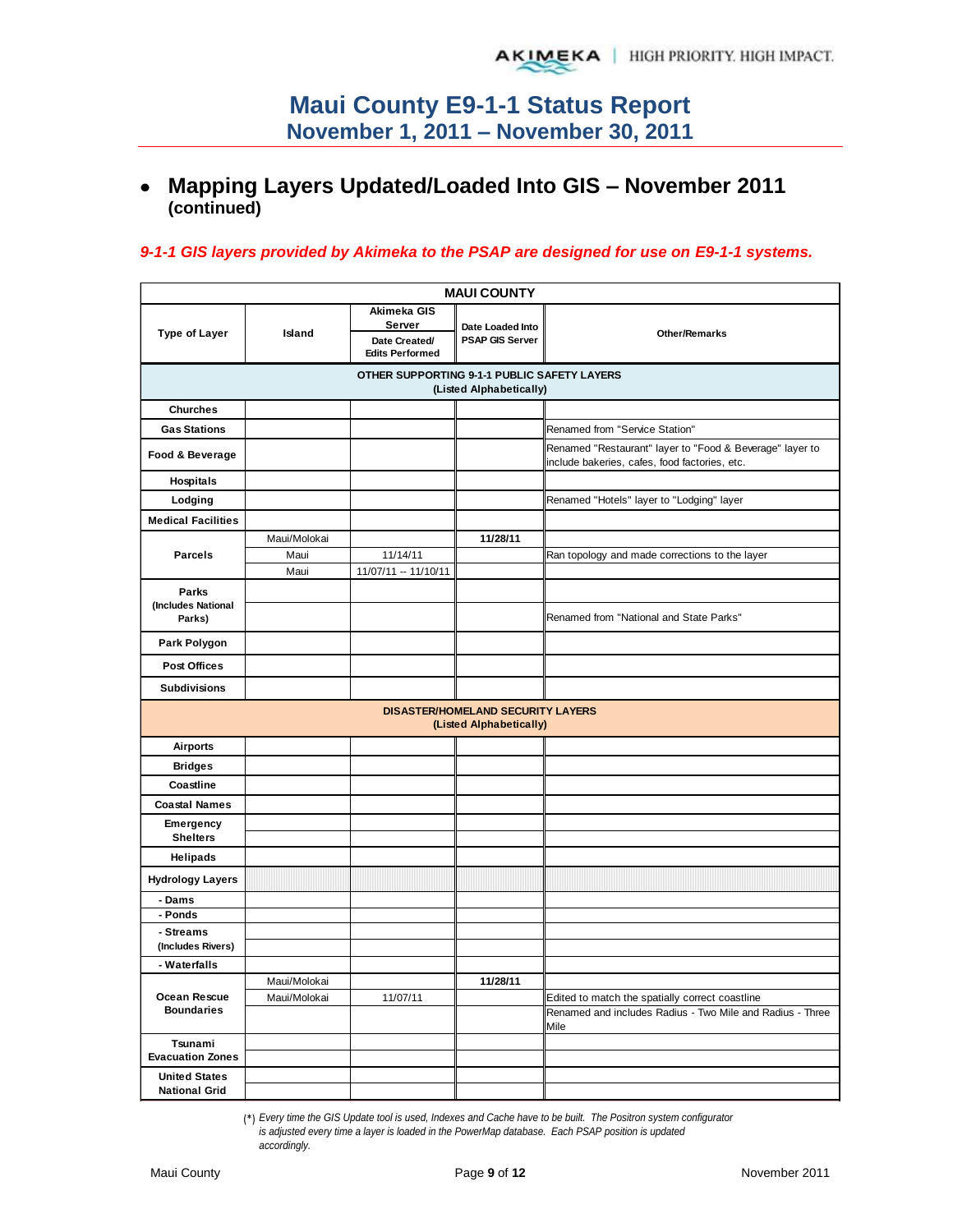## **Mapping Layers Updated/Loaded Into GIS – November 2011 (continued)**

#### *9-1-1 GIS layers provided by Akimeka to the PSAP are designed for use on E9-1-1 systems.*

| <b>MAUI COUNTY</b>       |        |                                         |                        |                                  |  |  |  |
|--------------------------|--------|-----------------------------------------|------------------------|----------------------------------|--|--|--|
| Type of Layer            | Island | Akimeka GIS<br>Server                   | Date Loaded Into       |                                  |  |  |  |
|                          |        | Date Created/<br><b>Edits Performed</b> | <b>PSAP GIS Server</b> | <b>Other/Remarks</b>             |  |  |  |
| <b>SPECIAL REQUESTS</b>  |        |                                         |                        |                                  |  |  |  |
| <b>Gate Codes</b>        |        |                                         |                        |                                  |  |  |  |
| <b>HCS Monsanto</b>      |        |                                         |                        |                                  |  |  |  |
| <b>Fields</b>            |        |                                         |                        | Renamed from "Cane Fields" layer |  |  |  |
| <b>Tow Jurisdictions</b> |        |                                         |                        |                                  |  |  |  |

(\*) *Every time the GIS Update tool is used, Indexes and Cache have to be built. The Positron system configurator is adjusted every time a layer is loaded in the PowerMap database. Each PSAP position is updated accordingly.*

**Note:** The Parcels layer is provided by Maui County. Akimeka performs edits on the spatial information of the layer for 9-1-1 purposes. Changes to the attribute table are made when needed. The Parcels layer uploaded to the PSAP GIS server is intended for 9-1-1 purposes only and should not be disseminated to other county agencies.

### **Current Month GIS Activities – November 2011**

- 11/01/11 Akimeka GIS personnel worked on a special map request from the Kihei Police, Multi-Agency Operation.
- 11/02/11 Akimeka received an updated GPS'd Street Centerlines layer from the County.
- 11/22/11 -- 11/25/11 Akimeka prepared the following layers for an Intergraph CAD map push on November 22, 2011: Address Points, Street Centerlines, Lodging, Ocean Rescue Boundaries, Parcels, and WSP Cell Towers. The Intergraph CAD map push was successfully completed on November 25, 2011.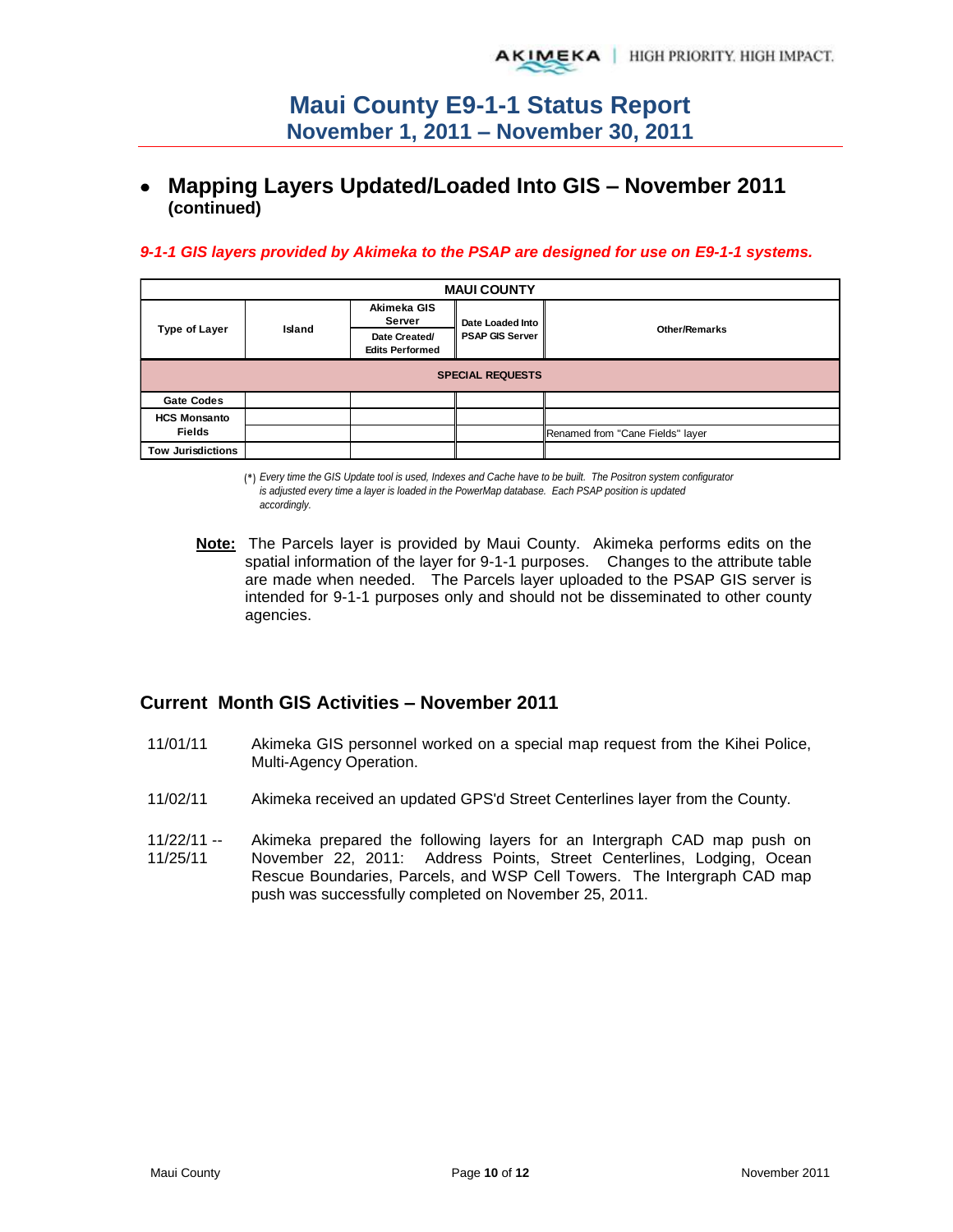# **Service Requests Transactions**

### **Open Service Requests – November 2011 (October 28, 2011 – November 28, 2011)**

| <b>MAUI PSAP</b> |          |                                              |                            |      |                                                                          |
|------------------|----------|----------------------------------------------|----------------------------|------|--------------------------------------------------------------------------|
| Date             | Ticket # | <b>Description</b>                           | Urgency<br>Category        |      | Comments                                                                 |
| 10/25/11         | 406      | Incorrect Information: $TN = 808/893 - 0456$ | MSAG - ANI/ALI Discrepancy | High | Request for caller information submitted;<br>pending change in 9-1-1Net. |
| 11/21/11         | 414      | Incorrect Information: $TN = 808/248 - 7650$ | MSAG - ANI/ALI Discrepancy | High | Request for caller information submitted;<br>pending change in 9-1-1Net. |

*Note: Open Service Requests reflect what is in pending status at the end of the report month.* 

|    | <b>MOLOKAI PSAP</b> |          |             |          |         |          |
|----|---------------------|----------|-------------|----------|---------|----------|
| 11 | Date                | Ticket # | Description | Category | Urgency | Comments |
|    |                     |          | <b>NONE</b> |          |         |          |
|    |                     |          |             |          |         |          |

*Note: Open Service Requests reflect what is in pending status at the end of the report month.* 

## **Year-to-Date (YTD) Summary – 2011**

|                | <b>MAUI PSAP</b> |        |      | <b>SERVICE REQUEST CATEGORIES</b> |                |                |          |                         |                |                    |                |
|----------------|------------------|--------|------|-----------------------------------|----------------|----------------|----------|-------------------------|----------------|--------------------|----------------|
|                | <b>TOTAL</b>     |        |      | 911 Map                           |                | <b>MSAG</b>    |          | <b>Request Training</b> |                | <b>Suggestions</b> |                |
| 2011           | <b>Created</b>   | Closed | Open | <b>Created</b>                    | Closed         | <b>Created</b> | Closed   | Created                 | Closed         | <b>Created</b>     | Closed         |
| December       |                  |        |      |                                   |                |                |          |                         |                |                    |                |
| November       |                  | 0      |      | $\Omega$                          | 0              |                | $\Omega$ | 0                       | 0              | $\overline{0}$     | $\overline{0}$ |
| October        |                  | 0      |      | O                                 | 0              |                |          | 0                       | 0              | $\mathbf 0$        | $\mathbf 0$    |
| September      | 0                | 0      |      |                                   | 0              |                |          | 0                       | 0              | $\Omega$           | $\mathbf 0$    |
| August         | $\overline{2}$   | ົ      |      | O                                 | 0              |                |          | $\Omega$                | 0              |                    | $\mathbf{1}$   |
| July           | 0                | 3      |      |                                   | 0              |                | ٠        | 0                       | 0              | 0                  | $\overline{0}$ |
| June           | 3                |        |      |                                   | N              | 3              |          | 0                       | ი              | 0                  | $\overline{0}$ |
| May            | 2                |        |      |                                   |                |                |          | 0                       |                | 0                  | $\overline{0}$ |
| April          | 0                |        |      |                                   | U              |                |          | 0                       |                | 0                  | $\overline{0}$ |
| March          | 2                |        |      |                                   |                |                |          | 0                       | 0              | 0                  | $\overline{0}$ |
| February       | 0                |        |      |                                   |                |                |          | 0                       |                |                    | $\mathbf{0}$   |
| January        | 0                |        |      |                                   |                |                |          | 0                       |                | 0                  | 0              |
| 2010 Carryover |                  |        |      |                                   | 0              |                |          | 0                       | 0              | 0                  | $\overline{0}$ |
| <b>TOTAL</b>   | 12               | 10     |      | 2                                 | $\overline{2}$ | 9              | 7        | $\mathbf{0}$            | $\overline{0}$ |                    |                |

*Note: Open Service Requests reflect what is in pending status at the end of the report month.*